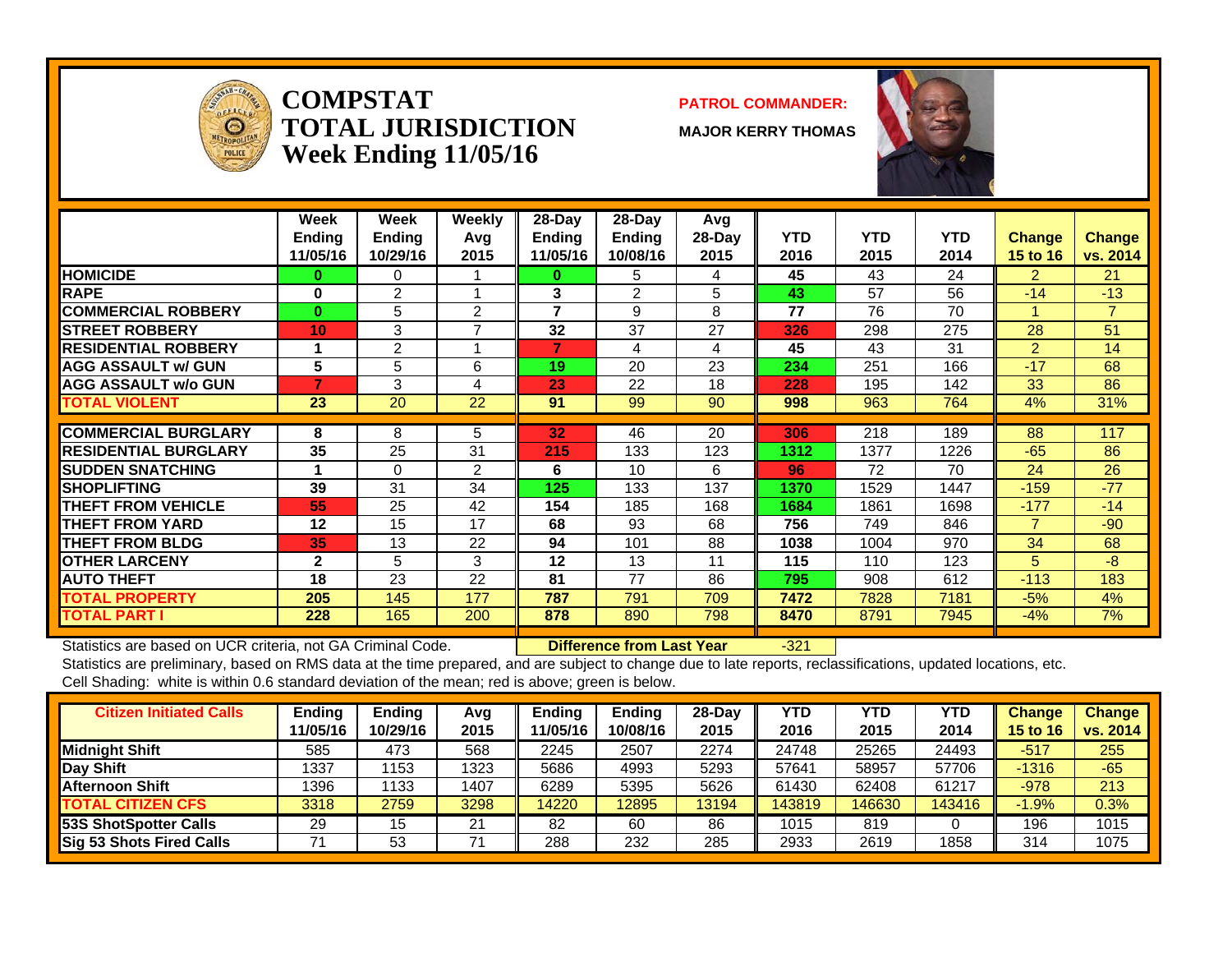

#### **Unincorporated Chatham County PRECINCT COMMANDER: within West Chatham PrecinctWeek Ending 11/05/16**

**CAPT. JOHN BEST**



|                             | Week           | Week           | <b>Weekly</b> | 28-Day         | 28-Day         | Avg    |            |            |              |                 |                 |
|-----------------------------|----------------|----------------|---------------|----------------|----------------|--------|------------|------------|--------------|-----------------|-----------------|
|                             | <b>Ending</b>  | <b>Ending</b>  | Avg           | <b>Ending</b>  | Ending         | 28-Day | <b>YTD</b> | <b>YTD</b> | <b>YTD</b>   | <b>Change</b>   | <b>Change</b>   |
|                             | 11/05/16       | 10/29/16       | 2015          | 11/05/16       | 10/08/16       | 2015   | 2016       | 2015       | 2014         | 15 to 16        | vs. 2014        |
| <b>HOMICIDE</b>             | $\bf{0}$       | 0              | 0.0           | 0              | 0              | 0.1    | 4          |            | $\mathbf{0}$ | 3               | 4               |
| <b>RAPE</b>                 | $\bf{0}$       | $\Omega$       | 0.2           |                | $\Omega$       | 0.6    | 3          | 8          | 8            | $-5$            | $-5$            |
| <b>COMMERCIAL ROBBERY</b>   | 0              |                | 0.1           |                | $\Omega$       | 0.4    | 9          | 3          | 11           | 6               | $-2$            |
| <b>STREET ROBBERY</b>       | $\bf{0}$       | $\Omega$       | 0.2           | $\mathbf{2}$   |                | 0.9    | 18         | 10         | 6            | 8               | 12 <sup>2</sup> |
| <b>RESIDENTIAL ROBBERY</b>  | $\bf{0}$       | $\bf{0}$       | 0.1           | $\overline{2}$ | $\Omega$       | 0.2    | 11         |            | 1            | 10 <sup>1</sup> | 10              |
| <b>AGG ASSAULT w/ GUN</b>   | $\bf{0}$       | $\mathbf{2}$   | 0.2           | $\overline{2}$ |                | 0.6    | 19         | 6          | 4            | 13              | 15              |
| <b>AGG ASSAULT w/o GUN</b>  | $\overline{2}$ | $\bf{0}$       | 0.3           | 3              | 3              | 1.4    | 23         | 16         | 9            | $\overline{7}$  | 14              |
| <b>TOTAL VIOLENT</b>        | $\overline{2}$ | 3              | 1.1           | 11             | 5              | 4.2    | 87         | 45         | 39           | 93%             | 123%            |
|                             |                |                |               |                |                |        |            |            |              |                 |                 |
| <b>COMMERCIAL BURGLARY</b>  | $\bf{0}$       | $\mathbf{2}$   | 0.2           | 4              | $\Omega$       | 1.0    | 22         |            | 10           | 15 <sub>1</sub> | 12 <sup>2</sup> |
| <b>RESIDENTIAL BURGLARY</b> |                | 5              | 3.9           | 17             | 17             | 15.7   | 168        | 168        | 107          | $\Omega$        | 61              |
| <b>SUDDEN SNATCHING</b>     | $\bf{0}$       | 0              | 0.0           | 0              |                | 0.0    | 5          | 0          | 2            | 5               | 3               |
| <b>ISHOPLIFTING</b>         | $\mathbf{2}$   | 3              | 3.3           | 8              | 12             | 13.2   | 115        | 147        | 6            | $-32$           | 109             |
| <b>THEFT FROM VEHICLE</b>   | 4              |                | 3.4           | 8              | 28             | 13.7   | 184        | 143        | 114          | 41              | 70              |
| <b>THEFT FROM YARD</b>      | $\bf{0}$       | 0              | 1.4           | $\mathbf{2}$   | $\overline{7}$ | 5.4    | 51         | 56         | 43           | $-5$            | 8               |
| <b>THEFT FROM BLDG</b>      | 5              | $\bf{0}$       | 1.6           | 6              | 8              | 6.3    | 78         | 70         | 66           | 8               | 12              |
| <b>OTHER LARCENY</b>        | $\bf{0}$       |                | 0.3           | 3              |                | 1.2    | 16         | 12         | 11           | 4               | 5               |
| <b>AUTO THEFT</b>           | $\overline{2}$ | $\overline{2}$ | 2.0           | 9              | 6              | 8.0    | 92         | 71         | 46           | 21              | 46              |
| <b>TOTAL PROPERTY</b>       | 14             | 14             | 16.1          | 57             | 80             | 64.4   | 731        | 674        | 405          | 8%              | 80%             |
| <b>TOTAL PART I</b>         | 16             | 17             | 17.2          | 68             | 85             | 68.7   | 818        | 719        | 444          | 14%             | 84%             |

Statistics are based on UCR criteria, not GA Criminal Code. **Difference from Last Year** 99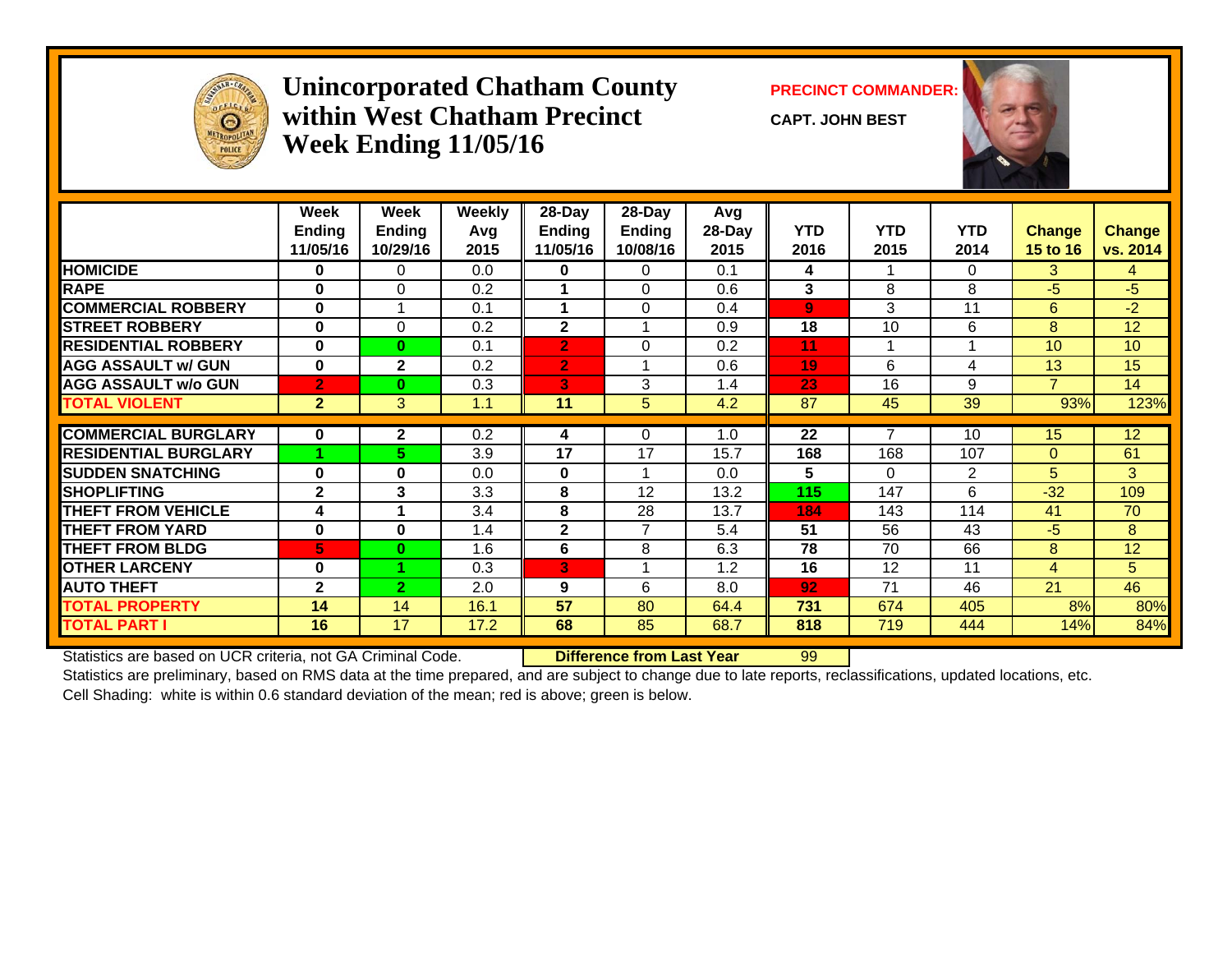

#### **Unincorporated Chatham County PRECINCT COMMANDER: within Islands PrecinctWeek Ending 11/05/16**

**CAPT. CARY HILL**



|                             | Week           | Week           | <b>Weekly</b> | 28-Day                  | 28-Day         | Avg    |                |                |                 |                |                |
|-----------------------------|----------------|----------------|---------------|-------------------------|----------------|--------|----------------|----------------|-----------------|----------------|----------------|
|                             | <b>Ending</b>  | <b>Ending</b>  | Avg           | <b>Ending</b>           | <b>Ending</b>  | 28-Day | <b>YTD</b>     | <b>YTD</b>     | <b>YTD</b>      | <b>Change</b>  | <b>Change</b>  |
|                             | 11/05/16       | 10/29/16       | 2015          | 11/05/16                | 10/08/16       | 2015   | 2016           | 2015           | 2014            | 15 to 16       | vs. 2014       |
| <b>HOMICIDE</b>             | $\bf{0}$       | 0              | 0.1           | $\mathbf 0$             | 0              | 0.2    |                | $\overline{2}$ |                 | $-1$           | $\mathbf{0}$   |
| <b>RAPE</b>                 | $\bf{0}$       | $\Omega$       | 0.1           | $\bf{0}$                | $\Omega$       | 0.2    | $\overline{2}$ | 3              | $\overline{2}$  | $-1$           | $\Omega$       |
| <b>COMMERCIAL ROBBERY</b>   | $\bf{0}$       | $\Omega$       | 0.2           | $\bf{0}$                | $\Omega$       | 0.8    | $\mathbf{2}$   | 6              |                 | $-4$           | 1              |
| <b>STREET ROBBERY</b>       | $\mathbf{0}$   | $\mathbf 0$    | 0.2           | $\mathbf 0$             | 0              | 1.0    | 4              | 11             | 6               | $-7$           | $-2$           |
| <b>RESIDENTIAL ROBBERY</b>  | $\mathbf{0}$   | $\Omega$       | 0.1           | $\bf{0}$                | $\Omega$       | 0.4    | $\bf{0}$       | 5              | $\Omega$        | $-5$           | $\Omega$       |
| <b>AGG ASSAULT w/ GUN</b>   | $\mathbf{0}$   |                | 0.2           |                         |                | 0.8    | 15             | 8              | 2               | $\overline{7}$ | 13             |
| <b>AGG ASSAULT w/o GUN</b>  | $\mathbf{0}$   |                | 0.2           | 1                       |                | 0.8    | 8              | 6              | 6               | $\overline{2}$ | $\overline{2}$ |
| <b>TOTAL VIOLENT</b>        | $\mathbf{0}$   | $\overline{2}$ | 1.0           | $\overline{2}$          | $\overline{2}$ | 4.1    | 32             | 41             | 18              | $-22%$         | 78%            |
|                             |                |                |               |                         |                |        |                | 7              |                 |                |                |
| <b>COMMERCIAL BURGLARY</b>  |                | 0              | 0.1           |                         | 3              | 0.5    | 10             |                | 6               | 3              | 4              |
| <b>RESIDENTIAL BURGLARY</b> |                | $\overline{2}$ | 2.7           | 13                      | 9              | 10.9   | 123            | 124            | 88              | $-1$           | 35             |
| <b>SUDDEN SNATCHING</b>     | $\bf{0}$       | $\Omega$       | 0.0           | $\bf{0}$                | $\Omega$       | 0.2    | 6              |                | 2               | 5              | $\overline{4}$ |
| <b>SHOPLIFTING</b>          | $\overline{2}$ |                | 3.9           | 5.                      | 21             | 15.4   | 152            | 181            | 6               | $-29$          | 146            |
| <b>THEFT FROM VEHICLE</b>   | $\mathbf{2}$   | 0              | 2.2           | $\overline{\mathbf{r}}$ | 14             | 8.7    | 93             | 104            | 68              | $-11$          | 25             |
| <b>THEFT FROM YARD</b>      |                | $\Omega$       | 1.0           | 6                       | 8              | 3.9    | 51             | 44             | $\overline{37}$ | $\overline{7}$ | 14             |
| <b>THEFT FROM BLDG</b>      | $\bf{0}$       | $\overline{2}$ | 1.3           | $\overline{7}$          | 8              | 5.4    | 67             | 61             | 40              | 6              | 27             |
| <b>OTHER LARCENY</b>        | 0              | $\mathbf 0$    | 0.2           |                         | $\overline{2}$ | 0.8    | 18             | 9              | 9               | 9              | 9              |
| <b>AUTO THEFT</b>           | 1              | $\Omega$       | 0.8           | $\mathbf{2}$            | 4              | 3.1    | 33             | 37             | 14              | $-4$           | 19             |
| <b>TOTAL PROPERTY</b>       | 8              | 5              | 12.2          | 42                      | 69             | 48.9   | 553            | 568            | 270             | $-3%$          | 105%           |
| <b>TOTAL PART I</b>         | 8              | $\overline{7}$ | 13.3          | 44                      | 71             | 53.1   | 585            | 609            | 288             | $-4%$          | 103%           |

Statistics are based on UCR criteria, not GA Criminal Code. **Difference from Last Year** -24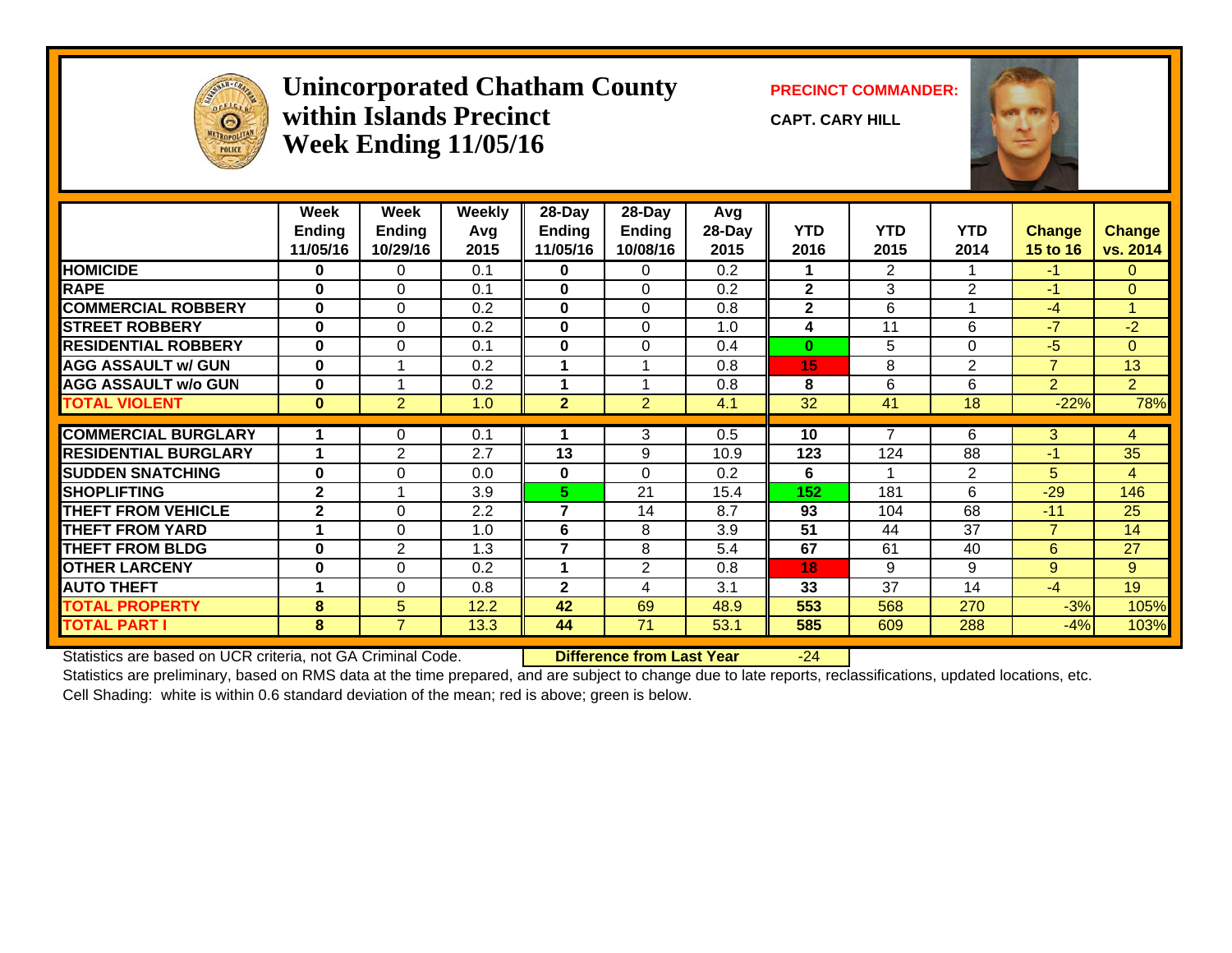

#### **Unincorporated Chatham County within Other Precincts (mostly 4, 89%) PRECINCT COMMANDERS: Week Ending 11/05/16 4 - CAPT. ASHLEY BROWN**



**2 - CAPT. JOY GELLATLY**



|                             | Week<br><b>Ending</b><br>11/05/16 | Week<br><b>Ending</b><br>10/29/16 | Weekly<br>Avg<br>2015 | 28-Day<br><b>Ending</b><br>11/05/16 | 28-Day<br><b>Ending</b><br>10/08/16 | Avg<br>28-Day<br>2015 | <b>YTD</b><br>2016 | <b>YTD</b><br>2015 | <b>YTD</b><br>2014 | Change<br>15 to 16 | <b>Change</b><br>vs. 2014 |
|-----------------------------|-----------------------------------|-----------------------------------|-----------------------|-------------------------------------|-------------------------------------|-----------------------|--------------------|--------------------|--------------------|--------------------|---------------------------|
| <b>HOMICIDE</b>             | 0                                 | 0                                 | 0.0                   | 0                                   | 0                                   | 0.1                   | $\mathbf{0}$       |                    | $\Omega$           | $-1$               | $\overline{0}$            |
| <b>RAPE</b>                 | $\bf{0}$                          | $\Omega$                          | 0.0                   | $\mathbf{0}$                        | $\Omega$                            | 0.2                   | 0                  | $\overline{2}$     | 0                  | $-2$               | $\Omega$                  |
| <b>COMMERCIAL ROBBERY</b>   | $\bf{0}$                          | $\Omega$                          | 0.0                   | $\mathbf{0}$                        | $\Omega$                            | 0.0                   | $\bf{0}$           | $\Omega$           | 0                  | $\Omega$           | $\Omega$                  |
| <b>STREET ROBBERY</b>       | $\bf{0}$                          | $\Omega$                          | 0.0                   | 0                                   | $\Omega$                            | 0.1                   | 0                  | 4                  | 0                  | $-1$               | $\overline{0}$            |
| <b>RESIDENTIAL ROBBERY</b>  | $\bf{0}$                          | $\Omega$                          | 0.0                   | $\mathbf{0}$                        | $\Omega$                            | 0.0                   | $\bf{0}$           | $\Omega$           | $\Omega$           | $\Omega$           | $\overline{0}$            |
| <b>AGG ASSAULT w/ GUN</b>   | $\bf{0}$                          | $\Omega$                          | 0.1                   | $\mathbf{0}$                        | $\Omega$                            | 0.3                   | $\bf{0}$           | 3                  | 1                  | $-3$               | $-1$                      |
| <b>AGG ASSAULT w/o GUN</b>  | $\bf{0}$                          | $\Omega$                          | 0.1                   | $\mathbf{0}$                        |                                     | 0.2                   | $\mathbf{2}$       | 3                  | 2                  | $-1$               | $\Omega$                  |
| <b>TOTAL VIOLENT</b>        | $\bf{0}$                          | $\Omega$                          | 0.2                   | $\bf{0}$                            |                                     | 0.8                   | 2                  | 10                 | 3                  | $-80%$             | $-33%$                    |
| <b>COMMERCIAL BURGLARY</b>  |                                   |                                   |                       |                                     |                                     |                       |                    |                    |                    |                    |                           |
|                             | $\bf{0}$                          | 2                                 | 0.0                   | $\mathbf{2}$                        | 0                                   | 0.1                   | 2                  |                    | 0                  |                    | $\overline{2}$            |
| <b>RESIDENTIAL BURGLARY</b> | $\mathbf{2}$                      |                                   | 0.7                   | 4                                   | 0                                   | 2.9                   | 19                 | 33                 | 16                 | $-14$              | 3                         |
| <b>ISUDDEN SNATCHING</b>    | $\bf{0}$                          | $\Omega$                          | 0.0                   | 0                                   | $\Omega$                            | 0.1                   | 1                  |                    | 0                  | $\Omega$           | 1                         |
| <b>SHOPLIFTING</b>          | $\bf{0}$                          | $\Omega$                          | 0.0                   | 1                                   | 4                                   | 0.0                   | 5                  | $\Omega$           | 1                  | 5                  | 4                         |
| <b>THEFT FROM VEHICLE</b>   | 1                                 | $\Omega$                          | 0.6                   | $\overline{\mathbf{z}}$             | 5                                   | 2.5                   | 33                 | 24                 | 12                 | 9                  | 21                        |
| <b>THEFT FROM YARD</b>      | 4                                 |                                   | 0.3                   | 4                                   | 6                                   | 1.1                   | 25                 | 14                 | 17                 | 11                 | 8                         |
| <b>THEFT FROM BLDG</b>      | $\bf{0}$                          | $\Omega$                          | 0.5                   | $\mathbf{2}$                        | $\Omega$                            | 1.9                   | 14                 | 18                 | 16                 | $-4$               | $-2$                      |
| <b>OTHER LARCENY</b>        | $\bf{0}$                          |                                   | 0.0                   |                                     | $\Omega$                            | 0.2                   | 3                  | $\overline{2}$     | 4                  |                    | $-1$                      |
| <b>AUTO THEFT</b>           | $\bf{0}$                          |                                   | 0.1                   | $\mathbf{2}$                        | $\Omega$                            | 0.4                   | $\overline{7}$     | 3                  | 6                  | 4                  | 4                         |
| <b>TOTAL PROPERTY</b>       | 4                                 | 6                                 | 2.3                   | 23                                  | 12                                  | 9.1                   | 109                | 96                 | 72                 | 14%                | 51%                       |
| <b>TOTAL PART I</b>         | 4                                 | 6                                 | 2.5                   | 23                                  | 13                                  | 10.0                  | 111                | 106                | 75                 | 5%                 | 48%                       |

Statistics are based on UCR criteria, not GA Criminal Code. **Difference from Last Year** 5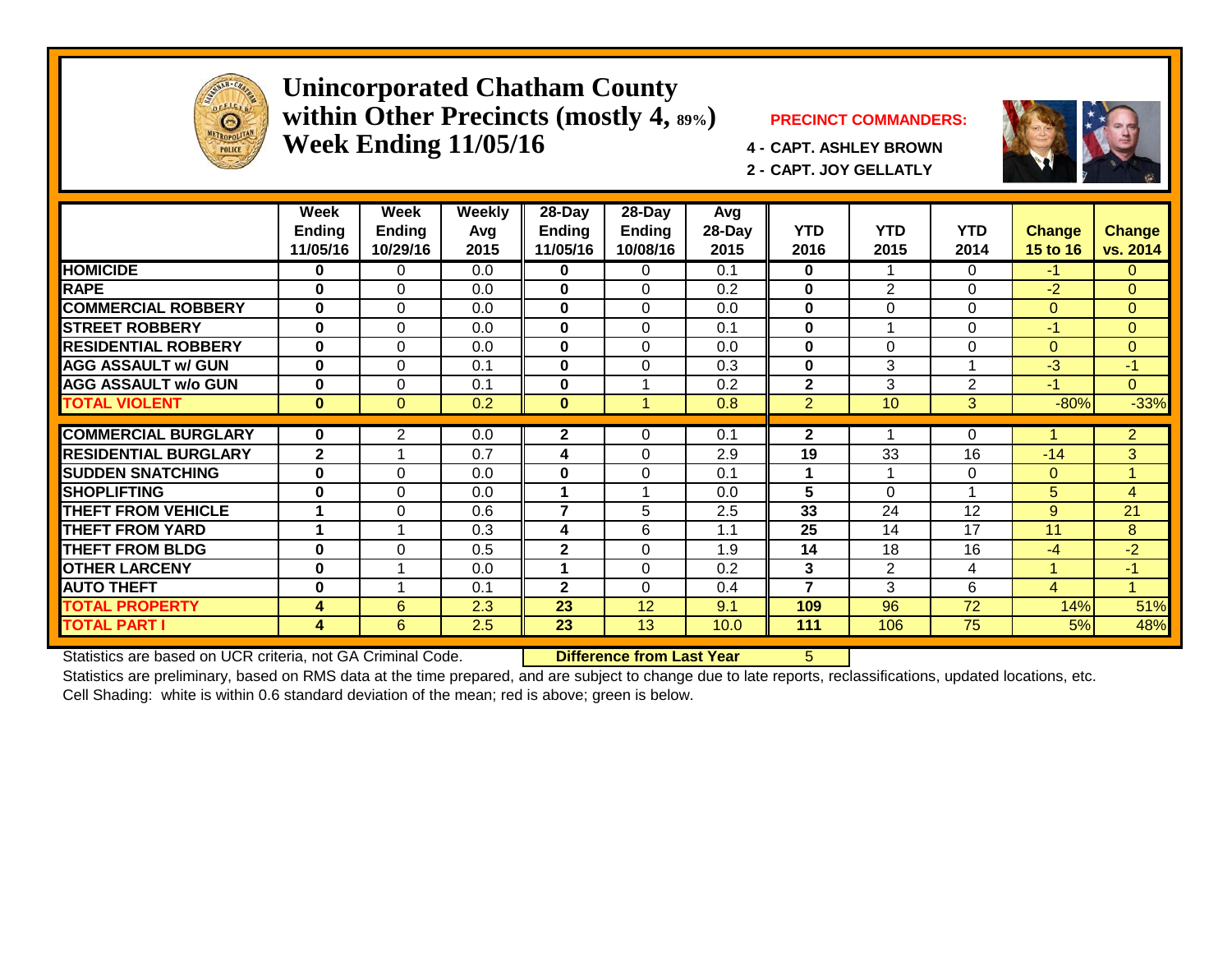# **Unincorporated Chatham County PATROL COMMANDER:**

**MAJOR KERRY THOMAS**





# **Week Ending 11/05/16**

|                             | Week<br>Ending<br>11/05/16 | Week<br><b>Ending</b><br>10/29/16 | <b>Weekly</b><br>Avg<br>2015 | 28-Day<br>Ending<br>11/05/16 | 28-Day<br><b>Ending</b><br>10/08/16 | Avg<br>28-Day<br>2015 | <b>YTD</b><br>2016 | <b>YTD</b><br>2015 | <b>YTD</b><br>2014 | <b>Change</b><br>15 to 16 | <b>Change</b><br>vs. 2014 |
|-----------------------------|----------------------------|-----------------------------------|------------------------------|------------------------------|-------------------------------------|-----------------------|--------------------|--------------------|--------------------|---------------------------|---------------------------|
| <b>HOMICIDE</b>             | 0                          | 0                                 | 0.1                          | 0                            | 0                                   | 0.4                   | 5                  | 4                  |                    |                           | 4                         |
| <b>RAPE</b>                 | $\bf{0}$                   | $\Omega$                          | 0.2                          |                              | $\Omega$                            | 1.0                   | 5                  | 13                 | 10                 | $-8$                      | $-5$                      |
| <b>COMMERCIAL ROBBERY</b>   | $\bf{0}$                   | 1                                 | 0.3                          |                              | $\Omega$                            | 1.2                   | 11                 | 9                  | 12                 | $\overline{2}$            | $-1$                      |
| <b>STREET ROBBERY</b>       | $\bf{0}$                   | $\Omega$                          | 0.5                          | $\overline{\mathbf{2}}$      |                                     | 2.0                   | 22                 | 22                 | $\Omega$           | $\Omega$                  | 22                        |
| <b>RESIDENTIAL ROBBERY</b>  | 0                          | $\Omega$                          | 0.2                          | 2                            | 0                                   | 0.6                   | 11                 | 6                  |                    | 5.                        | 10                        |
| <b>AGG ASSAULT w/ GUN</b>   | 0                          | 3                                 | 0.4                          | 3                            | $\overline{2}$                      | 1.7                   | 34                 | 17                 | 7                  | 17                        | 27                        |
| <b>AGG ASSAULT w/o GUN</b>  | $\bf{0}$                   |                                   | 0.6                          | 4                            | 5                                   | 2.4                   | 33                 | 25                 | 17                 | 8                         | 16                        |
| <b>TOTAL VIOLENT</b>        | $\bf{0}$                   | 5                                 | 2.3                          | 13                           | 8                                   | 9.2                   | 121                | 96                 | 48                 | 26%                       | 152%                      |
|                             |                            |                                   |                              |                              |                                     |                       |                    |                    |                    |                           |                           |
| <b>COMMERCIAL BURGLARY</b>  |                            | 4                                 | 0.4                          | 7                            | 3                                   | 1.6                   | 34                 | 15                 | 16                 | 19                        | 18                        |
| <b>RESIDENTIAL BURGLARY</b> | 4                          | 8                                 | 7.4                          | 34                           | 26                                  | 29.5                  | 310                | 325                | 211                | $-15$                     | 99                        |
| <b>SUDDEN SNATCHING</b>     | $\bf{0}$                   | $\Omega$                          | 0.1                          | 0                            |                                     | 0.2                   | 12                 | $\overline{2}$     | 4                  | 10                        | 8                         |
| <b>SHOPLIFTING</b>          | 4                          | 4                                 | 7.2                          | 14                           | 34                                  | 28.6                  | 272                | 328                | 418                | $-56$                     | $-146$                    |
| <b>THEFT FROM VEHICLE</b>   | 7                          |                                   | 6.2                          | 22                           | 47                                  | 24.9                  | 310                | 271                | 194                | 39                        | 116                       |
| <b>THEFT FROM YARD</b>      | $\mathbf{2}$               |                                   | 2.6                          | 12                           | 21                                  | 10.4                  | 127                | 114                | 97                 | 13                        | 30                        |
| <b>THEFT FROM BLDG</b>      | 5                          | $\overline{2}$                    | 3.4                          | 15                           | 16                                  | 13.6                  | 159                | 149                | 122                | 10                        | 37                        |
| <b>OTHER LARCENY</b>        | 0                          | $\overline{2}$                    | 0.5                          | 5                            | 3                                   | 2.1                   | 37                 | 23                 | 24                 | 14                        | 13                        |
| <b>AUTO THEFT</b>           | 3                          | 3                                 | 2.9                          | 13                           | 10                                  | 11.4                  | 132                | 111                | 66                 | 21                        | 66                        |
| <b>TOTAL PROPERTY</b>       | 26                         | 25                                | 30.6                         | 122                          | 161                                 | 122.5                 | 1393               | 1338               | 1152               | 4%                        | 21%                       |
| <b>TOTAL PART I</b>         | 26                         | 30                                | 32.9                         | 135                          | 169                                 | 131.7                 | 1514               | 1434               | 1200               | 6%                        | 26%                       |

Statistics are based on UCR criteria, not GA Criminal Code. **Difference from Last Year** 80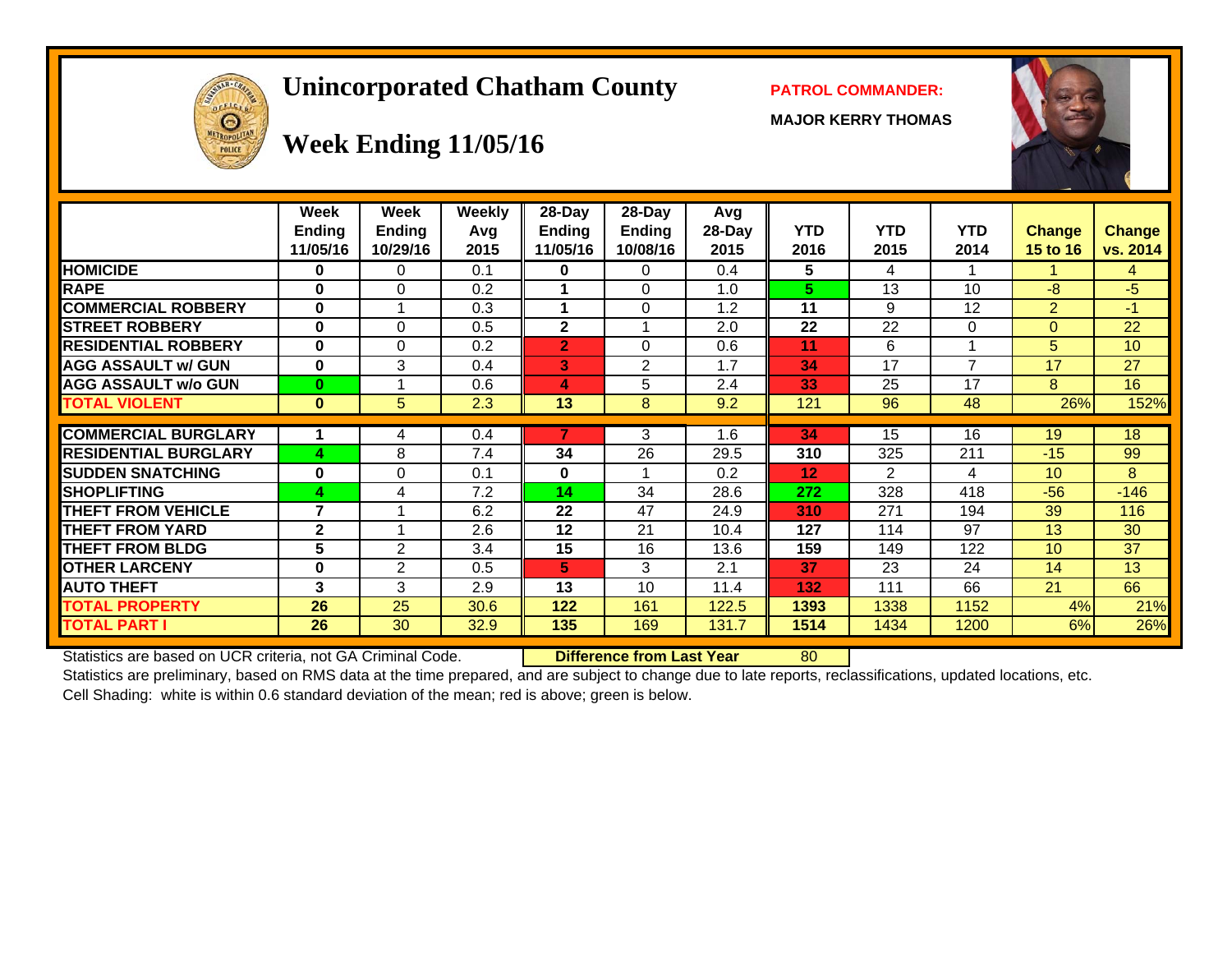

# **City of Savannah Only PATROL COMMANDER:**

**MAJOR KERRY THOMAS**



#### **Week Ending 11/05/16**

|                             | Week<br>Ending<br>11/05/16 | Week<br>Ending<br>10/29/16 | <b>Weekly</b><br>Avg<br>2015 | $28$ -Day<br><b>Ending</b><br>11/05/16 | $28-Day$<br><b>Ending</b><br>10/08/16 | Avg<br>$28-Day$<br>2015  | <b>YTD</b><br>2016 | <b>YTD</b><br>2015 | <b>YTD</b><br>2014 | <b>Change</b><br>15 to 16 | <b>Change</b><br>vs. 2014 |
|-----------------------------|----------------------------|----------------------------|------------------------------|----------------------------------------|---------------------------------------|--------------------------|--------------------|--------------------|--------------------|---------------------------|---------------------------|
| <b>HOMICIDE</b>             | 0                          | 0                          |                              | 0                                      | 5                                     | 4                        | 40                 | 39                 | 23                 |                           | 17                        |
| <b>RAPE</b>                 | 0                          | 2                          |                              | $\mathbf{2}$                           | 2                                     | 4                        | 38                 | 44                 | 46                 | -6                        | -8                        |
| <b>COMMERCIAL ROBBERY</b>   | $\mathbf{0}$               | 4                          | 2                            | 6                                      | 9                                     | $\overline{\phantom{a}}$ | 66                 | 67                 | 58                 | $-1$                      | 8                         |
| <b>STREET ROBBERY</b>       | 10                         | 3                          | 6                            | 30                                     | 36                                    | 25                       | 304                | 276                | 275                | 28                        | 29                        |
| <b>RESIDENTIAL ROBBERY</b>  |                            | $\overline{2}$             |                              | 5                                      | 4                                     | 3                        | 34                 | 37                 | 30                 | $-3$                      | 4                         |
| <b>AGG ASSAULT w/ GUN</b>   | 5                          | $\overline{2}$             | 5                            | 16                                     | 18                                    | 22                       | 200                | 234                | 159                | $-34$                     | 41                        |
| <b>AGG ASSAULT w/o GUN</b>  |                            | 2                          | 4                            | 19                                     | 17                                    | 15                       | 195                | 170                | 125                | 25                        | 70                        |
| <b>TOTAL VIOLENT</b>        | 23                         | 15                         | 20                           | 78                                     | 91                                    | 80                       | 877                | 867                | 716                | 1%                        | 22%                       |
|                             |                            |                            |                              |                                        |                                       |                          |                    |                    |                    |                           |                           |
| <b>COMMERCIAL BURGLARY</b>  |                            | 4                          | 5                            | 25                                     | 43                                    | 19                       | 272                | 203                | 173                | 69                        | 99                        |
| <b>RESIDENTIAL BURGLARY</b> | 31                         | 17                         | 23                           | 181                                    | 107                                   | 94                       | 1002               | 1052               | 1015               | $-50$                     | $-13$                     |
| <b>ISUDDEN SNATCHING</b>    |                            | $\Omega$                   | 2                            | 6                                      | 9                                     | 6                        | 84                 | 70                 | 66                 | 14                        | 18                        |
| <b>SHOPLIFTING</b>          | 35                         | 27                         | 27                           | 111                                    | 99                                    | 109                      | 1098               | 1201               | 1029               | $-103$                    | 69                        |
| <b>THEFT FROM VEHICLE</b>   | 48                         | 24                         | 36                           | 132                                    | 138                                   | 143                      | 1374               | 1590               | 1504               | $-216$                    | $-130$                    |
| <b>THEFT FROM YARD</b>      | 10                         | 14                         | 14                           | 56                                     | 72                                    | 58                       | 629                | 635                | 749                | $-6$                      | $-120$                    |
| <b>THEFT FROM BLDG</b>      | 30                         | 11                         | 19                           | 79                                     | 85                                    | 75                       | 879                | 855                | 848                | 24                        | 31                        |
| <b>OTHER LARCENY</b>        | $\mathbf{2}$               | 3                          | $\overline{2}$               | 7                                      | 10                                    | 8                        | 78                 | 87                 | 99                 | $-9$                      | $-21$                     |
| <b>AUTO THEFT</b>           | 15                         | 20                         | 19                           | 68                                     | 67                                    | 75                       | 663                | 797                | 546                | $-134$                    | 117                       |
| <b>TOTAL PROPERTY</b>       | 179                        | 120                        | 147                          | 665                                    | 630                                   | 586                      | 6079               | 6490               | 6029               | $-6%$                     | 1%                        |
| <b>TOTAL PART I</b>         | 202                        | 135                        | 167                          | 743                                    | 721                                   | 666                      | 6956               | 7357               | 6745               | $-5%$                     | 3%                        |

Statistics are based on UCR criteria, not GA Criminal Code. **Difference from Last Year** -401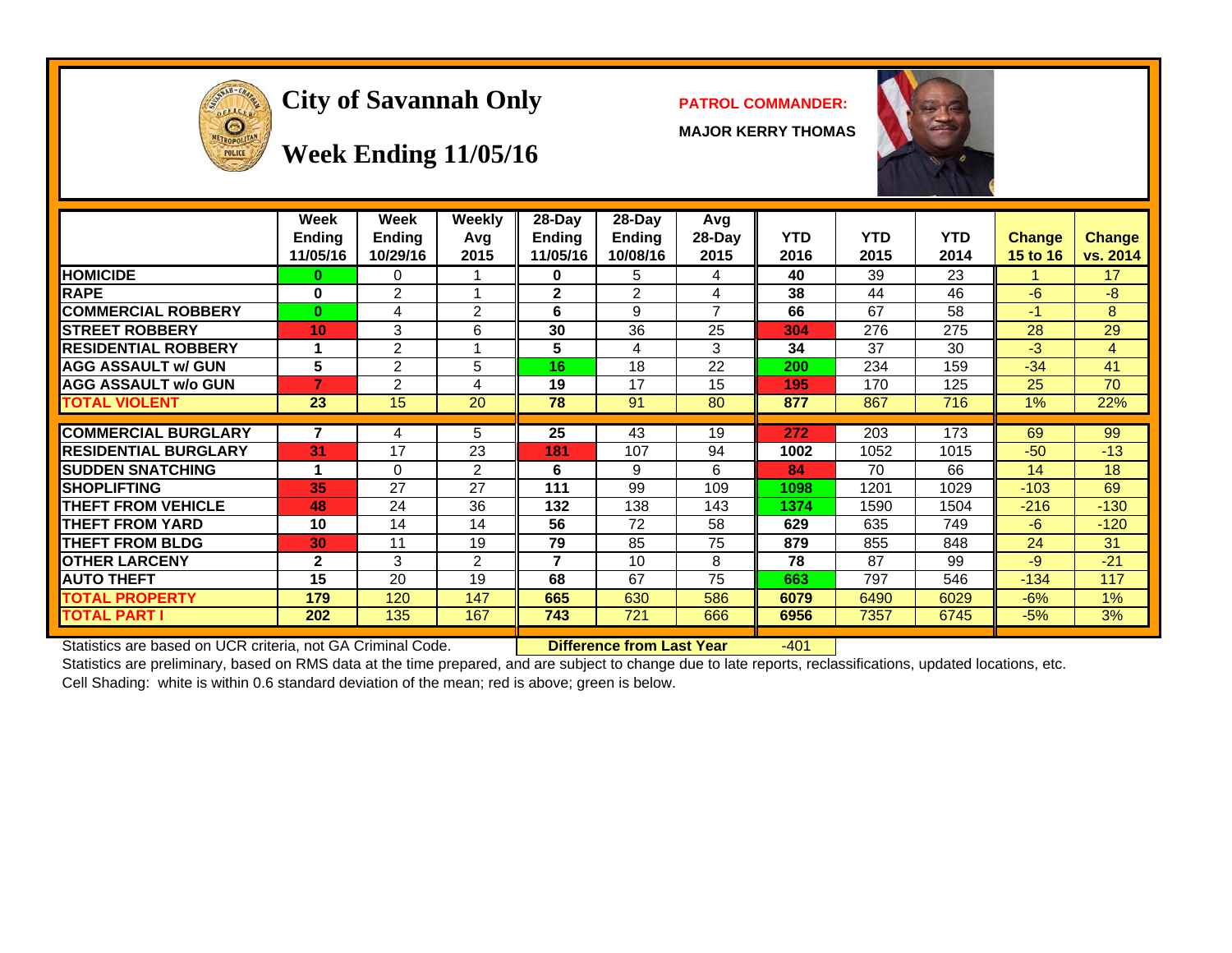

#### **COMPSTATWEST CHATHAM PRECINCTWeek Ending 11/05/16**

#### **PRECINCT COMMANDER:**

**CAPT. JOHN BEST**



|                             | Week<br><b>Ending</b> | Week<br>Ending | <b>Weekly</b><br>Avg | 28-Day<br>Ending | 28-Day<br>Ending | Avg<br>28-Day  | <b>YTD</b> | <b>YTD</b> | <b>YTD</b> | <b>Change</b>   | <b>Change</b>  |
|-----------------------------|-----------------------|----------------|----------------------|------------------|------------------|----------------|------------|------------|------------|-----------------|----------------|
|                             | 11/05/16              | 10/29/16       | 2015                 | 11/05/16         | 10/08/16         | 2015           | 2016       | 2015       | 2014       | <b>15 to 16</b> | vs. 2014       |
| <b>HOMICIDE</b>             | 0                     | 0              | 0                    | 0                | 0                | 0              | 4          | 4          |            | $\Omega$        | 3              |
| <b>RAPE</b>                 | $\bf{0}$              | 0              | $\Omega$             |                  | $\Omega$         |                | 9          | 16         | 11         | -7              | $-2$           |
| <b>COMMERCIAL ROBBERY</b>   | $\bf{0}$              |                | $\Omega$             | 1                | $\Omega$         |                | 14         | 14         | 13         | $\Omega$        | 1              |
| <b>STREET ROBBERY</b>       | $\bf{0}$              | 0              |                      | 3                | 4                | 2              | 31         | 23         | 26         | 8               | 5              |
| <b>RESIDENTIAL ROBBERY</b>  | $\bf{0}$              |                | $\Omega$             | 3                |                  |                | 17         | 6          | 10         | 11              | $\overline{7}$ |
| <b>AGG ASSAULT w/ GUN</b>   | $\bf{0}$              | $\overline{2}$ |                      | $\mathbf{2}$     | 5                | 2              | 40         | 22         | 15         | 18              | 25             |
| <b>AGG ASSAULT w/o GUN</b>  | 3                     |                |                      | 6                | 4                | 3              | 45         | 37         | 18         | 8               | 27             |
| <b>TOTAL VIOLENT</b>        | 3                     | 5              | 3                    | 16               | 14               | 11             | 160        | 122        | 94         | 31%             | 70%            |
|                             |                       |                |                      |                  |                  |                |            |            |            |                 |                |
| <b>COMMERCIAL BURGLARY</b>  |                       | $\overline{2}$ | $\overline{2}$       | 7                | 4                | 6              | 56         | 61         | 45         | -5              | 11             |
| <b>RESIDENTIAL BURGLARY</b> | 5                     | 6              | 7                    | 33               | 25               | 27             | 256        | 293        | 228        | $-37$           | 28             |
| <b>SUDDEN SNATCHING</b>     | $\bf{0}$              | $\Omega$       | $\Omega$             | $\bf{0}$         |                  | 0              | 9          | 4          | 6          | 5               | 3              |
| <b>SHOPLIFTING</b>          | 4                     | 4              | 4                    | 13               | 15               | 16             | 154        | 171        | 203        | $-17$           | $-49$          |
| <b>THEFT FROM VEHICLE</b>   | 13                    | 6              | 8                    | 26               | 41               | 32             | 320        | 320        | 273        | $\Omega$        | 47             |
| <b>THEFT FROM YARD</b>      | $\bf{0}$              |                | 3                    | 8                | 13               | 13             | 113        | 134        | 132        | $-21$           | $-19$          |
| <b>THEFT FROM BLDG</b>      | 10                    | $\Omega$       | 4                    | 16               | 15               | 16             | 159        | 180        | 156        | $-21$           | 3              |
| <b>OTHER LARCENY</b>        | $\bf{0}$              | 3              |                      | 6                | 4                | $\overline{2}$ | 31         | 21         | 25         | 10 <sup>1</sup> | 6              |
| <b>AUTO THEFT</b>           | 4                     | 6              | 5                    | 18               | 13               | 20             | 174        | 189        | 116        | $-15$           | 58             |
| <b>TOTAL PROPERTY</b>       | 37                    | 28             | 33                   | 127              | 131              | 133            | 1272       | 1373       | 1184       | $-7%$           | 7%             |
| <b>TOTAL PART I</b>         | 40                    | 33             | 36                   | 143              | 145              | 144            | 1432       | 1495       | 1278       | $-4%$           | 12%            |

Statistics are based on UCR criteria, not GA Criminal Code. **Difference from Last Year** -63

| <b>Citizen Initiated Calls</b>  | Week<br><b>Ending</b><br>11/05/16 | <b>Week</b><br><b>Ending</b><br>10/29/16 | Weekly<br>Avg<br>2015 | $28$ -Day<br><b>Ending</b><br>11/05/16 | 28-Day<br><b>Ending</b><br>10/08/16 | Avg<br>$28-Day$<br>2015 | <b>YTD</b><br>2016 | <b>YTD</b><br>2015 | YTD<br>2014 | <b>Change</b><br>15 to 16 | Change<br>vs. 2014 |
|---------------------------------|-----------------------------------|------------------------------------------|-----------------------|----------------------------------------|-------------------------------------|-------------------------|--------------------|--------------------|-------------|---------------------------|--------------------|
| <b>Midnight Shift</b>           | 101                               | 107                                      | 114                   | 475                                    | 535                                 | 455                     | 5103               | 5010               | 4936        | 93                        | 167                |
| Day Shift                       | 295                               | 252                                      | 282                   | 1209                                   | 1038                                | 1127                    | 12702              | 12397              | 12233       | 305                       | 469                |
| <b>Afternoon Shift</b>          | 272                               | 223                                      | 294                   | 1251                                   | 1148                                | 1177                    | 13115              | 12965              | 12821       | 150                       | 294                |
| <b>TOTAL CITIZEN CFS</b>        | 668                               | 668                                      | 690                   | 2935                                   | 2721                                | 2758                    | 30920              | 30372              | 29990       | $1.8\%$                   | 3.1%               |
| 53S ShotSpotter Calls           |                                   |                                          |                       |                                        |                                     |                         |                    |                    |             |                           |                    |
| <b>Sig 53 Shots Fired Calls</b> |                                   | 12                                       | 11                    | 34                                     | 33                                  | 43                      | 405                | 388                | 269         |                           | 136                |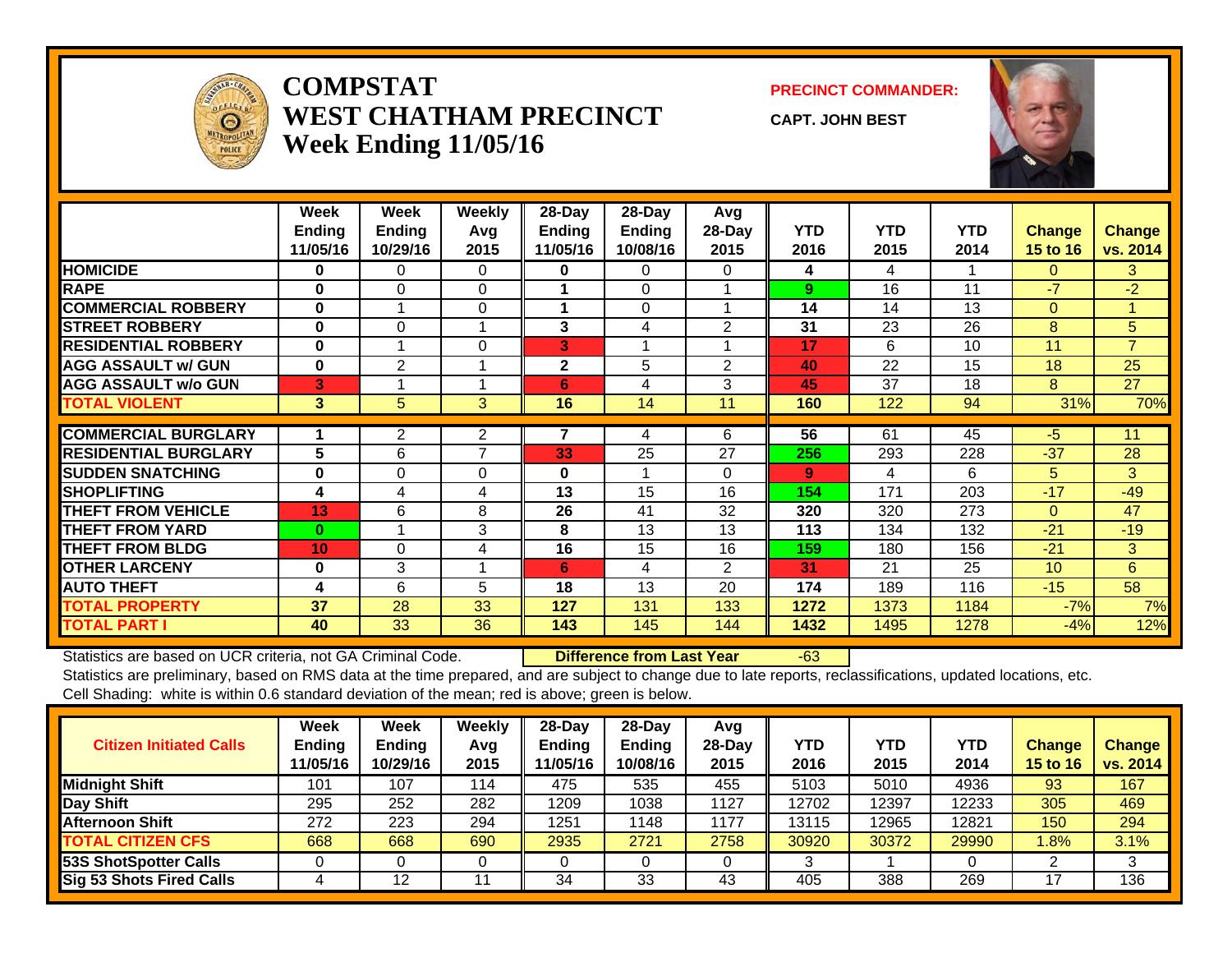# **BEAT 11 West Chatham Precinct Week Ending 11/05/16**



|                             |               | <b>Last 4 Weeks</b> |                |                | 28 Days        | 28 Day  |                |                |                |                      |                      |
|-----------------------------|---------------|---------------------|----------------|----------------|----------------|---------|----------------|----------------|----------------|----------------------|----------------------|
|                             | <b>Ending</b> | <b>Ending</b>       | <b>Ending</b>  | <b>Ending</b>  | <b>Ending</b>  | Average | <b>YTD</b>     | <b>YTD</b>     | <b>YTD</b>     | <b>Change</b>        | <b>Change</b>        |
|                             | 10/15/16      | 10/22/16            | 10/29/16       | 11/05/16       | 11/05/16       | 2015    | 2016           | 2015           | 2014           | 15 to 16             | vs. 2014             |
| <b>HOMICIDE</b>             | 0             | 0                   | $\Omega$       | $\Omega$       | $\mathbf{0}$   | 0.0     | $\mathbf{0}$   | $\mathbf{0}$   | 0              | $\mathbf{0}$         | $\overline{0}$       |
| <b>RAPE</b>                 | 0             | $\Omega$            | $\Omega$       | $\Omega$       | $\Omega$       | 0.1     | 1              | 1              | 0              | $\Omega$             | 1                    |
| <b>COMMERCIAL ROBBERY</b>   | $\Omega$      | 0                   | $\Omega$       | 0              | $\Omega$       | 0.2     | $\overline{2}$ | 3              | 1              | $-1$                 | $\blacktriangleleft$ |
| <b>ISTREET ROBBERY</b>      | $\Omega$      | $\Omega$            | $\Omega$       | $\Omega$       | $\Omega$       | 0.3     | $\overline{2}$ | 4              | 6              | $-2$                 | $-4$                 |
| <b>RESIDENTIAL ROBBERY</b>  | $\Omega$      | $\Omega$            | $\Omega$       | $\Omega$       | $\Omega$       | 0.0     | 1              | $\Omega$       | $\Omega$       | $\overline{1}$       | $\blacktriangleleft$ |
| <b>AGG ASSAULT w/ GUN</b>   | $\Omega$      | 0                   | $\mathbf{0}$   | $\mathbf{0}$   | $\Omega$       | 0.1     | 1              | $\mathbf{1}$   | 1              | $\Omega$             | $\mathbf{0}$         |
| <b>AGG ASSAULT w/o GUN</b>  | $\Omega$      | 0                   | $\Omega$       | $\Omega$       | $\Omega$       | 0.2     | 5              | $\mathbf{1}$   | $\overline{2}$ | $\overline{4}$       | 3 <sup>°</sup>       |
| <b>TOTAL VIOLENT</b>        | $\mathbf{0}$  | $\mathbf{0}$        | $\mathbf{0}$   | $\mathbf{0}$   | $\mathbf{0}$   | 0.8     | 12             | 10             | 10             | 20%                  | 20%                  |
| <b>COMMERCIAL BURGLARY</b>  | $\Omega$      |                     |                |                | $\Omega$       |         |                | 13             |                | $-8$                 | $-4$                 |
|                             |               | 0                   | 0              | 0              |                | 1.0     | 5              |                | 9              |                      |                      |
| <b>RESIDENTIAL BURGLARY</b> | $\Omega$      | $\Omega$            | $\Omega$       | $\Omega$       | $\Omega$       | 1.7     | 11             | 19             | 23             | -8                   | $-12$                |
| <b>ISUDDEN SNATCHING</b>    | $\Omega$      | 0                   | $\Omega$       | $\mathbf{0}$   | $\Omega$       | 0.0     | 1              | $\Omega$       | 0              | 1                    | 1                    |
| <b>SHOPLIFTING</b>          | 0             | 0                   | $\Omega$       | 0              | 0              | 0.2     | $\overline{2}$ | $\mathbf{1}$   | $\overline{2}$ | $\blacktriangleleft$ | $\overline{0}$       |
| <b>THEFT FROM VEHICLE</b>   | $\mathbf{1}$  | $\mathbf{1}$        | $\overline{2}$ | $\overline{2}$ | 6              | 3.3     | 34             | 33             | 39             | 1                    | $-5$                 |
| <b>THEFT FROM YARD</b>      | 0             | $\Omega$            | 1              | 0              | 1              | 1.8     | 24             | 20             | 22             | $\overline{4}$       | $\overline{2}$       |
| <b>THEFT FROM BLDG</b>      | 1             | 0                   | $\mathbf{0}$   | $\mathbf{1}$   | $\overline{2}$ | 4.0     | 34             | 49             | 35             | $-15$                | $-1$                 |
| <b>OTHER LARCENY</b>        | 0             | 0                   | $\Omega$       | $\mathbf{0}$   | $\Omega$       | 0.3     | $\overline{7}$ | $\overline{2}$ | 5.             | 5                    | $\overline{2}$       |
| <b>AUTO THEFT</b>           | $\mathbf{1}$  | $\mathbf{1}$        | 0              | 1              | 3              | 3.4     | 22             | 29             | 10             | $-7$                 | 12 <sub>2</sub>      |
| <b>TOTAL PROPERTY</b>       | 3             | $\overline{2}$      | 3              | 4              | 12             | 15.6    | 140            | 166            | 145            | $-16%$               | $-3%$                |
| <b>TOTAL PART I</b>         | 3             | $\overline{2}$      | $\overline{3}$ | 4              | 12             | 16.5    | 152            | 176            | 155            | $-14%$               | $-2%$                |

 **Difference from Last Year**‐24

Statistics are based on UCR criteria, not GA Criminal Code.

| <b>Shots Fired Calls</b>        | Week<br><b>Ending</b><br>10/15/16 | Week<br><b>Endina</b><br>10/22/16 | Week<br>Ending<br>10/29/16 | Week<br>Ending<br>11/05/16 | 28 Days<br><b>Ending</b><br>11/05/16 | 28 Day<br>Average II<br>2015 | YTD<br>2016 | YTD<br>2015 | <b>YTD</b><br>2014 | <b>Change</b><br>15 to $16$ | <b>Change</b><br>vs. 2014 |
|---------------------------------|-----------------------------------|-----------------------------------|----------------------------|----------------------------|--------------------------------------|------------------------------|-------------|-------------|--------------------|-----------------------------|---------------------------|
| <b>153S ShotSpotter Calls</b>   |                                   |                                   |                            |                            |                                      | 0.0                          |             |             |                    | 0%                          | 0%                        |
| <b>Sig 53 Shots Fired Calls</b> |                                   |                                   |                            |                            |                                      | 2.9                          | 15          | 32          | 24                 | $-53%$                      | $-38%$                    |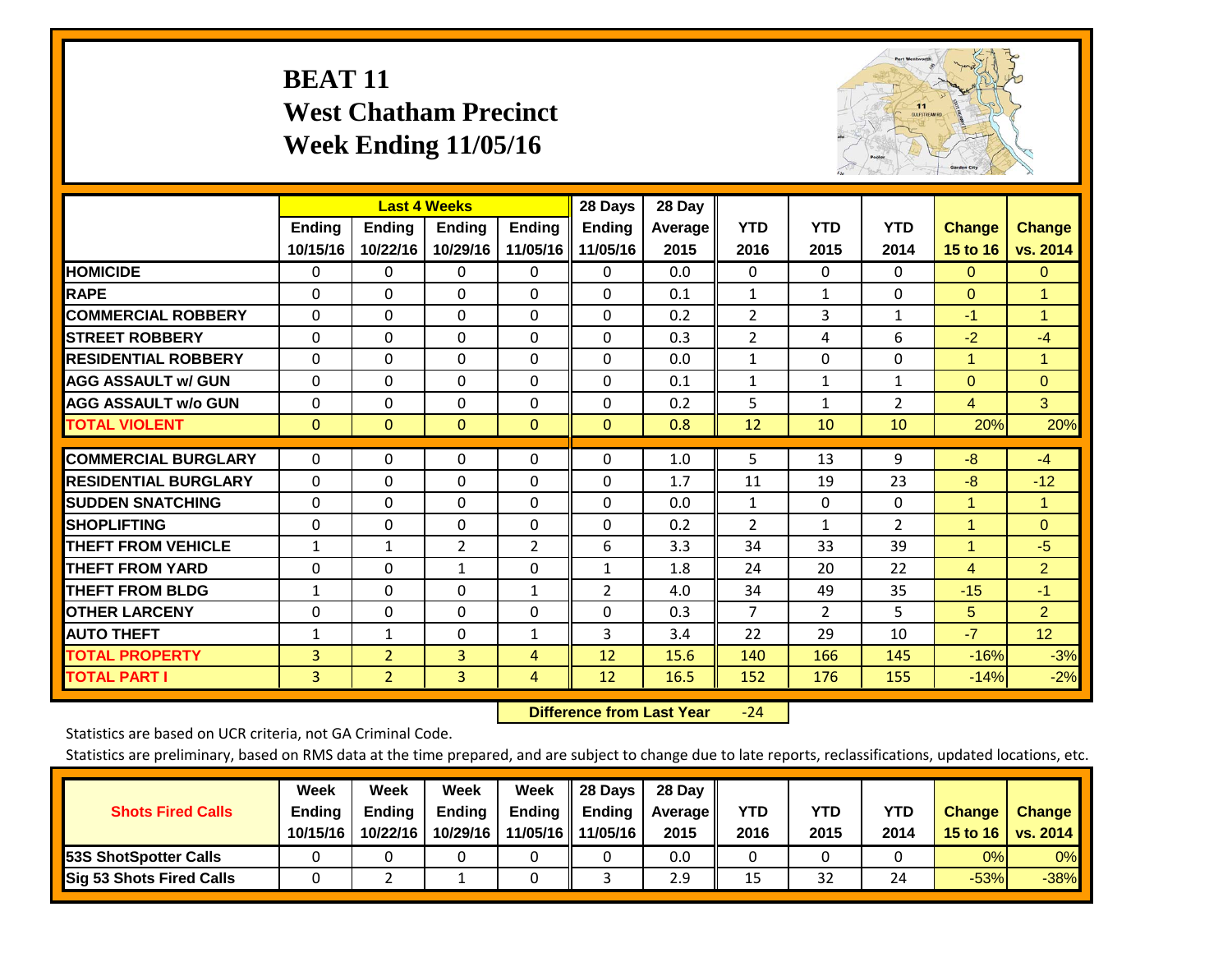# **BEAT 12 West Chatham Precinct Week Ending 11/05/16**



|                             |                | <b>Last 4 Weeks</b> |                |                | 28 Days        | 28 Day  |                |              |                |                |                      |
|-----------------------------|----------------|---------------------|----------------|----------------|----------------|---------|----------------|--------------|----------------|----------------|----------------------|
|                             | <b>Ending</b>  | <b>Ending</b>       | <b>Endina</b>  | <b>Ending</b>  | <b>Endina</b>  | Average | <b>YTD</b>     | <b>YTD</b>   | <b>YTD</b>     | <b>Change</b>  | <b>Change</b>        |
|                             | 10/15/16       | 10/22/16            | 10/29/16       | 11/05/16       | 11/05/16       | 2015    | 2016           | 2015         | 2014           | 15 to 16       | vs. 2014             |
| <b>HOMICIDE</b>             | 0              | $\Omega$            | $\Omega$       | 0              | 0              | 0.0     | 1              | $\Omega$     | 0              | 1              | 1.                   |
| <b>RAPE</b>                 | $\Omega$       | $\Omega$            | $\mathbf{0}$   | 0              | 0              | 0.3     | $\mathbf{1}$   | 4            | 5              | $-3$           | $-4$                 |
| <b>COMMERCIAL ROBBERY</b>   | $\Omega$       | $\Omega$            | $\Omega$       | $\Omega$       | $\Omega$       | 0.2     | 4              | $\mathbf{1}$ | $\overline{2}$ | 3              | $\overline{2}$       |
| <b>ISTREET ROBBERY</b>      | $\mathbf{1}$   | $\Omega$            | $\Omega$       | $\Omega$       | $\mathbf{1}$   | 0.5     | 6              | 5            | 3              | $\overline{1}$ | 3                    |
| <b>RESIDENTIAL ROBBERY</b>  | $\Omega$       | $\mathbf{1}$        | $\mathbf{0}$   | $\Omega$       | $\mathbf{1}$   | 0.2     | 4              | 1            | 1              | 3              | 3                    |
| <b>AGG ASSAULT w/ GUN</b>   | $\Omega$       | $\Omega$            | $\mathbf{1}$   | $\Omega$       | $\mathbf{1}$   | 0.2     | $\overline{7}$ | 1            | $\overline{2}$ | 6              | 5                    |
| <b>AGG ASSAULT w/o GUN</b>  | $\mathbf 0$    | 1                   | $\Omega$       | 1              | $\overline{2}$ | 0.8     | 9              | 10           | 6              | $-1$           | 3 <sup>°</sup>       |
| <b>TOTAL VIOLENT</b>        | $\mathbf{1}$   | $\overline{2}$      | $\mathbf{1}$   | $\mathbf{1}$   | 5              | 2.3     | 32             | 22           | 19             | 45%            | 68%                  |
|                             |                |                     |                |                |                |         |                |              |                |                |                      |
| <b>COMMERCIAL BURGLARY</b>  | $\Omega$       | $\Omega$            | $\mathbf{1}$   | $\Omega$       | $\mathbf{1}$   | 0.6     | 5              | 5            | 6              | $\Omega$       | $-1$                 |
| <b>RESIDENTIAL BURGLARY</b> | 4              | 2                   | 3              | 1              | 10             | 9.7     | 88             | 104          | 74             | $-16$          | 14                   |
| <b>SUDDEN SNATCHING</b>     | $\Omega$       | 0                   | $\Omega$       | $\Omega$       | 0              | 0.0     | 3              | 0            | 1              | 3              | $\overline{2}$       |
| <b>SHOPLIFTING</b>          | 0              | $\mathbf{1}$        | $\mathbf{1}$   | $\Omega$       | $\overline{2}$ | 2.4     | 32             | 21           | 33             | 11             | $-1$                 |
| <b>THEFT FROM VEHICLE</b>   | $\mathbf{1}$   | $\Omega$            | $\mathbf{1}$   | $\overline{2}$ | 4              | 8.4     | 98             | 91           | 78             | $\overline{7}$ | 20                   |
| <b>THEFT FROM YARD</b>      | $\mathbf{1}$   | 2                   | $\mathbf{0}$   | $\Omega$       | 3              | 3.1     | 30             | 32           | 29             | $-2$           | $\blacktriangleleft$ |
| <b>THEFT FROM BLDG</b>      | 0              | 0                   | $\Omega$       | $\Omega$       | $\Omega$       | 2.9     | 29             | 30           | 26             | $-1$           | 3                    |
| <b>OTHER LARCENY</b>        | 0              | $\Omega$            | $\mathbf{1}$   | 0              | $\mathbf{1}$   | 0.3     | $\overline{7}$ | 4            | 5              | 3              | $\overline{2}$       |
| <b>AUTO THEFT</b>           | 0              | 0                   | $\mathbf{1}$   | 1              | 2              | 4.7     | 40             | 51           | 25             | $-11$          | 15                   |
| <b>TOTAL PROPERTY</b>       | 6              | 5                   | 8              | $\overline{4}$ | 23             | 32.2    | 332            | 338          | 277            | $-2%$          | 20%                  |
| <b>TOTAL PART I</b>         | $\overline{7}$ | $\overline{7}$      | $\overline{9}$ | 5.             | 28             | 34.5    | 364            | 360          | 296            | 1%             | 23%                  |

 **Difference from Last Year**r 4

Statistics are based on UCR criteria, not GA Criminal Code.

| <b>Shots Fired Calls</b>        | Week<br><b>Ending</b><br>10/15/16 | Week<br><b>Endina</b><br>10/22/16 | Week<br>Ending<br>10/29/16 | Week<br>Ending<br>11/05/16 | 28 Days<br><b>Ending</b><br>11/05/16 | 28 Day<br>Average II<br>2015 | YTD<br>2016 | YTD<br>2015 | <b>YTD</b><br>2014 | <b>Change</b><br>15 to 16 | <b>Change</b><br>vs. 2014 |
|---------------------------------|-----------------------------------|-----------------------------------|----------------------------|----------------------------|--------------------------------------|------------------------------|-------------|-------------|--------------------|---------------------------|---------------------------|
| <b>153S ShotSpotter Calls</b>   |                                   |                                   |                            |                            |                                      | 0.0                          |             |             |                    | 0%                        | 0%                        |
| <b>Sig 53 Shots Fired Calls</b> |                                   |                                   |                            |                            |                                      | 6.2                          | 68          | 62          | 44                 | 10%                       | 55%                       |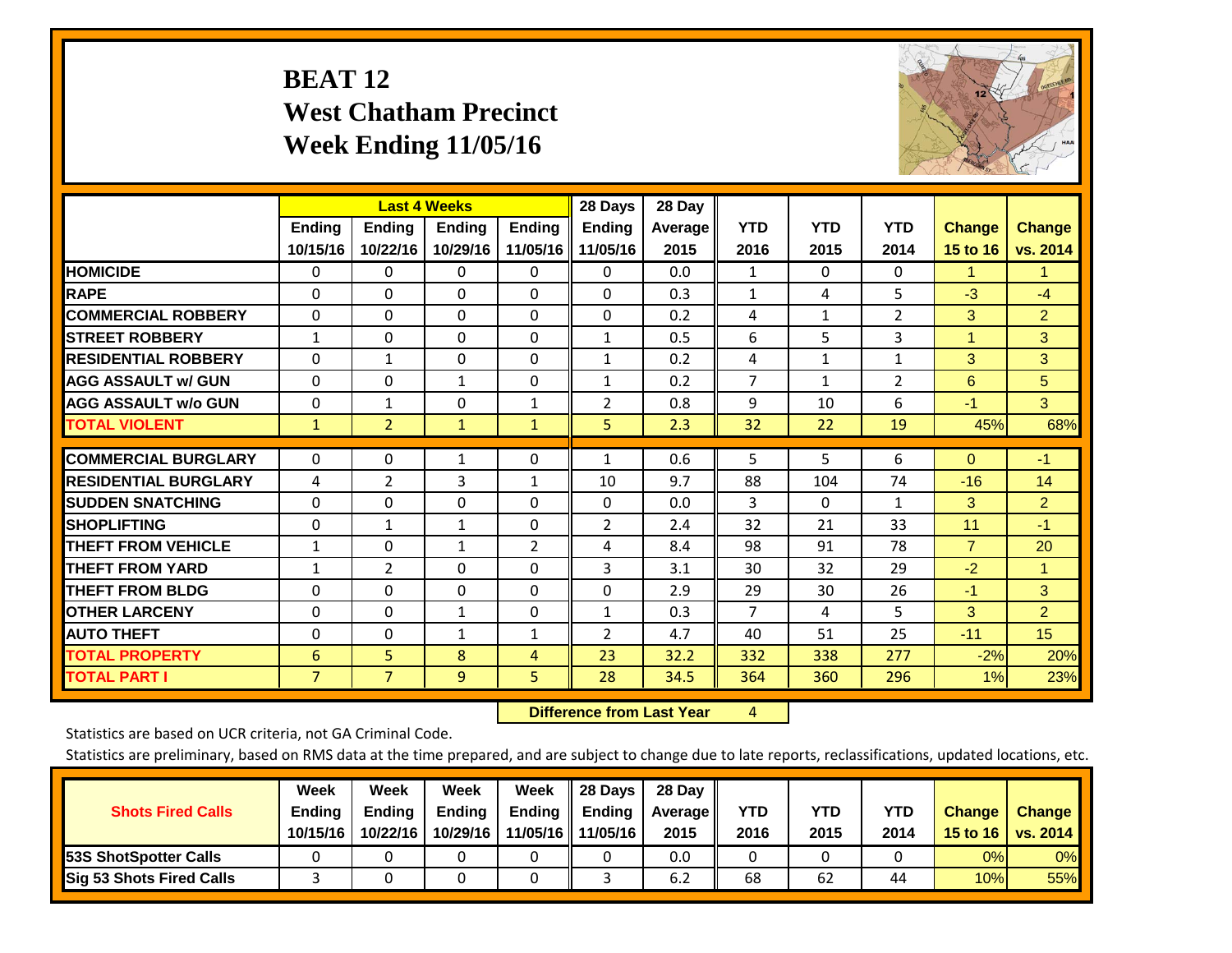# **BEAT 13 West Chatham Precinct Week Ending 11/05/16**



|                             |                           | <b>Last 4 Weeks</b>       |                           |                           | 28 Days                   | 28 Day            |                    |                    |                    |                           |                           |
|-----------------------------|---------------------------|---------------------------|---------------------------|---------------------------|---------------------------|-------------------|--------------------|--------------------|--------------------|---------------------------|---------------------------|
|                             | <b>Ending</b><br>10/15/16 | <b>Ending</b><br>10/22/16 | <b>Endina</b><br>10/29/16 | <b>Endina</b><br>11/05/16 | <b>Endina</b><br>11/05/16 | Average  <br>2015 | <b>YTD</b><br>2016 | <b>YTD</b><br>2015 | <b>YTD</b><br>2014 | <b>Change</b><br>15 to 16 | <b>Change</b><br>vs. 2014 |
| <b>HOMICIDE</b>             | 0                         | 0                         | $\Omega$                  | 0                         | 0                         | 0.2               | $\Omega$           | 3                  | 1                  | $-3$                      | $-1$                      |
| <b>RAPE</b>                 | $\Omega$                  | $\Omega$                  | $\Omega$                  | $\Omega$                  | 0                         | 0.2               | 4                  | 3                  | 1                  | 1                         | 3                         |
| <b>COMMERCIAL ROBBERY</b>   | $\Omega$                  | $\Omega$                  | $\Omega$                  | $\Omega$                  | $\Omega$                  | 0.2               | 1                  | 3                  | $\mathbf{1}$       | $-2$                      | $\Omega$                  |
| <b>STREET ROBBERY</b>       | $\mathbf{1}$              | $\Omega$                  | $\mathbf{0}$              | 0                         | $\mathbf{1}$              | 0.4               | 6                  | 4                  | 8                  | $\overline{2}$            | $-2$                      |
| <b>RESIDENTIAL ROBBERY</b>  | $\Omega$                  | $\Omega$                  | $\mathbf{0}$              | $\Omega$                  | 0                         | 0.2               | $\overline{2}$     | $\overline{2}$     | 3                  | $\Omega$                  | $-1$                      |
| <b>AGG ASSAULT w/ GUN</b>   | $\Omega$                  | $\Omega$                  | $\mathbf{0}$              | $\Omega$                  | $\Omega$                  | 0.7               | 14                 | 8                  | 5                  | 6                         | 9                         |
| <b>AGG ASSAULT w/o GUN</b>  | 0                         | 0                         | $\mathbf{1}$              | $\Omega$                  | 1                         | 0.8               | 11                 | 11                 | $\overline{2}$     | $\Omega$                  | 9                         |
| <b>TOTAL VIOLENT</b>        | $\mathbf{1}$              | $\mathbf{0}$              | $\mathbf{1}$              | $\mathbf{0}$              | $\overline{2}$            | 2.8               | 38                 | 34                 | 21                 | 12%                       | 81%                       |
| <b>COMMERCIAL BURGLARY</b>  | $\mathbf{1}$              | 0                         | $\mathbf{0}$              | 1                         | $\overline{2}$            | 2.0               | 13                 | 19                 | 16                 | $-6$                      | $-3$                      |
| <b>RESIDENTIAL BURGLARY</b> | 5                         | $\Omega$                  | $\mathbf{1}$              | $\overline{2}$            | 8                         | 4.0               | 37                 | 44                 | 38                 | $-7$                      | $-1$                      |
| <b>ISUDDEN SNATCHING</b>    | $\Omega$                  | $\Omega$                  | $\Omega$                  | $\Omega$                  | $\Omega$                  | 0.3               | 1                  | 4                  | $\overline{2}$     | $-3$                      | $-1$                      |
| <b>SHOPLIFTING</b>          | $\mathbf{1}$              | $\Omega$                  | $\mathbf{1}$              | $\mathbf{1}$              | 3                         | 0.5               | 19                 | 6                  | 5                  | 13                        | 14                        |
| <b>THEFT FROM VEHICLE</b>   | $\Omega$                  | $\mathbf{1}$              | $\Omega$                  | 1                         | $\overline{2}$            | 5.7               | 51                 | 56                 | 35                 | $-5$                      | 16                        |
| <b>THEFT FROM YARD</b>      | 1                         | 2                         | $\Omega$                  | $\Omega$                  | 3                         | 2.3               | 18                 | 24                 | 28                 | $-6$                      | $-10$                     |
| <b>THEFT FROM BLDG</b>      | 1                         |                           | $\mathbf{0}$              | 3                         | 5                         | 2.0               | 23                 | 23                 | 23                 | $\Omega$                  | $\Omega$                  |
| <b>OTHER LARCENY</b>        | $\Omega$                  | $\Omega$                  | $\Omega$                  | $\Omega$                  | 0                         | 0.3               | 1                  | 3                  | 1                  | $-2$                      | $\Omega$                  |
| <b>AUTO THEFT</b>           | 0                         | 1                         | $\overline{2}$            | $\mathbf{1}$              | 4                         | 2.8               | 28                 | 29                 | 27                 | $-1$                      | $\mathbf{1}$              |
| <b>TOTAL PROPERTY</b>       | 9                         | 5                         | $\overline{4}$            | 9                         | 27                        | 19.9              | 191                | 208                | 175                | $-8%$                     | 9%                        |
| <b>TOTAL PART I</b>         | 10                        | 5                         | 5                         | 9                         | 29                        | 22.7              | 229                | 242                | 196                | $-5%$                     | 17%                       |

 **Difference from Last Year**r -13

Statistics are based on UCR criteria, not GA Criminal Code.

| <b>Shots Fired Calls</b>        | Week<br><b>Ending</b><br>10/15/16 | Week<br><b>Endina</b><br>10/22/16 | Week<br>Ending<br>10/29/16 | Week<br>Ending<br>11/05/16 | 28 Days<br><b>Ending</b><br>11/05/16 | 28 Day<br>Average II<br>2015 | YTD<br>2016 | YTD<br>2015 | <b>YTD</b><br>2014 | <b>Change</b><br>15 to 16 | <b>Change</b><br>vs. 2014 |
|---------------------------------|-----------------------------------|-----------------------------------|----------------------------|----------------------------|--------------------------------------|------------------------------|-------------|-------------|--------------------|---------------------------|---------------------------|
| <b>153S ShotSpotter Calls</b>   |                                   |                                   |                            |                            |                                      | 0.0                          |             |             |                    | 0%                        | 0%                        |
| <b>Sig 53 Shots Fired Calls</b> |                                   |                                   |                            |                            | 4                                    | 10.6                         | 90          | 81          | 44                 | 11%                       | 105%                      |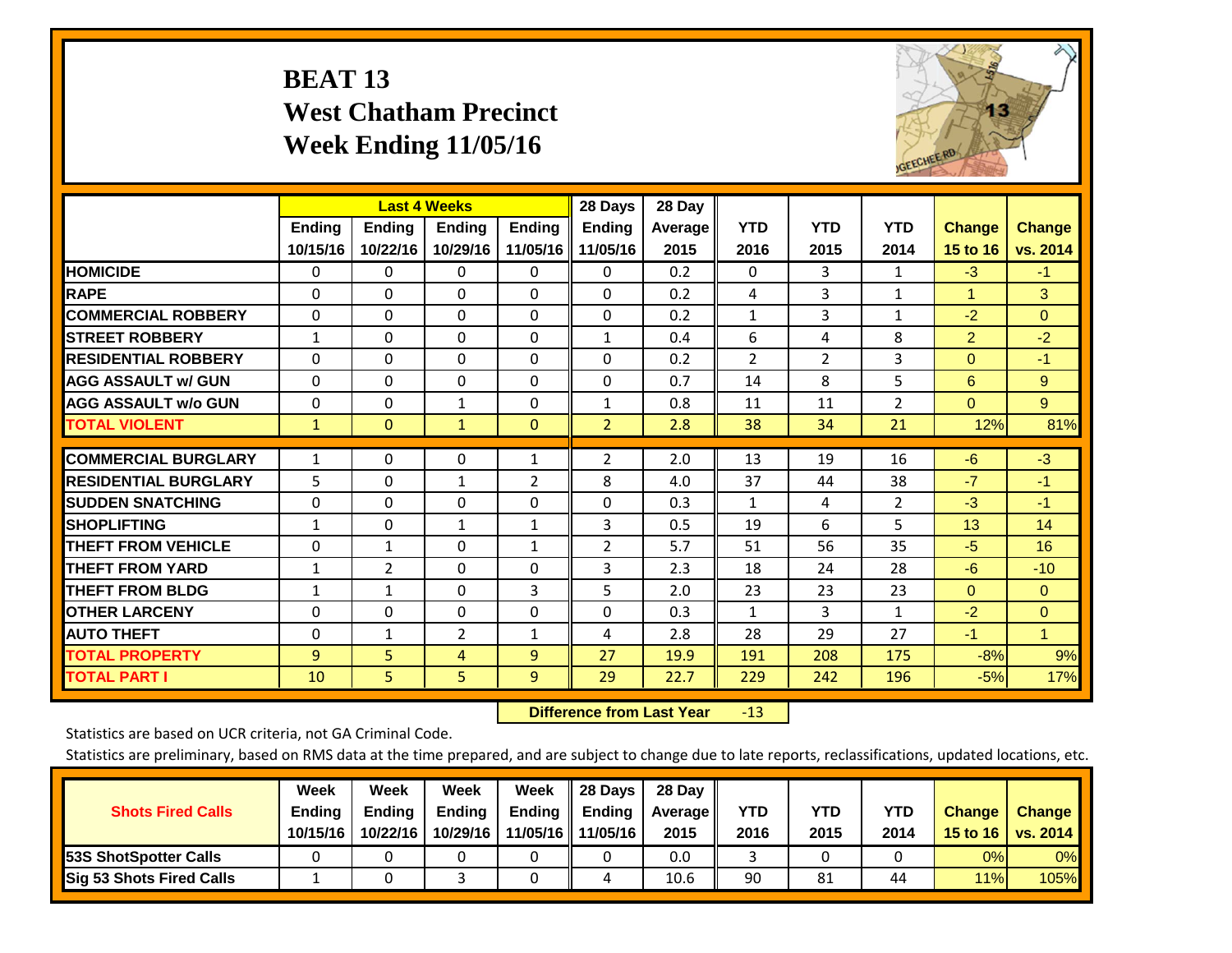# **BEAT 14 West Chatham Precinct Week Ending 11/05/16**



|                             |                | <b>Last 4 Weeks</b> |               |                | 28 Days             | 28 Day         |                |                |                |                      |                |
|-----------------------------|----------------|---------------------|---------------|----------------|---------------------|----------------|----------------|----------------|----------------|----------------------|----------------|
|                             | <b>Ending</b>  | Ending              | <b>Endina</b> | <b>Ending</b>  | <b>Endina</b>       | <b>Average</b> | <b>YTD</b>     | <b>YTD</b>     | <b>YTD</b>     | <b>Change</b>        | <b>Change</b>  |
|                             | 10/15/16       | 10/22/16            | 10/29/16      |                | 11/05/16   11/05/16 | 2015           | 2016           | 2015           | 2014           | 15 to 16             | vs. 2014       |
| <b>HOMICIDE</b>             | 0              | 0                   | 0             | 0              | 0                   | 0.1            | 1              | 1              | 0              | $\Omega$             | 1.             |
| <b>RAPE</b>                 | $\Omega$       | 0                   | $\mathbf{0}$  | $\Omega$       | $\Omega$            | 0.5            | $\Omega$       | 5              | $\overline{3}$ | $-5$                 | $-3$           |
| <b>COMMERCIAL ROBBERY</b>   | $\Omega$       | $\Omega$            | 1             | $\Omega$       | $\mathbf{1}$        | 0.2            | $\overline{2}$ | 1              | $\mathbf{1}$   | $\blacktriangleleft$ | 1              |
| <b>ISTREET ROBBERY</b>      | $\Omega$       | $\mathbf{1}$        | $\Omega$      | $\Omega$       | $\mathbf{1}$        | 0.1            | 4              | $\mathbf{1}$   | 3              | 3                    | $\mathbf{1}$   |
| <b>RESIDENTIAL ROBBERY</b>  | $\mathbf{1}$   | 0                   | $\mathbf{0}$  | $\Omega$       | $\mathbf{1}$        | 0.0            | $\overline{2}$ | 0              | $\overline{2}$ | $\overline{2}$       | $\Omega$       |
| <b>AGG ASSAULT w/ GUN</b>   | $\Omega$       | $\Omega$            | $\Omega$      | $\Omega$       | $\Omega$            | 0.0            | $\overline{2}$ | 0              | $\mathbf{1}$   | $\overline{2}$       | 1              |
| <b>AGG ASSAULT w/o GUN</b>  | 0              | 0                   | 0             | $\Omega$       | $\Omega$            | 0.1            | 4              | 1              | $\overline{2}$ | 3                    | $\overline{2}$ |
| <b>TOTAL VIOLENT</b>        | $\mathbf{1}$   | $\mathbf{1}$        | $\mathbf{1}$  | $\Omega$       | 3                   | 0.9            | 15             | 9              | 12             | 67%                  | 25%            |
|                             |                |                     |               |                |                     |                |                | $\overline{7}$ |                |                      |                |
| <b>COMMERCIAL BURGLARY</b>  | $\Omega$       | $\Omega$            | 0             | $\Omega$       | $\Omega$            | 0.7            | 7              |                | 6              | $\Omega$             | 1              |
| <b>RESIDENTIAL BURGLARY</b> | 3              | 0                   | $\mathbf{1}$  | 1              | 5                   | 3.5            | 46             | 37             | 33             | 9                    | 13             |
| <b>SUDDEN SNATCHING</b>     | $\Omega$       | 0                   | $\mathbf{0}$  | $\Omega$       | $\Omega$            | 0.0            | 1              | 0              | $\mathbf{1}$   | 1                    | $\Omega$       |
| <b>SHOPLIFTING</b>          | $\Omega$       | $\Omega$            | $\mathbf{0}$  | $\Omega$       | $\Omega$            | 0.6            | 8              | 6              | 10             | $\overline{2}$       | $-2$           |
| <b>THEFT FROM VEHICLE</b>   | $\mathbf{1}$   | $\Omega$            | $\mathbf{0}$  | 6              | $\overline{7}$      | 4.4            | 37             | 49             | 43             | $-12$                | $-6$           |
| <b>THEFT FROM YARD</b>      | $\Omega$       | $\mathbf{1}$        | $\mathbf{0}$  | $\Omega$       | $\mathbf{1}$        | 2.1            | 19             | 20             | 11             | $-1$                 | 8              |
| <b>THEFT FROM BLDG</b>      | $\Omega$       | 0                   | $\mathbf{0}$  | $\mathbf{1}$   | 1                   | 2.7            | 15             | 31             | 25             | $-16$                | $-10$          |
| <b>OTHER LARCENY</b>        | $\Omega$       | 1                   | 1             | 0              | $\overline{2}$      | 0.8            | 10             | 8              | 4              | $\overline{2}$       | 6              |
| <b>AUTO THEFT</b>           | 0              | 1                   | 1             | 1              | 3                   | 3.5            | 30             | 30             | 17             | $\Omega$             | 13             |
| <b>TOTAL PROPERTY</b>       | $\overline{4}$ | $\overline{3}$      | 3             | 9              | 19                  | 18.2           | 173            | 188            | 150            | $-8%$                | 15%            |
| <b>TOTAL PART I</b>         | 5              | 4                   | 4             | $\overline{9}$ | 22                  | 19.1           | 188            | 197            | 162            | $-5%$                | 16%            |

 **Difference from Last Year**r -9

Statistics are based on UCR criteria, not GA Criminal Code.

| <b>Shots Fired Calls</b>        | Week<br><b>Ending</b><br>10/15/16 | Week<br><b>Endina</b><br>10/22/16 | Week<br>Ending<br>10/29/16 | Week<br>Ending<br>11/05/16 | 28 Days<br><b>Ending</b><br>11/05/16 | 28 Day<br>Average II<br>2015 | YTD<br>2016 | YTD<br>2015 | <b>YTD</b><br>2014 | <b>Change</b><br>15 to $16$ | <b>Change</b><br>vs. 2014 |
|---------------------------------|-----------------------------------|-----------------------------------|----------------------------|----------------------------|--------------------------------------|------------------------------|-------------|-------------|--------------------|-----------------------------|---------------------------|
| <b>153S ShotSpotter Calls</b>   |                                   |                                   |                            |                            |                                      | 0.1                          |             |             |                    | 0%                          | 0%                        |
| <b>Sig 53 Shots Fired Calls</b> |                                   |                                   |                            |                            |                                      | 8.4                          | 75          | 78          | 58                 | $-4%$                       | 29%                       |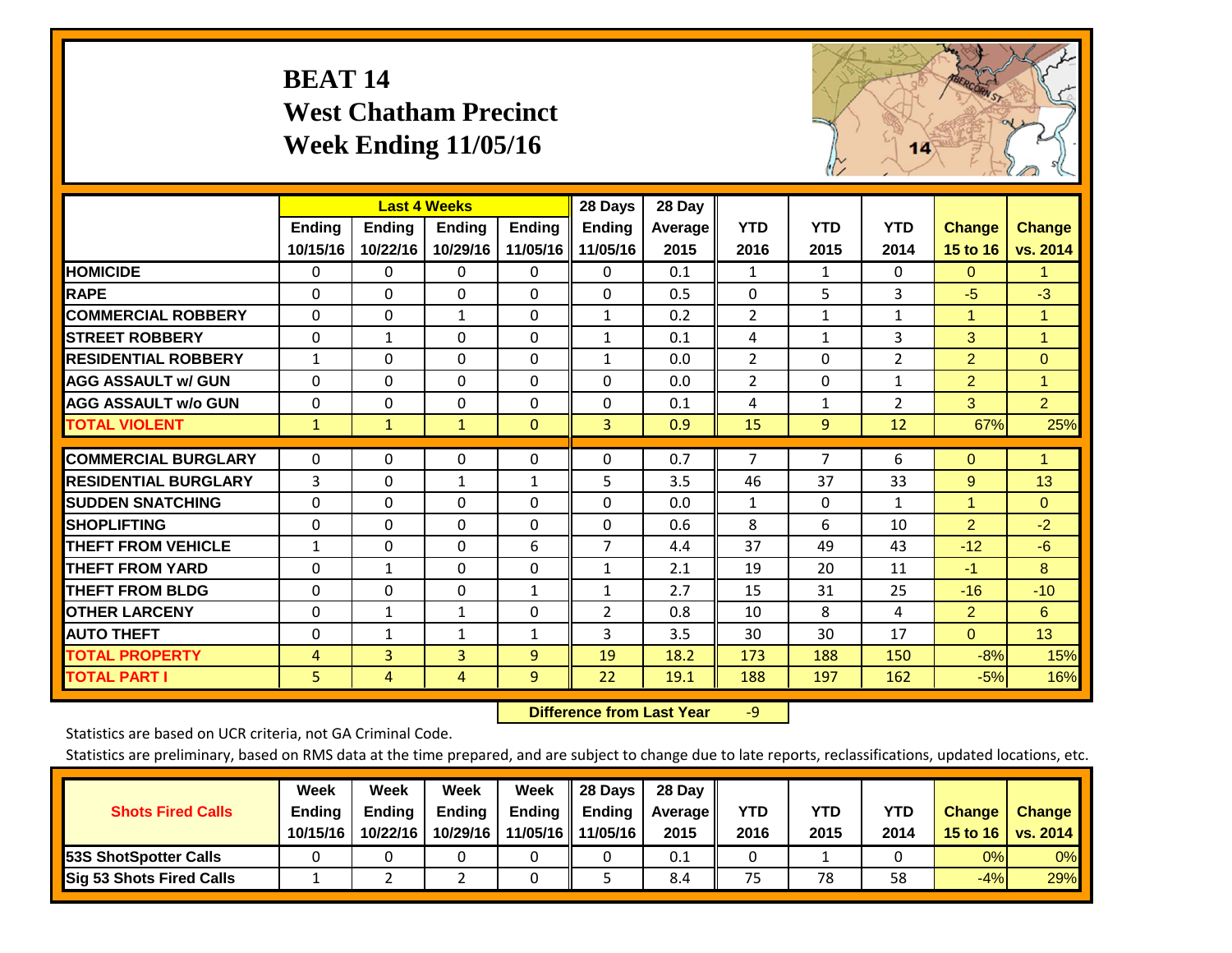# **BEAT 15 West Chatham Precinct Week Ending 11/05/16**



|                             |               |                | <b>Last 4 Weeks</b> |                | 28 Days        | 28 Day         |                |                |              |                |                |
|-----------------------------|---------------|----------------|---------------------|----------------|----------------|----------------|----------------|----------------|--------------|----------------|----------------|
|                             | <b>Ending</b> | <b>Ending</b>  | <b>Endina</b>       | <b>Endina</b>  | <b>Endina</b>  | <b>Average</b> | <b>YTD</b>     | <b>YTD</b>     | <b>YTD</b>   | <b>Change</b>  | <b>Change</b>  |
|                             | 10/15/16      | 10/22/16       | 10/29/16            | 11/05/16       | 11/05/16       | 2015           | 2016           | 2015           | 2014         | 15 to 16       | vs. 2014       |
| <b>HOMICIDE</b>             | 0             | 0              | $\Omega$            | 0              | 0              | 0.0            | $\overline{2}$ | 0              | 0            | $\overline{2}$ | $\overline{2}$ |
| <b>RAPE</b>                 | 0             | $\Omega$       | $\Omega$            | 0              | 0              | 0.2            | $\mathbf{1}$   | $\overline{2}$ | $\mathbf{1}$ | -1             | $\Omega$       |
| <b>COMMERCIAL ROBBERY</b>   | $\Omega$      | $\Omega$       | $\mathbf{0}$        | $\Omega$       | $\Omega$       | 0.2            | 4              | $\overline{2}$ | 0            | $\overline{2}$ | $\overline{4}$ |
| <b>STREET ROBBERY</b>       | $\Omega$      | $\Omega$       | $\Omega$            | $\Omega$       | $\Omega$       | 0.5            | 8              | 5              | 3            | 3 <sup>1</sup> | 5              |
| <b>RESIDENTIAL ROBBERY</b>  | $\Omega$      | $\Omega$       | $\mathbf{1}$        | $\Omega$       | $\mathbf{1}$   | 0.1            | 4              | 1              | 3            | 3              | $\mathbf{1}$   |
| <b>AGG ASSAULT w/ GUN</b>   | $\Omega$      | $\Omega$       | $\mathbf{1}$        | 0              | $\mathbf{1}$   | 1.0            | 10             | 11             | 5            | -1             | 5              |
| <b>AGG ASSAULT w/o GUN</b>  | 0             | 0              | $\Omega$            | $\overline{2}$ | 2              | 0.5            | 10             | 6              | 4            | $\overline{4}$ | 6              |
| <b>TOTAL VIOLENT</b>        | $\mathbf{0}$  | $\overline{0}$ | $\overline{2}$      | $\overline{2}$ | 4              | 2.4            | 39             | 27             | 16           | 44%            | 144%           |
|                             |               |                |                     |                |                |                |                |                |              |                |                |
| <b>COMMERCIAL BURGLARY</b>  | $\Omega$      | 1              | 1                   | 0              | 2              | 1.5            | 16             | 13             | 3            | 3              | 13             |
| <b>RESIDENTIAL BURGLARY</b> | 3             | 0              | 1                   | $\Omega$       | 4              | 5.1            | 42             | 54             | 47           | $-12$          | $-5$           |
| <b>SUDDEN SNATCHING</b>     | $\Omega$      | 0              | $\Omega$            | 0              | $\Omega$       | 0.0            | 2              | 0              | 1            | 2              | $\mathbf{1}$   |
| <b>SHOPLIFTING</b>          | 1             | $\Omega$       | $\Omega$            | $\mathbf{1}$   | $\overline{2}$ | 0.8            | 17             | 8              | 5            | 9              | 12             |
| <b>THEFT FROM VEHICLE</b>   | $\Omega$      | $\Omega$       | $\mathbf{1}$        | $\mathbf{1}$   | $\overline{2}$ | 4.5            | 34             | 47             | 34           | $-13$          | $\Omega$       |
| <b>THEFT FROM YARD</b>      | 0             | $\Omega$       | $\Omega$            | $\Omega$       | $\Omega$       | 0.9            | 10             | 9              | 22           | $\mathbf{1}$   | $-12$          |
| <b>THEFT FROM BLDG</b>      | 1             | $\Omega$       | $\Omega$            | $\overline{2}$ | 3              | 1.5            | 26             | 13             | 14           | 13             | 12             |
| <b>OTHER LARCENY</b>        | 1             | 1              | $\Omega$            | 0              | 2              | 0.0            | 4              | 0              | 4            | $\overline{4}$ | $\Omega$       |
| <b>AUTO THEFT</b>           | 0             | 2              | $\overline{2}$      | 0              | 4              | 3.0            | 22             | 28             | 23           | $-6$           | $-1$           |
| <b>TOTAL PROPERTY</b>       | 6             | 4              | 5                   | 4              | 19             | 17.3           | 173            | 172            | 153          | 1%             | 13%            |
| <b>TOTAL PART I</b>         | 6             | 4              | $\overline{7}$      | 6              | 23             | 19.6           | 212            | 199            | 169          | 7%             | 25%            |

 **Difference from Last Year**r 13

Statistics are based on UCR criteria, not GA Criminal Code.

| <b>Shots Fired Calls</b>        | Week<br><b>Ending</b><br>10/15/16 | Week<br><b>Endina</b><br>10/22/16 | Week<br>Ending<br>10/29/16 | Week<br>Ending<br>11/05/16 | 28 Days<br><b>Ending</b><br>11/05/16 | 28 Day<br>Average II<br>2015 | YTD<br>2016 | YTD<br>2015 | <b>YTD</b><br>2014 | <b>Change</b><br>15 to $16$ | <b>Change</b><br>vs. 2014 |
|---------------------------------|-----------------------------------|-----------------------------------|----------------------------|----------------------------|--------------------------------------|------------------------------|-------------|-------------|--------------------|-----------------------------|---------------------------|
| <b>153S ShotSpotter Calls</b>   |                                   |                                   |                            |                            |                                      | 0.0                          |             |             |                    | 0%                          | 0%                        |
| <b>Sig 53 Shots Fired Calls</b> |                                   |                                   |                            |                            | Ω                                    | 97                           | 90          | 91          | 66                 | $-1%$                       | 36%                       |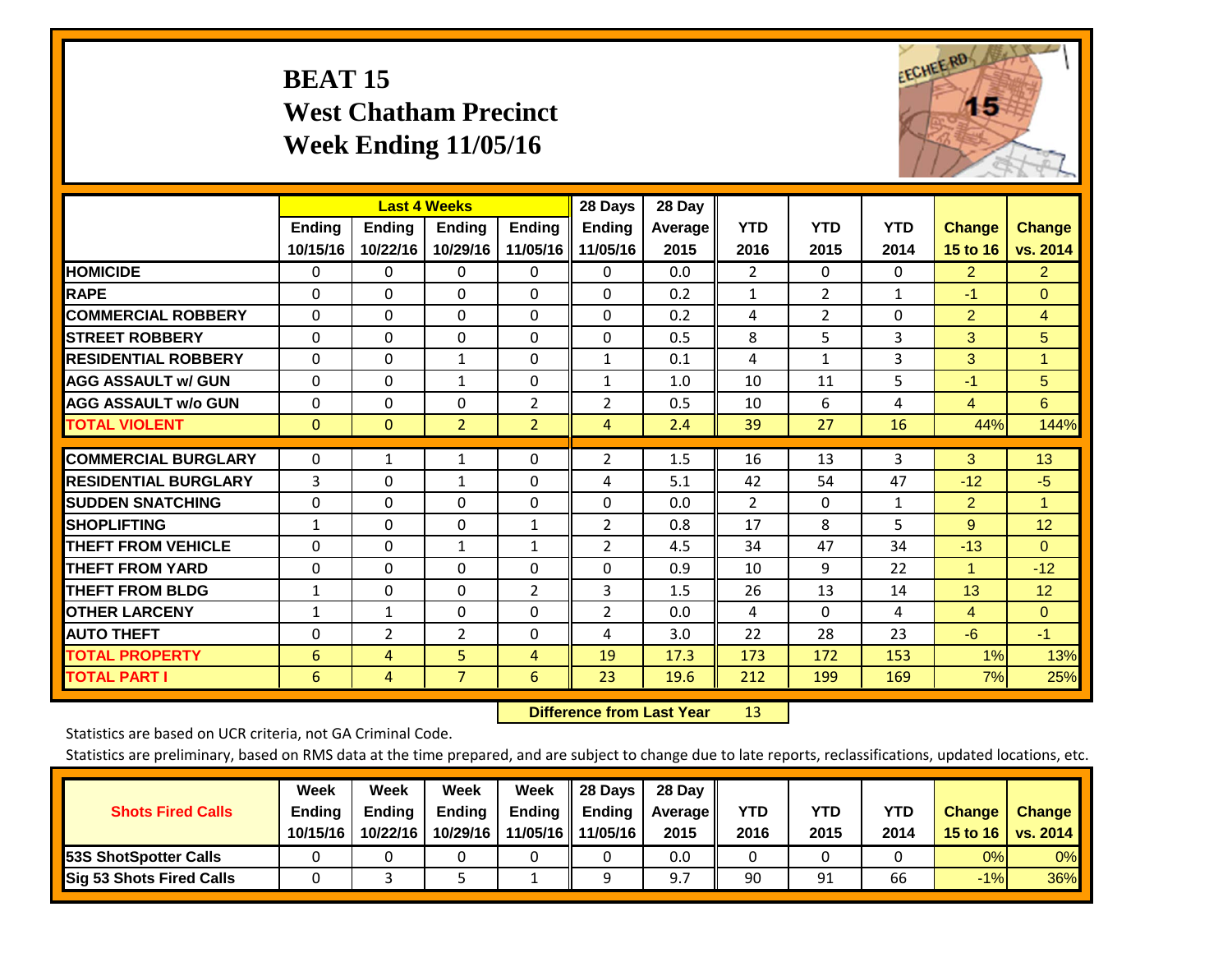# **BEAT 16 West Chatham Precinct Week Ending 11/05/16**



|                             |                |                | <b>Last 4 Weeks</b> |                | 28 Days        | 28 Day  |                |              |                |                 |                |
|-----------------------------|----------------|----------------|---------------------|----------------|----------------|---------|----------------|--------------|----------------|-----------------|----------------|
|                             | Ending         | <b>Endina</b>  | <b>Endina</b>       | <b>Endina</b>  | <b>Endina</b>  | Average | <b>YTD</b>     | <b>YTD</b>   | <b>YTD</b>     | <b>Change</b>   | <b>Change</b>  |
|                             | 10/15/16       | 10/22/16       | 10/29/16            | 11/05/16       | 11/05/16       | 2015    | 2016           | 2015         | 2014           | 15 to 16        | vs. 2014       |
| <b>HOMICIDE</b>             | $\Omega$       | $\Omega$       | 0                   | $\mathbf 0$    | $\Omega$       | 0.0     | $\mathbf{0}$   | $\Omega$     | 0              | $\Omega$        | $\overline{0}$ |
| <b>RAPE</b>                 | $\mathbf{1}$   | 0              | $\Omega$            | $\Omega$       | $\mathbf{1}$   | 0.1     | $\overline{2}$ | $\mathbf{1}$ | $\mathbf{1}$   | 1               | 1              |
| <b>COMMERCIAL ROBBERY</b>   | $\Omega$       | 0              | $\Omega$            | $\Omega$       | $\Omega$       | 0.3     | $\mathbf{1}$   | 4            | 8              | -3              | $-7$           |
| <b>ISTREET ROBBERY</b>      | $\Omega$       | 0              | $\Omega$            | $\Omega$       | $\Omega$       | 0.4     | 5              | 4            | 3              | 1               | $\overline{2}$ |
| <b>RESIDENTIAL ROBBERY</b>  | $\Omega$       | 0              | $\Omega$            | $\Omega$       | 0              | 0.2     | 4              | 2            | $\mathbf{1}$   | $\overline{2}$  | 3              |
| <b>AGG ASSAULT w/ GUN</b>   | 0              | $\Omega$       | $\Omega$            | $\Omega$       | $\Omega$       | 0.1     | 6              | $\mathbf{1}$ | 1              | 5               | 5              |
| <b>AGG ASSAULT w/o GUN</b>  | $\mathbf{1}$   | 0              | $\Omega$            | $\Omega$       | $\mathbf{1}$   | 0.6     | 6              | 8            | $\overline{2}$ | $-2$            | $\overline{4}$ |
| <b>TOTAL VIOLENT</b>        | $\overline{2}$ | $\mathbf{0}$   | $\mathbf{0}$        | $\mathbf{0}$   | $\overline{2}$ | 1.7     | 24             | 20           | 16             | 20%             | 50%            |
|                             |                |                |                     |                |                |         |                |              |                |                 |                |
| <b>COMMERCIAL BURGLARY</b>  | 2              | $\Omega$       | $\Omega$            | $\Omega$       | $\overline{2}$ | 0.5     | 10             | 4            | 5.             | 6               | 5              |
| <b>RESIDENTIAL BURGLARY</b> | 5              | 0              | $\Omega$            | 1              | 6              | 3.4     | 32             | 35           | 13             | $-3$            | 19             |
| <b>ISUDDEN SNATCHING</b>    | 0              | 0              | $\Omega$            | $\Omega$       | 0              | 0.0     | $\mathbf{1}$   | $\Omega$     | 1              | $\mathbf{1}$    | $\Omega$       |
| <b>SHOPLIFTING</b>          | $\mathbf{1}$   | 1              | $\overline{2}$      | $\overline{2}$ | 6              | 11.4    | 76             | 129          | 148            | $-53$           | $-72$          |
| <b>THEFT FROM VEHICLE</b>   | 0              | $\overline{2}$ | $\overline{2}$      | $\mathbf{1}$   | 5              | 5.3     | 66             | 44           | 44             | 22              | 22             |
| <b>THEFT FROM YARD</b>      | $\Omega$       | $\Omega$       | $\Omega$            | $\Omega$       | 0              | 2.6     | 12             | 29           | 20             | $-17$           | $-8$           |
| <b>THEFT FROM BLDG</b>      | $\mathbf{1}$   | $\mathbf{1}$   | $\Omega$            | 3              | 5              | 2.8     | 32             | 34           | 33             | $-2$            | $-1$           |
| <b>OTHER LARCENY</b>        | 0              | $\Omega$       | $\mathbf{1}$        | $\Omega$       | $\mathbf{1}$   | 0.4     | 2              | 4            | 6              | $-2$            | $-4$           |
| <b>AUTO THEFT</b>           | $\mathbf{1}$   | $\mathbf{1}$   | $\Omega$            | $\Omega$       | 2              | 3.0     | 32             | 22           | 14             | 10 <sup>1</sup> | 18             |
| <b>TOTAL PROPERTY</b>       | 10             | 5              | 5                   | $\overline{7}$ | 27             | 29.4    | 263            | 301          | 284            | $-13%$          | $-7%$          |
| <b>TOTAL PART I</b>         | 12             | 5.             | 5                   | $\overline{7}$ | 29             | 31.1    | 287            | 321          | 300            | $-11%$          | $-4%$          |

 **Difference from Last Year**r -34

Statistics are based on UCR criteria, not GA Criminal Code.

| <b>Shots Fired Calls</b>        | Week<br><b>Ending</b><br>10/15/16 | Week<br><b>Endina</b><br>10/22/16 | Week<br>Ending<br>10/29/16 | Week<br>Ending<br>11/05/16 | 28 Days<br><b>Ending</b><br>11/05/16 | 28 Day<br>Average II<br>2015 | YTD<br>2016 | YTD<br>2015 | <b>YTD</b><br>2014 | <b>Change</b><br>15 to $16$ | <b>Change</b><br>vs. 2014 |
|---------------------------------|-----------------------------------|-----------------------------------|----------------------------|----------------------------|--------------------------------------|------------------------------|-------------|-------------|--------------------|-----------------------------|---------------------------|
| <b>153S ShotSpotter Calls</b>   |                                   |                                   |                            |                            |                                      | 0.0                          |             |             |                    | 0%                          | 0%                        |
| <b>Sig 53 Shots Fired Calls</b> |                                   |                                   |                            |                            | 10                                   | 5.2                          | 67          | 44          | 33                 | 52%                         | 103%                      |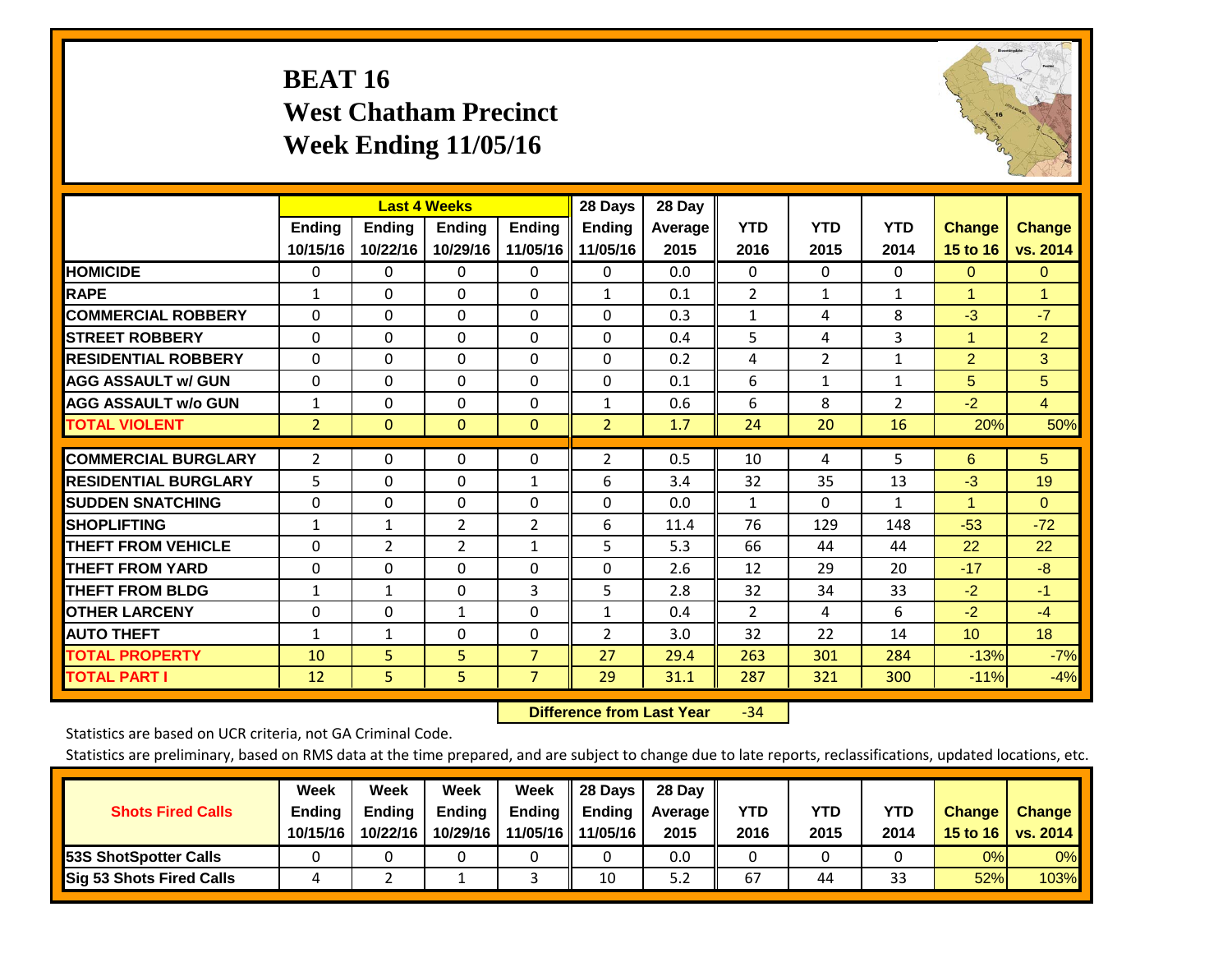

#### **COMPSTATDOWNTOWN PRECINCTWeek Ending 11/05/16**

**PRECINCT COMMANDER:**

**CAPT. JOY GELLATLY**



|                             | Week<br><b>Ending</b><br>11/05/16 | Week<br><b>Ending</b><br>10/29/16 | Weekly<br>Avg<br>2015 | 28-Day<br>Ending<br>11/05/16 | $28$ -Day<br><b>Ending</b><br>10/08/16 | Avg<br>28-Day<br>2015 | <b>YTD</b><br>2016 | <b>YTD</b><br>2015 | <b>YTD</b><br>2014 | <b>Change</b><br>15 to 16 | <b>Change</b><br>vs. 2014 |
|-----------------------------|-----------------------------------|-----------------------------------|-----------------------|------------------------------|----------------------------------------|-----------------------|--------------------|--------------------|--------------------|---------------------------|---------------------------|
| <b>HOMICIDE</b>             | 0                                 | 0                                 | $\Omega$              | 0                            |                                        |                       | 5.                 | 9                  | 4                  | -4                        |                           |
| <b>RAPE</b>                 | $\bf{0}$                          | $\Omega$                          | $\Omega$              | $\bf{0}$                     | 1                                      |                       | 9                  | 16                 | 11                 | -7                        | $-2$                      |
| <b>COMMERCIAL ROBBERY</b>   | $\bf{0}$                          | $\Omega$                          | $\Omega$              | $\bf{0}$                     | $\Omega$                               |                       | $\overline{7}$     | 11                 | 6                  | $-4$                      | $\overline{\mathcal{A}}$  |
| <b>STREET ROBBERY</b>       | 4                                 | 3                                 | 2                     | 16                           | 15                                     | 9                     | 144                | 100                | 74                 | 44                        | 70                        |
| <b>RESIDENTIAL ROBBERY</b>  | $\bf{0}$                          | $\Omega$                          | 0                     | $\bf{0}$                     | $\Omega$                               |                       | 5                  | 8                  | 2                  | -3                        | 3                         |
| <b>AGG ASSAULT w/ GUN</b>   | 3                                 |                                   |                       | 8                            | 4                                      | 4                     | 61                 | 46                 | 32                 | 15                        | 29                        |
| <b>AGG ASSAULT w/o GUN</b>  | 4                                 | $\Omega$                          |                       | 6                            | 8                                      | 4                     | 60                 | 41                 | 33                 | 19                        | 27                        |
| <b>TOTAL VIOLENT</b>        | 8                                 | 4                                 | 5                     | 30                           | 29                                     | 21                    | 291                | 231                | 162                | 26%                       | 80%                       |
|                             |                                   |                                   |                       |                              |                                        |                       |                    |                    |                    |                           |                           |
| <b>COMMERCIAL BURGLARY</b>  |                                   |                                   |                       |                              | 9                                      | 2                     | 60                 | 25                 | 36                 | 35                        | 24                        |
| <b>RESIDENTIAL BURGLARY</b> | $\mathbf{2}$                      | $\overline{2}$                    | 3                     | 24                           | 8                                      | 11                    | 126                | 120                | 107                | 6                         | 19                        |
| <b>SUDDEN SNATCHING</b>     | $\bf{0}$                          | 0                                 |                       | $\mathbf{2}$                 | 8                                      | 3                     | 46                 | 34                 | 28                 | 12                        | 18                        |
| <b>SHOPLIFTING</b>          | 11                                | 5                                 | 5                     | 26                           | 20                                     | 19                    | 205                | 229                | 193                | $-24$                     | 12                        |
| <b>THEFT FROM VEHICLE</b>   | 13                                | 6                                 | 8                     | 40                           | 50                                     | 32                    | 457                | 349                | 428                | 108                       | 29                        |
| <b>THEFT FROM YARD</b>      | 5                                 | 5                                 | 4                     | 17                           | 18                                     | 17                    | 181                | 194                | 234                | $-13$                     | $-53$                     |
| <b>THEFT FROM BLDG</b>      | 4                                 | 4                                 | 4                     | 18                           | 29                                     | 18                    | 244                | 189                | 230                | 55                        | 14                        |
| <b>OTHER LARCENY</b>        | $\bf{0}$                          | $\Omega$                          | $\Omega$              | 1                            | $\overline{2}$                         | $\overline{2}$        | 20                 | 17                 | 24                 | 3                         | $-4$                      |
| <b>AUTO THEFT</b>           | 6                                 | $\overline{ }$                    | 4                     | 25                           | 22                                     | 16                    | 170                | 171                | 122                | $-1$                      | 48                        |
| <b>TOTAL PROPERTY</b>       | 42                                | 30                                | 30                    | 160                          | 166                                    | 119                   | 1509               | 1328               | 1402               | 14%                       | 8%                        |
| <b>TOTAL PART I</b>         | 50                                | 34                                | 35                    | 190                          | 195                                    | 139                   | 1800               | 1559               | 1564               | 15%                       | 15%                       |

Statistics are based on UCR criteria, not GA Criminal Code. **Difference from Last Year** 241

| <b>Citizen Initiated Calls</b>  | Week<br>Ending<br>11/05/16 | <b>Week</b><br><b>Ending</b><br>10/29/16 | Weekly<br>Avg<br>2015 | $28$ -Day<br><b>Ending</b><br>1/05/16 | $28$ -Day<br><b>Ending</b><br>10/08/16 | Avg<br>$28$ -Day<br>2015 | YTD<br>2016 | <b>YTD</b><br>2015 | YTD<br>2014 | <b>Change</b><br><b>15 to 16</b> | <b>Change</b><br>vs. 2014 |
|---------------------------------|----------------------------|------------------------------------------|-----------------------|---------------------------------------|----------------------------------------|--------------------------|-------------|--------------------|-------------|----------------------------------|---------------------------|
| <b>Midnight Shift</b>           | 141                        | 97                                       | 121                   | 482                                   | 527                                    | 484                      | 5272        | 5436               | 5292        | $-164$                           | $-20$                     |
| Day Shift                       | 237                        | 196                                      | 233                   | 983                                   | 863                                    | 931                      | 9776        | 10528              | 10048       | $-752$                           | $-272$                    |
| <b>Afternoon Shift</b>          | 260                        | 218                                      | 252                   | 1088                                  | 985                                    | 1010                     | 10801       | 11364              | 11050       | $-563$                           | $-249$                    |
| <b>TOTAL CITIZEN CFS</b>        | 638                        | 511                                      | 606                   | 2553                                  | 2375                                   | 2425                     | 25849       | 27328              | 26390       | $-5.4%$                          | $-2.1%$                   |
| 53S ShotSpotter Calls           |                            |                                          | 6                     | - 24                                  | 15                                     | 25                       | 327         | 239                |             | 88                               | 327                       |
| <b>Sig 53 Shots Fired Calls</b> | 12                         |                                          | 10                    | 44                                    | 41                                     | 38                       | 478         | 347                | 290         | 131                              | 188                       |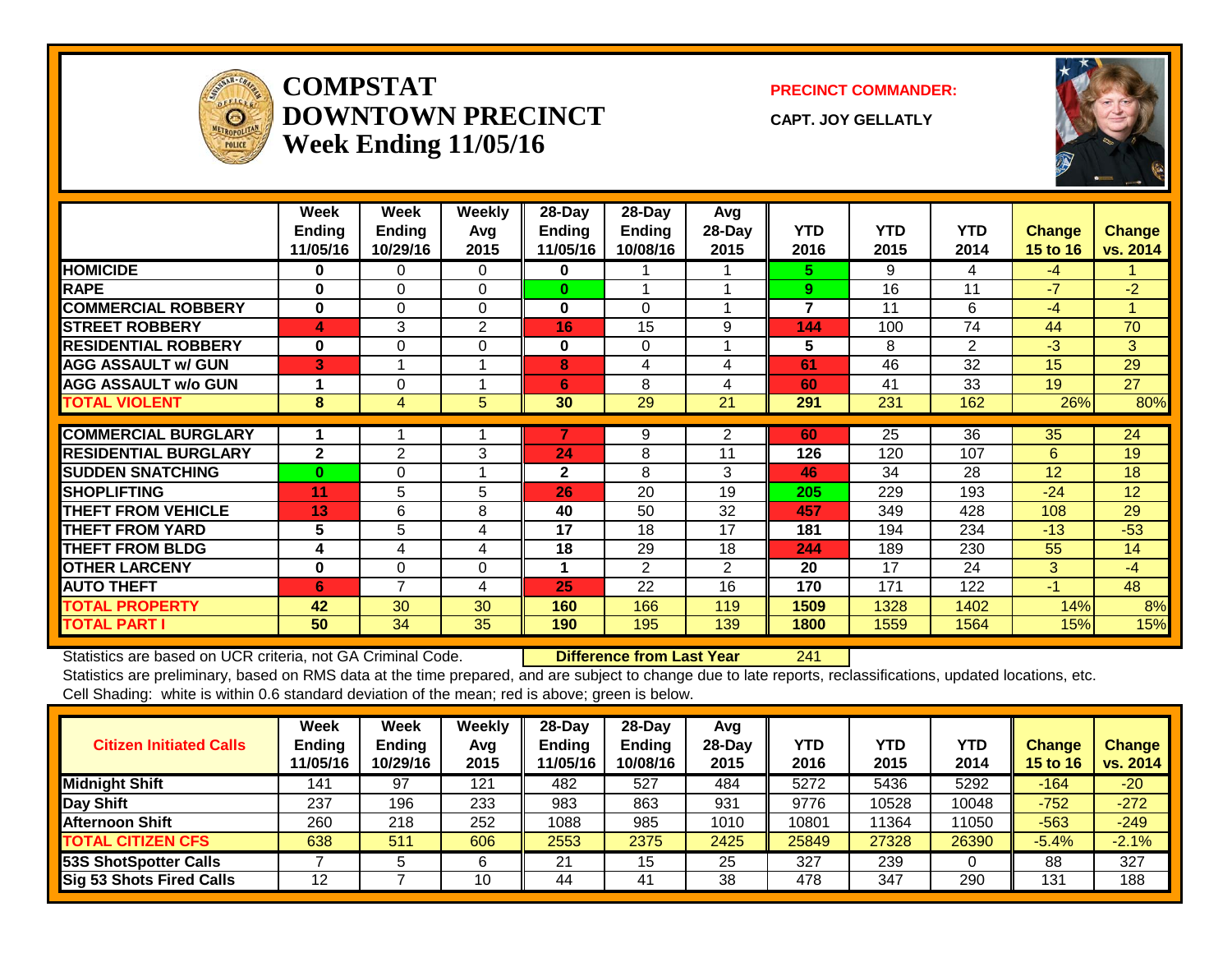## **BEAT 21 Downtown Precinct Week Ending 11/05/16**



|                             |               | <b>Last 4 Weeks</b> |               |                | 28 Days       | 28 Day  |                |                |                |                |                 |
|-----------------------------|---------------|---------------------|---------------|----------------|---------------|---------|----------------|----------------|----------------|----------------|-----------------|
|                             | <b>Ending</b> | <b>Ending</b>       | <b>Ending</b> | <b>Ending</b>  | <b>Ending</b> | Average | <b>YTD</b>     | <b>YTD</b>     | <b>YTD</b>     | <b>Change</b>  | <b>Change</b>   |
|                             | 10/15/16      | 10/22/16            | 10/29/16      | 11/05/16       | 11/05/16      | 2015    | 2016           | 2015           | 2014           | 15 to 16       | vs. 2014        |
| <b>HOMICIDE</b>             | 0             | $\Omega$            | $\mathbf{0}$  | $\Omega$       | $\Omega$      | 0.2     | $\overline{2}$ | $\overline{2}$ | 1              | $\mathbf{0}$   | 1.              |
| <b>RAPE</b>                 | $\Omega$      | $\Omega$            | $\Omega$      | $\Omega$       | $\Omega$      | 0.2     | $\mathbf{1}$   | $\overline{2}$ | 3              | $-1$           | $-2$            |
| <b>COMMERCIAL ROBBERY</b>   | $\Omega$      | $\Omega$            | $\Omega$      | $\Omega$       | $\Omega$      | 0.2     | 4              | 3              | $\overline{2}$ | 1              | $\overline{2}$  |
| <b>ISTREET ROBBERY</b>      | $\Omega$      | $\Omega$            | $\Omega$      | $\mathbf{0}$   | $\Omega$      | 1.0     | 8              | 11             | 8              | $-3$           | $\Omega$        |
| <b>RESIDENTIAL ROBBERY</b>  | $\Omega$      | $\Omega$            | $\Omega$      | $\Omega$       | $\Omega$      | 0.2     | $\mathbf{1}$   | 3              | $\Omega$       | $-2$           | 1               |
| <b>AGG ASSAULT w/ GUN</b>   | $\Omega$      | $\Omega$            | $\Omega$      | $\mathbf 0$    | $\mathbf{0}$  | 1.3     | 10             | 12             | 6              | $-2$           | $\overline{4}$  |
| <b>AGG ASSAULT w/o GUN</b>  | $\Omega$      | 1                   | $\Omega$      | $\mathbf{0}$   | 1             | 0.7     | 16             | 9              | 10             | $\overline{7}$ | 6               |
| <b>TOTAL VIOLENT</b>        | $\mathbf{0}$  | $\mathbf{1}$        | $\mathbf{0}$  | $\mathbf{0}$   | $\mathbf{1}$  | 3.8     | 42             | 42             | 30             | 0%             | 40%             |
| <b>COMMERCIAL BURGLARY</b>  | $\mathbf{1}$  | $\overline{2}$      | 0             | 0              | 3             | 0.3     | 8              | $\overline{2}$ | 8              | 6              | $\overline{0}$  |
| <b>RESIDENTIAL BURGLARY</b> | 6             | $\mathbf{1}$        | $\mathbf{0}$  | 2              | 9             | 3.4     | 24             | 38             | 32             | $-14$          | $-8$            |
| <b>ISUDDEN SNATCHING</b>    | $\Omega$      | $\Omega$            | $\Omega$      | $\Omega$       | $\Omega$      | 0.1     | $\mathbf{1}$   | 1              | 1              | $\mathbf{0}$   | $\Omega$        |
| <b>SHOPLIFTING</b>          | $\mathbf{1}$  | $\overline{2}$      | $\Omega$      | $\mathbf{1}$   | 4             | 2.1     | 20             | 27             | 25             | $-7$           | $-5$            |
| <b>THEFT FROM VEHICLE</b>   | $\mathbf{1}$  | $\Omega$            | $\Omega$      | $\Omega$       | 1             | 3.5     | 27             | 41             | 28             | $-14$          | $-1$            |
| <b>THEFT FROM YARD</b>      | $\Omega$      | $\mathbf{1}$        | $\mathbf 0$   | $\Omega$       | $\mathbf{1}$  | 1.0     | 18             | 10             | 20             | 8              | $-2$            |
| <b>THEFT FROM BLDG</b>      | 0             | 1                   | $\Omega$      | $\Omega$       | 1             | 2.1     | 23             | 23             | 27             | $\mathbf{0}$   | $-4$            |
| <b>OTHER LARCENY</b>        | $\Omega$      | 0                   | $\Omega$      | $\mathbf{0}$   | 0             | 0.1     | $\mathbf{1}$   | $\mathbf{1}$   | 3              | $\Omega$       | $-2$            |
| <b>AUTO THEFT</b>           | $\Omega$      | $\Omega$            | $\Omega$      | $\Omega$       | $\Omega$      | 3.4     | 28             | 37             | 18             | $-9$           | 10 <sup>°</sup> |
| <b>TOTAL PROPERTY</b>       | 9             | $\overline{7}$      | $\mathbf{0}$  | 3              | 19            | 16.0    | 150            | 180            | 162            | $-17%$         | $-7%$           |
| <b>TOTAL PART I</b>         | 9             | 8                   | $\mathbf{0}$  | $\overline{3}$ | 20            | 19.7    | 192            | 222            | 192            | $-14%$         | 0%              |

 **Difference from Last Year**‐30

Statistics are based on UCR criteria, not GA Criminal Code.

| <b>Shots Fired Calls</b>        | Week<br><b>Ending</b><br>10/15/16 | Week<br><b>Endina</b><br>10/22/16 | Week<br>Ending<br>10/29/16 | Week<br>Ending<br>11/05/16 | 28 Days<br><b>Ending</b><br>11/05/16 | 28 Day<br>Average II<br>2015 | YTD<br>2016 | YTD<br>2015 | <b>YTD</b><br>2014 | <b>Change</b><br>15 to $16$ | <b>Change</b><br>vs. 2014 |
|---------------------------------|-----------------------------------|-----------------------------------|----------------------------|----------------------------|--------------------------------------|------------------------------|-------------|-------------|--------------------|-----------------------------|---------------------------|
| <b>153S ShotSpotter Calls</b>   |                                   |                                   |                            |                            |                                      | 0.0                          |             |             |                    | 0%                          | 0%                        |
| <b>Sig 53 Shots Fired Calls</b> |                                   |                                   |                            |                            |                                      | 9.3                          | 102         | 76          | 58                 | 34%                         | 76%                       |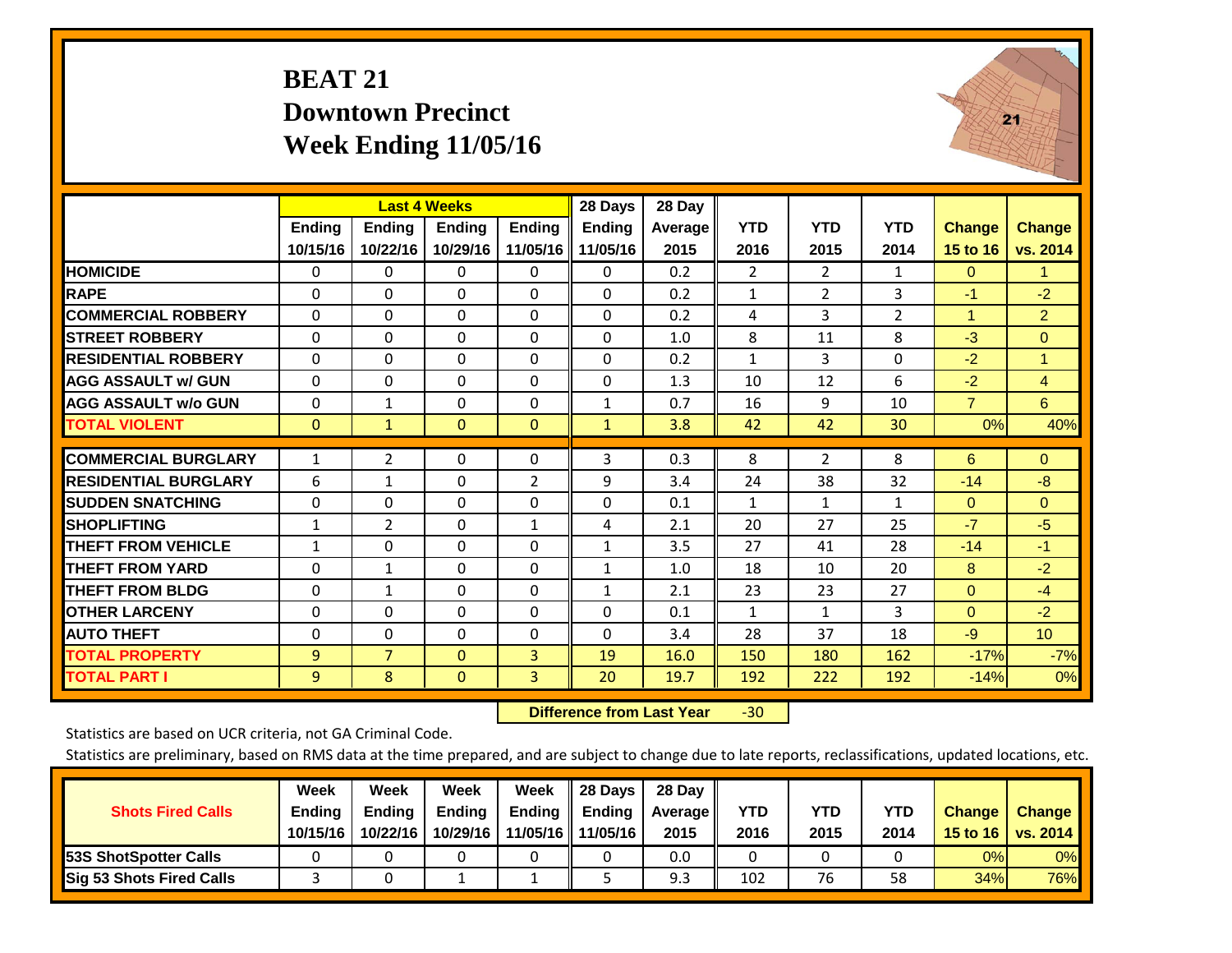# **BEAT 22 Downtown Precinct Week Ending 11/05/16**



|                             |                | <b>Last 4 Weeks</b> |                |                | 28 Days        | 28 Day  |                |                |            |                 |                |
|-----------------------------|----------------|---------------------|----------------|----------------|----------------|---------|----------------|----------------|------------|-----------------|----------------|
|                             | Ending         | <b>Ending</b>       | <b>Ending</b>  | <b>Ending</b>  | Ending         | Average | <b>YTD</b>     | <b>YTD</b>     | <b>YTD</b> | <b>Change</b>   | <b>Change</b>  |
|                             | 10/15/16       | 10/22/16            | 10/29/16       | 11/05/16       | 11/05/16       | 2015    | 2016           | 2015           | 2014       | 15 to 16        | vs. 2014       |
| <b>HOMICIDE</b>             | 0              | 0                   | $\Omega$       | 0              | $\Omega$       | 0.1     | $\Omega$       | $\mathbf{1}$   | 0          | $-1$            | $\Omega$       |
| <b>RAPE</b>                 | $\Omega$       | 0                   | $\Omega$       | $\Omega$       | 0              | 0.4     | 5.             | 5              | 0          | $\Omega$        | 5              |
| <b>COMMERCIAL ROBBERY</b>   | $\Omega$       | $\Omega$            | $\Omega$       | $\Omega$       | $\Omega$       | 0.2     | 1              | $\overline{2}$ | $\Omega$   | -1              | $\mathbf{1}$   |
| <b>STREET ROBBERY</b>       | $\mathbf{1}$   | $\overline{2}$      | 3              | $\overline{2}$ | 8              | 2.3     | 35             | 25             | 16         | 10 <sup>°</sup> | 19             |
| <b>RESIDENTIAL ROBBERY</b>  | $\Omega$       | 0                   | $\Omega$       | $\Omega$       | 0              | 0.0     | $\mathbf{0}$   | $\Omega$       | 0          | $\Omega$        | $\mathbf{0}$   |
| <b>AGG ASSAULT w/ GUN</b>   | $\Omega$       | $\Omega$            | 0              | $\mathbf{1}$   | $\mathbf{1}$   | 0.5     | 6              | 5              | 4          | $\overline{1}$  | $\overline{2}$ |
| <b>AGG ASSAULT w/o GUN</b>  | $\mathbf{1}$   | 0                   | $\mathbf{0}$   | 1              | 2              | 0.7     | 9              | 7              | 8          | $\overline{2}$  | $\mathbf{1}$   |
| <b>TOTAL VIOLENT</b>        | $\overline{2}$ | $\overline{2}$      | 3              | 4              | 11             | 4.1     | 56             | 45             | 28         | 24%             | 100%           |
| <b>COMMERCIAL BURGLARY</b>  | $\Omega$       | $\Omega$            |                | $\Omega$       | $\Omega$       |         |                | 7              | 8          |                 |                |
|                             |                |                     | 0              |                |                | 0.5     | 10             |                |            | 3               | $\overline{2}$ |
| <b>RESIDENTIAL BURGLARY</b> | $\Omega$       | 0                   | 0              | $\Omega$       | $\Omega$       | 0.0     | $\overline{7}$ | $\Omega$       | 0          | $\overline{7}$  | $\overline{7}$ |
| <b>SUDDEN SNATCHING</b>     | $\Omega$       | 1                   | $\mathbf{0}$   | $\Omega$       | $\mathbf{1}$   | 1.3     | 31             | 16             | 17         | 15              | 14             |
| <b>SHOPLIFTING</b>          | $\mathbf{1}$   | $\Omega$            | $\mathbf{1}$   | $\Omega$       | $\overline{2}$ | 2.1     | 35             | 25             | 27         | 10 <sup>1</sup> | 8              |
| <b>THEFT FROM VEHICLE</b>   | $\mathbf{1}$   | 3                   | $\Omega$       | 3              | $\overline{7}$ | 5.8     | 113            | 57             | 85         | 56              | 28             |
| <b>THEFT FROM YARD</b>      | $\mathbf{1}$   | $\Omega$            | $\Omega$       | $\overline{2}$ | 3              | 4.1     | 40             | 48             | 40         | $-8$            | $\Omega$       |
| <b>THEFT FROM BLDG</b>      | $\overline{2}$ | 3                   | 3              | $\mathbf{1}$   | 9              | 5.8     | 93             | 63             | 76         | 30              | 17             |
| <b>OTHER LARCENY</b>        | $\Omega$       | $\Omega$            | $\mathbf{0}$   | $\Omega$       | $\Omega$       | 0.1     | 3              | $\mathbf{1}$   | 11         | 2               | $-8$           |
| <b>AUTO THEFT</b>           | $\Omega$       | $\Omega$            | 3              | $\mathbf{1}$   | 4              | 1.8     | 31             | 17             | 12         | 14              | 19             |
| <b>TOTAL PROPERTY</b>       | 5              | $\overline{7}$      | $\overline{7}$ | 7              | 26             | 21.4    | 363            | 234            | 276        | 55%             | 32%            |
| <b>TOTAL PART I</b>         | $\overline{7}$ | 9                   | 10             | 11             | 37             | 25.5    | 419            | 279            | 304        | 50%             | 38%            |

 **Difference from Last Yearr** 140

Statistics are based on UCR criteria, not GA Criminal Code.

| <b>Shots Fired Calls</b>        | Week<br><b>Ending</b><br>10/15/16 | Week<br><b>Endina</b><br>10/22/16 | Week<br>Ending<br>10/29/16 | Week<br>Ending<br>11/05/16 | 28 Days<br><b>Ending</b><br>11/05/16 | 28 Day<br>Average II<br>2015 | YTD<br>2016 | YTD<br>2015 | <b>YTD</b><br>2014 | <b>Change</b><br>15 to $16$ | <b>Change</b><br>vs. 2014 |
|---------------------------------|-----------------------------------|-----------------------------------|----------------------------|----------------------------|--------------------------------------|------------------------------|-------------|-------------|--------------------|-----------------------------|---------------------------|
| <b>153S ShotSpotter Calls</b>   |                                   |                                   |                            |                            |                                      | 1.1                          | 10          |             |                    | 0%                          | 0%                        |
| <b>Sig 53 Shots Fired Calls</b> |                                   |                                   |                            |                            |                                      | 2.4                          | 19          | 27          | 20                 | $-30%$                      | $-5%$                     |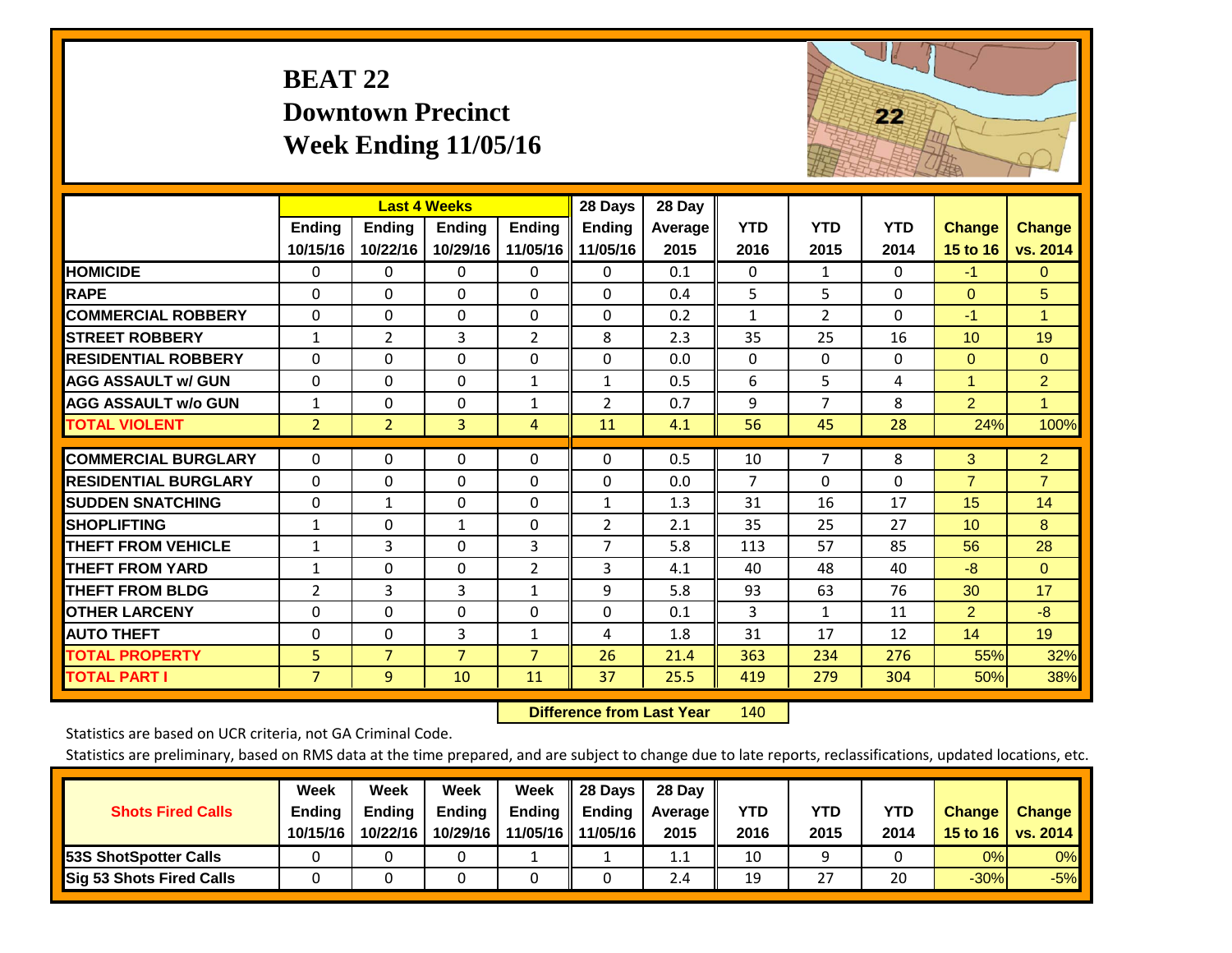# **BEAT 23 Downtown Precinct Week Ending 11/05/16**



|                             |                | <b>Last 4 Weeks</b> |                |                | 28 Days       | 28 Day  |                |                |                |                |                      |
|-----------------------------|----------------|---------------------|----------------|----------------|---------------|---------|----------------|----------------|----------------|----------------|----------------------|
|                             | <b>Ending</b>  | <b>Ending</b>       | <b>Ending</b>  | <b>Ending</b>  | <b>Ending</b> | Average | <b>YTD</b>     | <b>YTD</b>     | <b>YTD</b>     | <b>Change</b>  | <b>Change</b>        |
|                             | 10/15/16       | 10/22/16            | 10/29/16       | 11/05/16       | 11/05/16      | 2015    | 2016           | 2015           | 2014           | 15 to 16       | vs. 2014             |
| <b>HOMICIDE</b>             | $\Omega$       | $\Omega$            | $\Omega$       | $\mathbf{0}$   | $\Omega$      | 0.2     | $\mathbf{0}$   | $\overline{2}$ | $\mathbf{1}$   | $-2$           | $-1$                 |
| <b>RAPE</b>                 | $\Omega$       | $\Omega$            | $\mathbf{0}$   | $\Omega$       | $\Omega$      | 0.2     | $\mathbf{1}$   | $\overline{2}$ | $\mathbf{1}$   | $-1$           | $\Omega$             |
| <b>COMMERCIAL ROBBERY</b>   | $\Omega$       | $\Omega$            | $\mathbf{0}$   | $\Omega$       | $\Omega$      | 0.0     | $\mathbf{0}$   | 0              | 0              | $\mathbf{0}$   | $\Omega$             |
| <b>STREET ROBBERY</b>       | $\Omega$       | $\mathbf{1}$        | $\Omega$       | $\Omega$       | $\mathbf{1}$  | 1.3     | 17             | 16             | 6              | $\overline{1}$ | 11                   |
| <b>RESIDENTIAL ROBBERY</b>  | $\Omega$       | $\Omega$            | $\Omega$       | $\Omega$       | $\Omega$      | 0.2     | $\mathbf{1}$   | $\overline{2}$ | $\Omega$       | $-1$           | $\blacktriangleleft$ |
| <b>AGG ASSAULT w/ GUN</b>   | $\mathbf{1}$   | $\Omega$            | $\mathbf 0$    | $\Omega$       | $\mathbf{1}$  | 0.8     | $\overline{7}$ | 9              | 3              | $-2$           | $\overline{4}$       |
| <b>AGG ASSAULT w/o GUN</b>  | $\mathbf{1}$   | $\Omega$            | $\Omega$       | $\Omega$       | $\mathbf{1}$  | 0.5     | 10             | 5.             | $\mathbf{1}$   | 5 <sup>5</sup> | 9                    |
| <b>TOTAL VIOLENT</b>        | $\overline{2}$ | $\mathbf{1}$        | $\mathbf{0}$   | $\mathbf{0}$   | 3             | 3.1     | 36             | 36             | 12             | 0%             | 200%                 |
| <b>COMMERCIAL BURGLARY</b>  | 0              | $\Omega$            | $\mathbf 0$    | 0              | $\Omega$      | 0.0     |                | $\mathbf{0}$   | $\overline{2}$ | 1              | $-1$                 |
|                             |                |                     |                |                |               |         | 1              |                |                |                |                      |
| <b>RESIDENTIAL BURGLARY</b> | 3              | $\Omega$            | $\Omega$       | $\Omega$       | 3             | 0.9     | 14             | 12             | 11             | $\overline{2}$ | 3                    |
| <b>SUDDEN SNATCHING</b>     | $\mathbf{1}$   | $\Omega$            | $\Omega$       | $\Omega$       | $\mathbf{1}$  | 0.2     | 5              | 3              | 3              | $\overline{2}$ | $\overline{2}$       |
| <b>SHOPLIFTING</b>          | $\Omega$       | $\Omega$            | $\Omega$       | 3              | 3             | 2.2     | 22             | 25             | $\overline{7}$ | $-3$           | 15                   |
| <b>THEFT FROM VEHICLE</b>   | $\Omega$       | $\Omega$            | $\overline{2}$ | $\overline{2}$ | 4             | 4.3     | 49             | 45             | 35             | $\overline{4}$ | 14                   |
| <b>THEFT FROM YARD</b>      | $\mathbf 0$    | $\Omega$            | $\mathbf{1}$   | $\Omega$       | $\mathbf{1}$  | 1.0     | 18             | 13             | 18             | 5              | $\Omega$             |
| <b>THEFT FROM BLDG</b>      | $\mathbf{1}$   | $\Omega$            | $\Omega$       | $\Omega$       | $\mathbf{1}$  | 2.5     | 36             | 24             | 24             | 12             | 12                   |
| <b>OTHER LARCENY</b>        | $\Omega$       | $\Omega$            | $\Omega$       | $\Omega$       | $\Omega$      | 0.1     | 1              | 1              | 0              | $\Omega$       | 1                    |
| <b>AUTO THEFT</b>           | 2              | $\Omega$            | 1              | 3              | 6             | 1.8     | 22             | 18             | 5.             | $\overline{4}$ | 17                   |
| <b>TOTAL PROPERTY</b>       | $\overline{7}$ | $\Omega$            | $\overline{4}$ | 8              | 19            | 13.0    | 168            | 141            | 105            | 19%            | 60%                  |
| <b>TOTAL PART I</b>         | $\overline{9}$ | $\mathbf{1}$        | $\overline{4}$ | 8              | 22            | 16.0    | 204            | 177            | 117            | 15%            | 74%                  |

 **Difference from Last Year**r 27

Statistics are based on UCR criteria, not GA Criminal Code.

| <b>Shots Fired Calls</b>        | Week<br><b>Ending</b><br>10/15/16 | Week<br><b>Endina</b><br>10/22/16 | Week<br>Ending<br>10/29/16 | Week<br>Ending<br>11/05/16 | 28 Days<br><b>Ending</b><br>11/05/16 | 28 Day<br>Average II<br>2015 | YTD<br>2016 | YTD<br>2015 | <b>YTD</b><br>2014 | <b>Change</b><br>15 to 16 | <b>Change</b><br>vs. 2014 |
|---------------------------------|-----------------------------------|-----------------------------------|----------------------------|----------------------------|--------------------------------------|------------------------------|-------------|-------------|--------------------|---------------------------|---------------------------|
| <b>153S ShotSpotter Calls</b>   |                                   |                                   |                            |                            |                                      | 5.3                          | 39          | 50          |                    | 0%                        | 0%                        |
| <b>Sig 53 Shots Fired Calls</b> |                                   |                                   |                            |                            |                                      | 3.1                          | 37          | 32          | 18                 | 16%                       | 106%                      |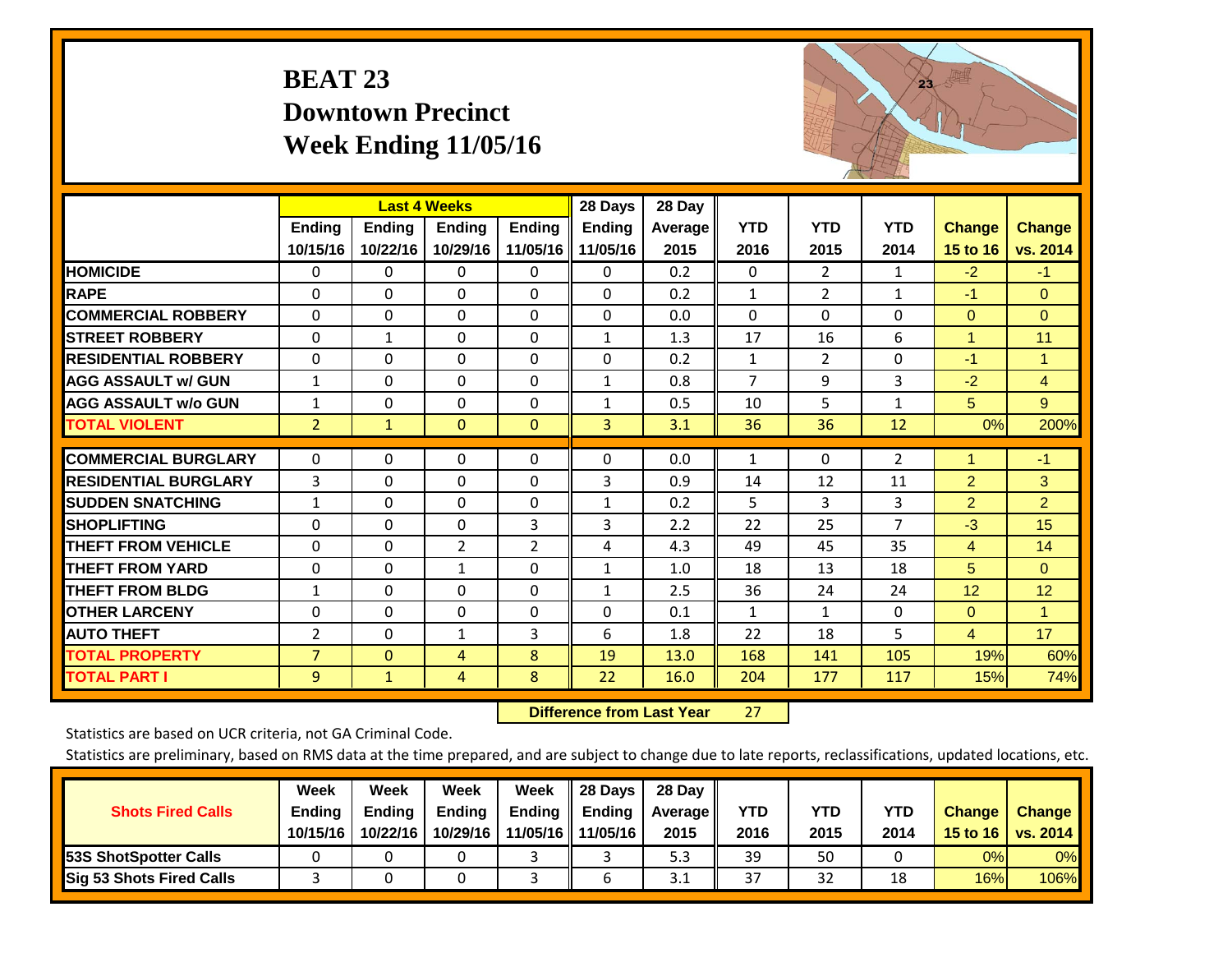## **BEAT 24 Downtown Precinct Week Ending 11/05/16**



|                             |                | <b>Last 4 Weeks</b> |                |                | 28 Days       | 28 Day         |                |                |                |                      |               |
|-----------------------------|----------------|---------------------|----------------|----------------|---------------|----------------|----------------|----------------|----------------|----------------------|---------------|
|                             | <b>Ending</b>  | <b>Endina</b>       | <b>Endina</b>  | <b>Endina</b>  | <b>Endina</b> | <b>Average</b> | <b>YTD</b>     | <b>YTD</b>     | <b>YTD</b>     | <b>Change</b>        | <b>Change</b> |
|                             | 10/15/16       | 10/22/16            | 10/29/16       | 11/05/16       | 11/05/16      | 2015           | 2016           | 2015           | 2014           | <b>15 to 16</b>      | vs. 2014      |
| <b>HOMICIDE</b>             | 0              | $\Omega$            | $\Omega$       | $\Omega$       | 0             | 0.0            | 1              | $\Omega$       | $\mathbf{1}$   | 1                    | $\mathbf{0}$  |
| <b>RAPE</b>                 | $\Omega$       | $\Omega$            | $\Omega$       | $\Omega$       | $\Omega$      | 0.4            | $\mathbf 0$    | 5              | $\overline{2}$ | $-5$                 | $-2$          |
| <b>COMMERCIAL ROBBERY</b>   | $\Omega$       | 0                   | $\mathbf{0}$   | $\Omega$       | $\Omega$      | 0.1            | 1              | $\mathbf{1}$   | $\Omega$       | $\Omega$             | 1             |
| <b>STREET ROBBERY</b>       | 2              | $\overline{2}$      | $\mathbf{0}$   | 1              | 5             | 1.6            | 38             | 20             | 18             | 18                   | 20            |
| <b>RESIDENTIAL ROBBERY</b>  | $\Omega$       | 0                   | $\mathbf{0}$   | 0              | 0             | 0.2            | 2              | $\mathbf{1}$   | $\mathbf{1}$   | $\blacktriangleleft$ | 1             |
| <b>AGG ASSAULT w/ GUN</b>   | $\Omega$       | 0                   | $\mathbf{0}$   | $\Omega$       | $\Omega$      | 0.2            | $\Omega$       | $\overline{2}$ | 3              | $-2$                 | $-3$          |
| <b>AGG ASSAULT w/o GUN</b>  | $\Omega$       | $\mathbf{1}$        | $\Omega$       | $\Omega$       | $\mathbf{1}$  | 0.3            | 4              | 4              | 3              | $\Omega$             | $\mathbf{1}$  |
| <b>TOTAL VIOLENT</b>        | $\overline{2}$ | 3                   | $\mathbf{0}$   | $\mathbf{1}$   | 6             | 2.7            | 46             | 33             | 28             | 39%                  | 64%           |
|                             |                |                     |                |                |               |                |                |                |                |                      |               |
| <b>COMMERCIAL BURGLARY</b>  | $\Omega$       | 0                   | 0              | 1              | 1             | 0.1            | 6              | $\mathbf{1}$   | 8              | 5                    | $-2$          |
| <b>RESIDENTIAL BURGLARY</b> | 2              | 1                   | 2              | 0              | 5             | 1.5            | 16             | 17             | 22             | $-1$                 | $-6$          |
| <b>SUDDEN SNATCHING</b>     | $\Omega$       | 0                   | $\mathbf{0}$   | $\Omega$       | $\Omega$      | 0.5            | $\overline{7}$ | 7              | 3              | $\Omega$             | 4             |
| <b>SHOPLIFTING</b>          | 3              | 1                   | $\Omega$       | 0              | 4             | 7.7            | 59             | 95             | 70             | $-36$                | $-11$         |
| <b>THEFT FROM VEHICLE</b>   | $\mathbf{1}$   | 4                   | 3              | $\overline{2}$ | 10            | 9.5            | 117            | 104            | 128            | 13                   | $-11$         |
| <b>THEFT FROM YARD</b>      | $\overline{2}$ | 2                   | 3              | $\overline{2}$ | 9             | 6.5            | 60             | 74             | 90             | $-14$                | $-30$         |
| <b>THEFT FROM BLDG</b>      | 0              | $\Omega$            | $\Omega$       | 1              | 1             | 3.8            | 41             | 41             | 50             | $\Omega$             | $-9$          |
| <b>OTHER LARCENY</b>        | 1              | $\Omega$            | $\Omega$       | $\Omega$       | $\mathbf{1}$  | 1.1            | $\overline{7}$ | 11             | $\overline{7}$ | $-4$                 | $\Omega$      |
| <b>AUTO THEFT</b>           | 5              | 1                   | $\overline{2}$ | 1              | 9             | 2.9            | 33             | 35             | 34             | $-2$                 | $-1$          |
| <b>TOTAL PROPERTY</b>       | 14             | 9                   | 10             | $\overline{7}$ | 40            | 33.6           | 346            | 385            | 412            | $-10%$               | $-16%$        |
| <b>TOTAL PART I</b>         | 16             | 12                  | 10             | 8              | 46            | 36.3           | 392            | 418            | 440            | $-6%$                | $-11%$        |

 **Difference from Last Year**‐26

Statistics are based on UCR criteria, not GA Criminal Code.

| <b>Shots Fired Calls</b>        | Week<br><b>Ending</b><br>10/15/16 | Week<br><b>Endina</b><br>10/22/16 | Week<br>Ending<br>10/29/16 | Week<br>Ending<br>11/05/16 | 28 Days<br><b>Ending</b><br>11/05/16 | 28 Day<br>Average II<br>2015 | YTD<br>2016 | YTD<br>2015 | <b>YTD</b><br>2014 | <b>Change</b><br>15 to 16 | <b>Change</b><br>vs. 2014 |
|---------------------------------|-----------------------------------|-----------------------------------|----------------------------|----------------------------|--------------------------------------|------------------------------|-------------|-------------|--------------------|---------------------------|---------------------------|
| <b>153S ShotSpotter Calls</b>   |                                   |                                   |                            |                            |                                      | 1.4                          | 41          | 15          |                    | 0%                        | 0%                        |
| <b>Sig 53 Shots Fired Calls</b> |                                   |                                   |                            |                            | Ω                                    | 5.2                          | 99          | 51          | 41                 | 94%                       | <b>141%</b>               |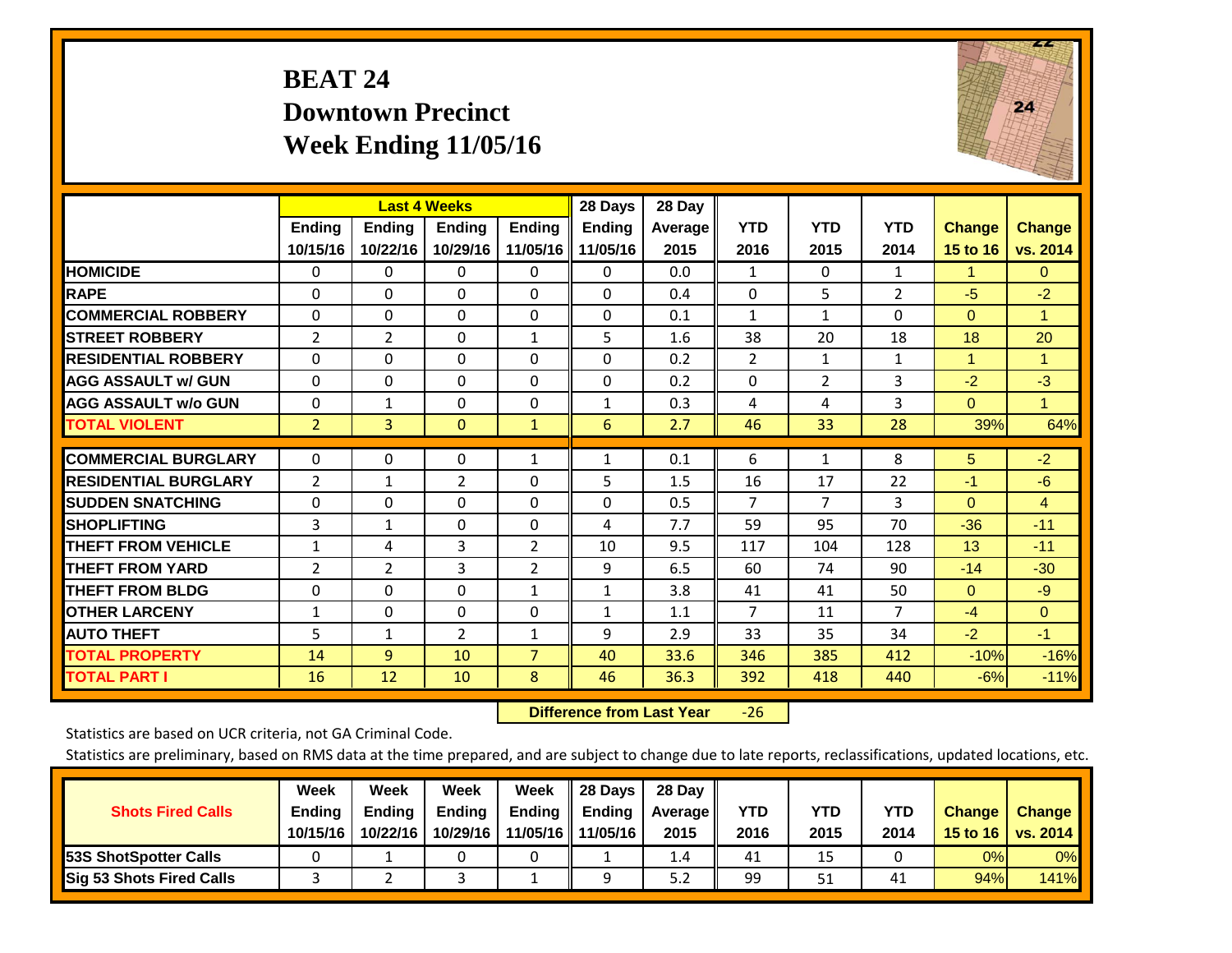# **BEAT 25 Downtown Precinct Week Ending 11/05/16**



|                             |              | <b>Last 4 Weeks</b> |                |                | 28 Days      | 28 Day  |                |                |                |               |                |
|-----------------------------|--------------|---------------------|----------------|----------------|--------------|---------|----------------|----------------|----------------|---------------|----------------|
|                             | Ending       | Ending              | <b>Endina</b>  | <b>Ending</b>  | Ending       | Average | <b>YTD</b>     | <b>YTD</b>     | <b>YTD</b>     | <b>Change</b> | <b>Change</b>  |
|                             | 10/15/16     | 10/22/16            | 10/29/16       | 11/05/16       | 11/05/16     | 2015    | 2016           | 2015           | 2014           | 15 to 16      | vs. 2014       |
| <b>HOMICIDE</b>             | 0            | $\Omega$            | $\Omega$       | $\Omega$       | 0            | 0.1     | $\Omega$       | 1              | 0              | $-1$          | $\Omega$       |
| <b>RAPE</b>                 | $\Omega$     | 0                   | $\Omega$       | 0              | 0            | 0.2     | $\mathbf{1}$   | $\overline{2}$ | $\mathbf{1}$   | $-1$          | $\Omega$       |
| <b>COMMERCIAL ROBBERY</b>   | $\Omega$     | $\Omega$            | $\mathbf{0}$   | $\Omega$       | 0            | 0.4     | $\mathbf{1}$   | 4              | $\overline{2}$ | $-3$          | $-1$           |
| <b>ISTREET ROBBERY</b>      | $\Omega$     | $\Omega$            | $\Omega$       | $\mathbf{1}$   | $\mathbf{1}$ | 1.7     | 26             | 18             | 21             | 8             | 5              |
| <b>RESIDENTIAL ROBBERY</b>  | 0            | $\Omega$            | $\mathbf 0$    | $\Omega$       | 0            | 0.0     | $\mathbf{0}$   | $\Omega$       | 1              | $\mathbf{0}$  | $-1$           |
| <b>AGG ASSAULT w/ GUN</b>   | $\mathbf{1}$ | $\Omega$            | $\mathbf{1}$   | $\mathbf{1}$   | 3            | 0.9     | 11             | 11             | 8              | $\mathbf{0}$  | 3              |
| <b>AGG ASSAULT w/o GUN</b>  | 0            | $\Omega$            | $\Omega$       | $\Omega$       | 0            | 0.7     | $\overline{7}$ | $\overline{7}$ | 5              | $\Omega$      | $\overline{2}$ |
| <b>TOTAL VIOLENT</b>        | $\mathbf{1}$ | $\mathbf{0}$        | $\mathbf{1}$   | $\overline{2}$ | 4            | 3.9     | 46             | 43             | 38             | 7%            | 21%            |
|                             |              |                     |                |                |              |         |                |                |                |               |                |
| <b>COMMERCIAL BURGLARY</b>  | $\Omega$     | 1                   | $\mathbf{0}$   | 0              | $\mathbf{1}$ | 0.8     | 19             | 10             | 3              | 9             | 16             |
| <b>RESIDENTIAL BURGLARY</b> | 1            | 1                   | 0              | 0              | 2            | 1.4     | 19             | 16             | 11             | 3             | 8              |
| <b>ISUDDEN SNATCHING</b>    | $\Omega$     | 0                   | $\Omega$       | 0              | 0            | 0.5     | 2              | 6              | $\mathbf{1}$   | $-4$          | $\mathbf{1}$   |
| <b>SHOPLIFTING</b>          | $\mathbf{1}$ | $\Omega$            | 4              | 7              | 12           | 1.7     | 43             | 21             | 37             | 22            | 6              |
| <b>THEFT FROM VEHICLE</b>   | $\Omega$     | 8                   | 1              | 4              | 13           | 5.1     | 107            | 53             | 91             | 54            | 16             |
| <b>THEFT FROM YARD</b>      | $\mathbf{1}$ | $\Omega$            | $\mathbf 0$    | $\mathbf{1}$   | 2            | 1.5     | 24             | 15             | 42             | 9             | $-18$          |
| <b>THEFT FROM BLDG</b>      | $\Omega$     | $\overline{2}$      | 1              | 1              | 4            | 1.8     | 26             | 20             | 28             | 6             | $-2$           |
| <b>OTHER LARCENY</b>        | 0            | $\Omega$            | $\Omega$       | $\Omega$       | $\Omega$     | 0.2     | 3              | $\overline{2}$ | 1              | 1             | $\overline{2}$ |
| <b>AUTO THEFT</b>           | $\mathbf{1}$ | 3                   | $\Omega$       | $\mathbf{1}$   | 5            | 3.0     | 33             | 32             | 21             | $\mathbf{1}$  | 12             |
| <b>TOTAL PROPERTY</b>       | 4            | 15                  | 6              | 14             | 39           | 15.9    | 276            | 175            | 235            | 58%           | 17%            |
| <b>TOTAL PART I</b>         | 5            | 15                  | $\overline{7}$ | 16             | 43           | 19.8    | 322            | 218            | 273            | 48%           | 18%            |

 **Difference from Last Year**r 104

Statistics are based on UCR criteria, not GA Criminal Code.

| <b>Shots Fired Calls</b>        | Week<br><b>Ending</b><br>10/15/16 | Week<br><b>Endina</b><br>10/22/16 | <b>Week</b><br>Ending<br>10/29/16 | Week<br>Ending<br>11/05/16 | 28 Days<br><b>Ending</b><br>11/05/16 | 28 Day<br>Average II<br>2015 | YTD<br>2016 | YTD<br>2015 | <b>YTD</b><br>2014 | <b>Change</b><br>15 to 16 | <b>Change</b><br>vs. 2014 |
|---------------------------------|-----------------------------------|-----------------------------------|-----------------------------------|----------------------------|--------------------------------------|------------------------------|-------------|-------------|--------------------|---------------------------|---------------------------|
| <b>153S ShotSpotter Calls</b>   |                                   |                                   |                                   |                            | b                                    | 7.1                          | 69          | 60          |                    | 0%                        | 0%                        |
| <b>Sig 53 Shots Fired Calls</b> |                                   |                                   |                                   |                            |                                      | 7.0                          | 80          | 57          | 58                 | 40%                       | 38%                       |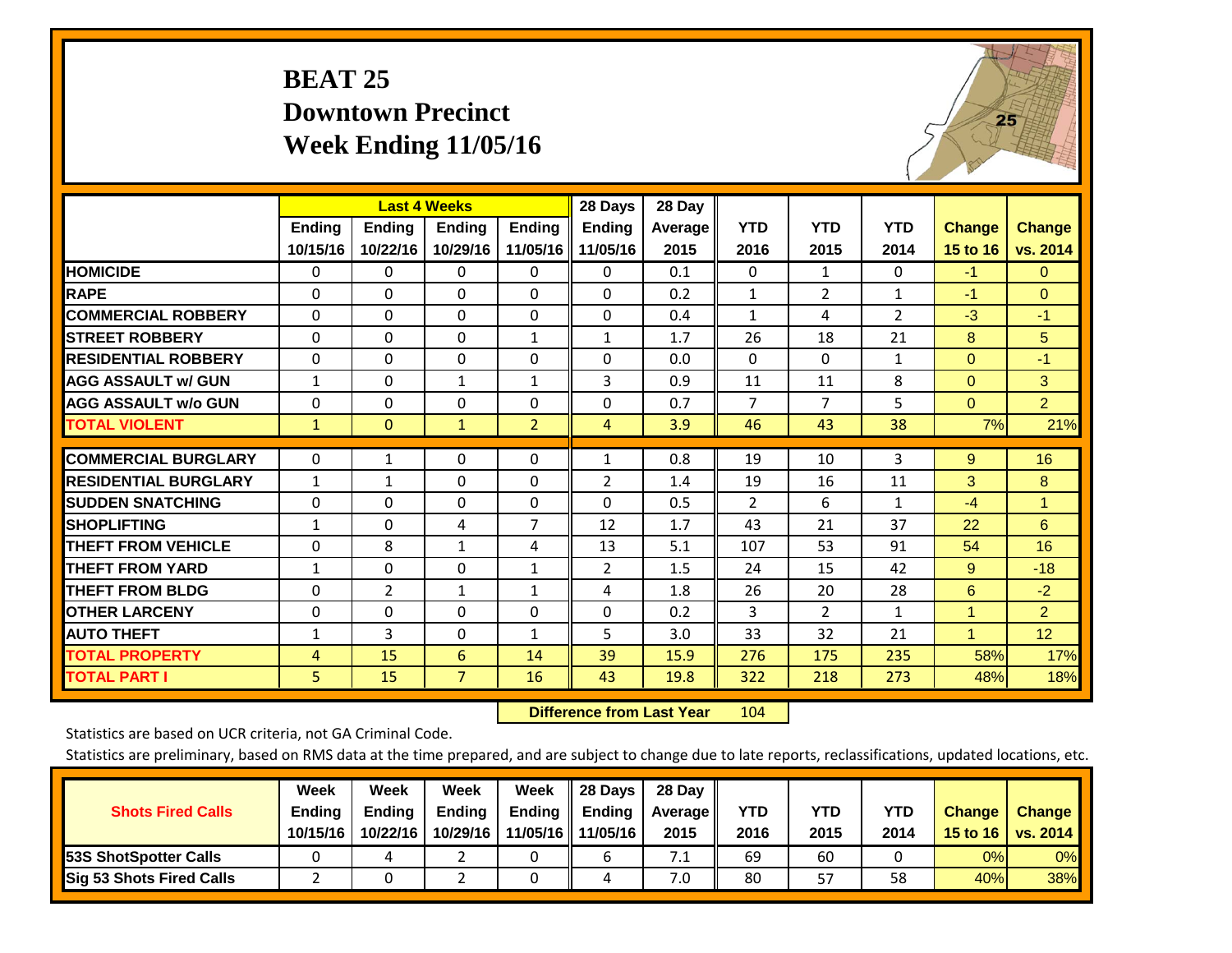## **BEAT 26 Downtown Precinct Week Ending 11/05/16**



|                             |                | <b>Last 4 Weeks</b> |               |               | 28 Days        | 28 Day  |                |              |                |                |                      |
|-----------------------------|----------------|---------------------|---------------|---------------|----------------|---------|----------------|--------------|----------------|----------------|----------------------|
|                             | <b>Ending</b>  | <b>Ending</b>       | <b>Endina</b> | <b>Endina</b> | <b>Endina</b>  | Average | <b>YTD</b>     | <b>YTD</b>   | <b>YTD</b>     | <b>Change</b>  | <b>Change</b>        |
|                             | 10/15/16       | 10/22/16            | 10/29/16      | 11/05/16      | 11/05/16       | 2015    | 2016           | 2015         | 2014           | 15 to 16       | vs. 2014             |
| <b>HOMICIDE</b>             | 0              | 0                   | $\Omega$      | 0             | 0              | 0.3     | $\overline{2}$ | 3            | 1              | $-1$           | $\blacktriangleleft$ |
| <b>RAPE</b>                 | 0              | $\Omega$            | $\Omega$      | $\Omega$      | $\Omega$       | 0.0     | $\mathbf{1}$   | $\Omega$     | 4              | 1              | $-3$                 |
| <b>COMMERCIAL ROBBERY</b>   | $\Omega$       | 0                   | $\Omega$      | $\mathbf{0}$  | $\Omega$       | 0.1     | $\Omega$       | 1            | $\overline{2}$ | $-1$           | $-2$                 |
| <b>ISTREET ROBBERY</b>      | $\mathbf{1}$   | $\Omega$            | $\Omega$      | $\Omega$      | $\mathbf{1}$   | 1.1     | 20             | 10           | 5              | 10             | 15                   |
| <b>RESIDENTIAL ROBBERY</b>  | 0              | 0                   | $\mathbf{0}$  | $\mathbf{0}$  | $\Omega$       | 0.2     | $\mathbf{1}$   | 2            | 0              | $-1$           | 1                    |
| <b>AGG ASSAULT w/ GUN</b>   | $\mathbf{1}$   | $\mathbf{1}$        | $\Omega$      | $\mathbf{1}$  | 3              | 0.8     | 27             | 7            | 8              | 20             | 19                   |
| <b>AGG ASSAULT w/o GUN</b>  | $\Omega$       | $\mathbf{1}$        | $\mathbf{0}$  | $\Omega$      | $\mathbf{1}$   | 0.8     | 14             | 9            | 6              | 5              | 8                    |
| <b>TOTAL VIOLENT</b>        | $\overline{2}$ | $\overline{2}$      | $\mathbf{0}$  | $\mathbf{1}$  | 5.             | 3.1     | 65             | 32           | 26             | 103%           | 150%                 |
| <b>COMMERCIAL BURGLARY</b>  | $\mathbf{1}$   | $\Omega$            |               | $\mathbf{0}$  |                | 0.4     | 16             | 5            | 7              | 11             | 9                    |
|                             |                |                     | 1             |               | 2              |         |                |              |                |                |                      |
| <b>RESIDENTIAL BURGLARY</b> | 3              | 2                   | $\mathbf{0}$  | $\Omega$      | 5              | 3.6     | 46             | 37           | 31             | 9              | 15                   |
| <b>SUDDEN SNATCHING</b>     | 0              | 0                   | $\Omega$      | $\mathbf{0}$  | $\Omega$       | 0.2     | 0              | 1            | 3              | $-1$           | $-3$                 |
| <b>SHOPLIFTING</b>          | 1              | 0                   | $\Omega$      | 0             | 1              | 3.0     | 26             | 36           | 27             | $-10$          | $-1$                 |
| <b>THEFT FROM VEHICLE</b>   | 3              | 0                   | $\mathbf{0}$  | 2             | 5              | 4.1     | 44             | 49           | 61             | $-5$           | $-17$                |
| <b>THEFT FROM YARD</b>      | $\Omega$       | $\Omega$            | $\mathbf{1}$  | $\mathbf{0}$  | $\mathbf{1}$   | 2.8     | 21             | 34           | 24             | $-13$          | $-3$                 |
| <b>THEFT FROM BLDG</b>      | 1              | $\Omega$            | $\Omega$      | 1             | $\overline{2}$ | 1.8     | 25             | 18           | 25             | $\overline{7}$ | $\Omega$             |
| <b>OTHER LARCENY</b>        | $\Omega$       | $\Omega$            | $\Omega$      | $\Omega$      | $\Omega$       | 0.1     | 5              | $\mathbf{1}$ | $\overline{2}$ | $\overline{4}$ | 3                    |
| <b>AUTO THEFT</b>           | 0              | 0                   | 1             | 0             | 1              | 2.9     | 23             | 32           | 32             | $-9$           | $-9$                 |
| <b>TOTAL PROPERTY</b>       | 9              | $\overline{2}$      | 3             | 3             | 17             | 18.8    | 206            | 213          | 212            | $-3%$          | $-3%$                |
| <b>TOTAL PART I</b>         | 11             | 4                   | 3             | 4             | 22             | 21.9    | 271            | 245          | 238            | 11%            | 14%                  |

 **Difference from Last Year**r 26

Statistics are based on UCR criteria, not GA Criminal Code.

|                                 | Week          | Week          | <b>Week</b> | Week     | 28 Days       | 28 Day     |      |      |            |               |                 |
|---------------------------------|---------------|---------------|-------------|----------|---------------|------------|------|------|------------|---------------|-----------------|
| <b>Shots Fired Calls</b>        | <b>Ending</b> | <b>Endina</b> | Ending      | Ending   | <b>Ending</b> | Average II | YTD  | YTD  | <b>YTD</b> | <b>Change</b> | <b>Change</b>   |
|                                 | 10/15/16      | 10/22/16      | 10/29/16    | 11/05/16 | 11/05/16      | 2015       | 2016 | 2015 | 2014       | 15 to 16      | <b>vs. 2014</b> |
| <b>153S ShotSpotter Calls</b>   |               |               |             |          | 10            | 10.1       | 168  | 105  |            | 0%            | 0%              |
| <b>Sig 53 Shots Fired Calls</b> |               |               |             |          | 20            | 11.0       | 141  | 104  | 95         | 36%           | 48%             |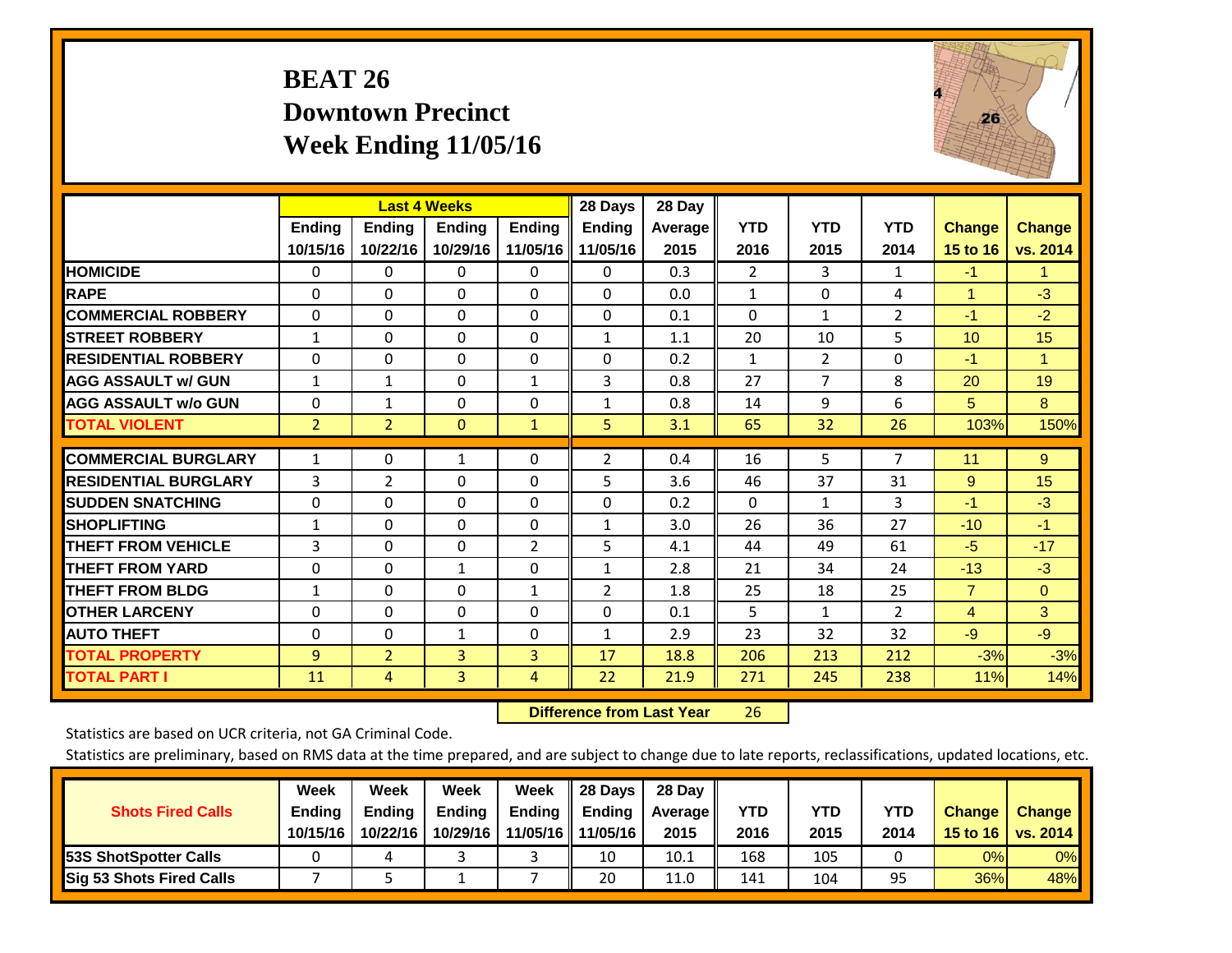

#### **COMPSTATCENTRAL PRECINCTWeek Ending 11/05/16**

**PRECINCT COMMANDER:**

**CAPT. BEN HERRON**



|                             | Week<br><b>Ending</b><br>11/05/16 | Week<br><b>Ending</b><br>10/29/16 | Weekly<br>Avg<br>2015 | 28-Day<br>Ending<br>11/05/16 | 28-Day<br>Ending<br>10/08/16 | Avg<br>28-Day<br>2015 | <b>YTD</b><br>2016 | <b>YTD</b><br>2015 | <b>YTD</b><br>2014 | <b>Change</b><br>15 to 16 | <b>Change</b><br>vs. 2014 |
|-----------------------------|-----------------------------------|-----------------------------------|-----------------------|------------------------------|------------------------------|-----------------------|--------------------|--------------------|--------------------|---------------------------|---------------------------|
| <b>HOMICIDE</b>             | 0                                 | 0                                 | $\Omega$              | $\bf{0}$                     | 4                            |                       | 23                 | 14                 | 12                 | 9                         | 11                        |
| <b>RAPE</b>                 | $\bf{0}$                          |                                   | $\Omega$              |                              | $\Omega$                     |                       | 10                 | 8                  | 11                 | $\overline{2}$            | $-1$                      |
| <b>COMMERCIAL ROBBERY</b>   | $\bf{0}$                          | $\Omega$                          | $\Omega$              | $\bf{0}$                     |                              |                       | 13                 | 11                 | 13                 | $\overline{2}$            | $\mathbf{0}$              |
| <b>STREET ROBBERY</b>       | 3                                 | 0                                 | 2                     | 9                            | 12                           | 8                     | 85                 | 83                 | 89                 | $\overline{2}$            | $-4$                      |
| <b>RESIDENTIAL ROBBERY</b>  |                                   | $\Omega$                          | $\Omega$              |                              |                              |                       | 9                  | 8                  | 3                  | 4                         | 6                         |
| <b>AGG ASSAULT w/ GUN</b>   | $\mathbf{2}$                      | $\Omega$                          | 2                     | 4                            | 6                            | 8                     | 58                 | 90                 | 67                 | $-32$                     | $-9$                      |
| <b>AGG ASSAULT w/o GUN</b>  |                                   | $\Omega$                          |                       | 5                            | 5                            | 5                     | 49                 | 49                 | 38                 | $\Omega$                  | 11                        |
| <b>TOTAL VIOLENT</b>        | $\overline{7}$                    |                                   | 6                     | 20                           | 29                           | 26                    | 247                | 263                | 233                | $-6%$                     | 6%                        |
|                             |                                   |                                   |                       |                              |                              |                       |                    |                    |                    |                           |                           |
| <b>COMMERCIAL BURGLARY</b>  |                                   | 3                                 |                       | 6                            | $\overline{18}$              | 6                     | 98                 | $\overline{57}$    | 41                 | 41                        | 57                        |
| <b>RESIDENTIAL BURGLARY</b> | 15                                | 7                                 | 8                     | 77                           | 47                           | 31                    | 336                | 358                | 383                | $-22$                     | $-47$                     |
| <b>SUDDEN SNATCHING</b>     | $\bf{0}$                          | $\Omega$                          | $\Omega$              | $\bf{0}$                     |                              |                       | 17                 | 12                 | 15                 | 5                         | $\overline{2}$            |
| <b>SHOPLIFTING</b>          | 8                                 | 5                                 | 2                     | 16                           | 18                           | 8                     | 142                | 89                 | 85                 | 53                        | 57                        |
| <b>THEFT FROM VEHICLE</b>   | 19                                | 6                                 | 11                    | 46                           | 33                           | 43                    | 375                | 507                | 407                | $-132$                    | $-32$                     |
| <b>THEFT FROM YARD</b>      |                                   | 5                                 | 4                     | 19                           | 29                           | 16                    | 210                | 171                | 225                | 39                        | $-15$                     |
| <b>THEFT FROM BLDG</b>      | 11                                | 3                                 | 4                     | 26                           | 22                           | 17                    | 258                | 190                | 202                | 68                        | 56                        |
| <b>OTHER LARCENY</b>        |                                   | $\Omega$                          |                       |                              | $\mathfrak{p}$               | 3                     | 15                 | 33                 | 18                 | $-18$                     | $-3$                      |
| <b>AUTO THEFT</b>           | $\mathbf{2}$                      | 6                                 | 5                     | 15                           | 21                           | 21                    | 202                | 225                | 190                | $-23$                     | 12 <sup>2</sup>           |
| <b>TOTAL PROPERTY</b>       | 58                                | 35                                | 36                    | 206                          | 191                          | 146                   | 1653               | 1642               | 1566               | 1%                        | 6%                        |
| <b>TOTAL PART I</b>         | 65                                | 36                                | 43                    | 226                          | 220                          | 171                   | 1900               | 1905               | 1799               | 0%                        | 6%                        |

Statistics are based on UCR criteria, not GA Criminal Code. **Difference from Last Year** -5

| <b>Citizen Initiated Calls</b>  | Week<br><b>Ending</b><br>11/05/16 | <b>Week</b><br><b>Ending</b><br>10/29/16 | Weekly<br>Avg<br>2015 | $28$ -Day<br><b>Ending</b><br>1/05/16 | 28-Dav<br><b>Ending</b><br>10/08/16 | Avg<br>$28-Dav$<br>2015 | <b>YTD</b><br>2016 | <b>YTD</b><br>2015 | YTD<br>2014 | Change<br>15 to 16 | <b>Change</b><br>vs. 2014 |
|---------------------------------|-----------------------------------|------------------------------------------|-----------------------|---------------------------------------|-------------------------------------|-------------------------|--------------------|--------------------|-------------|--------------------|---------------------------|
| <b>Midnight Shift</b>           | 146                               | 97                                       | 126                   | 500                                   | 546                                 | 503                     | 5497               | 5598               | 5397        | $-101$             | 100                       |
| Day Shift                       | 291                               | 234                                      | 271                   | 1173                                  | 1012                                | 1085                    | 11492              | 12114              | 11780       | $-622$             | $-288$                    |
| <b>Afternoon Shift</b>          | 286                               | 230                                      | 294                   | 1185                                  | 1020                                | 1176                    | 12414              | 13016              | 12529       | $-602$             | $-115$                    |
| <b>TOTAL CITIZEN CFS</b>        | 723                               | 561                                      | 691                   | 2858                                  | 2578                                | 2764                    | 29403              | 30728              | 29706       | $-4.3%$            | $-1.0%$                   |
| <b>53S ShotSpotter Calls</b>    |                                   |                                          | 13                    | 33                                    | 35                                  | 52                      | 542                | 499                |             | 43                 | 542                       |
| <b>Sig 53 Shots Fired Calls</b> | 22                                | 18                                       | 21                    | 73                                    | 53                                  | 85                      | 802                | 803                | 575         |                    | 227                       |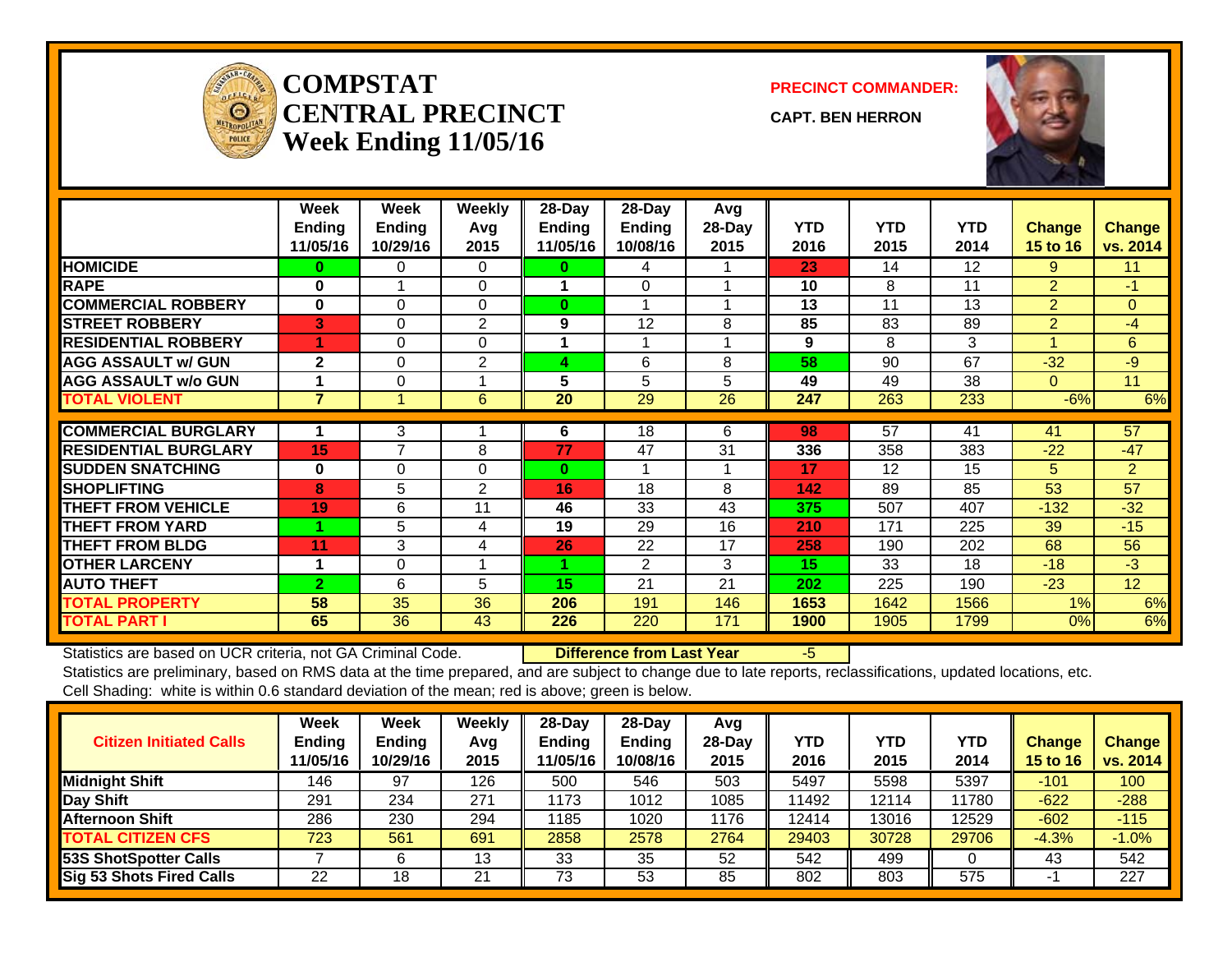#### **BEAT 31 Central Precinct Week Ending 11/05/16**



|                             |                    | <b>Last 4 Weeks</b>       |                           |                           | 28 Days                   | 28 Day          |                    |                    |                    |                           |                           |
|-----------------------------|--------------------|---------------------------|---------------------------|---------------------------|---------------------------|-----------------|--------------------|--------------------|--------------------|---------------------------|---------------------------|
|                             | Ending<br>10/15/16 | <b>Ending</b><br>10/22/16 | <b>Ending</b><br>10/29/16 | <b>Ending</b><br>11/05/16 | <b>Ending</b><br>11/05/16 | Average<br>2015 | <b>YTD</b><br>2016 | <b>YTD</b><br>2015 | <b>YTD</b><br>2014 | <b>Change</b><br>15 to 16 | <b>Change</b><br>vs. 2014 |
| <b>HOMICIDE</b>             | $\Omega$           | 0                         | 0                         | 0                         | $\mathbf{0}$              | 0.2             | 3                  | $\overline{2}$     | 1                  | 1.                        | $\overline{2}$            |
| <b>RAPE</b>                 | $\Omega$           | $\Omega$                  | 0                         | $\Omega$                  | $\Omega$                  | 0.1             | $\Omega$           | 1                  | 3                  | -1                        | $-3$                      |
| <b>COMMERCIAL ROBBERY</b>   | $\mathbf{0}$       | $\mathbf{0}$              | 0                         | $\Omega$                  | $\Omega$                  | 0.0             | $\mathbf{1}$       | $\Omega$           | 0                  | $\mathbf{1}$              | $\mathbf{1}$              |
| <b>STREET ROBBERY</b>       | 0                  | $\Omega$                  | 0                         | $\mathbf{1}$              | $\mathbf{1}$              | 1.5             | 11                 | 18                 | 15                 | $-7$                      | $-4$                      |
| <b>RESIDENTIAL ROBBERY</b>  | $\mathbf{0}$       | $\mathbf{0}$              | 0                         | $\mathbf{1}$              | $\mathbf{1}$              | 0.3             | 3                  | 3                  | 0                  | $\mathbf{0}$              | 3                         |
| <b>AGG ASSAULT w/ GUN</b>   | $\mathbf{1}$       | $\Omega$                  | 0                         | $\Omega$                  | $\mathbf{1}$              | 2.9             | 18                 | 32                 | 19                 | $-14$                     | $-1$                      |
| <b>AGG ASSAULT w/o GUN</b>  | $\mathbf 0$        | $\Omega$                  | 0                         | $\mathbf{1}$              | 1                         | 0.7             | 12                 | $\overline{7}$     | 9                  | 5                         | 3                         |
| <b>TOTAL VIOLENT</b>        | $\mathbf{1}$       | $\mathbf{0}$              | $\mathbf{0}$              | 3                         | $\overline{4}$            | 5.8             | 48                 | 63                 | 47                 | $-24%$                    | 2%                        |
|                             |                    |                           |                           |                           |                           |                 |                    |                    |                    |                           |                           |
| <b>COMMERCIAL BURGLARY</b>  | $\mathbf{0}$       | $\mathbf{0}$              | 0                         | $\Omega$                  | $\Omega$                  | 0.5             | 6                  | 6                  | 10                 | $\Omega$                  | $-4$                      |
| <b>RESIDENTIAL BURGLARY</b> | 13                 | 1                         | 1                         | $\overline{2}$            | 17                        | 7.0             | 68                 | 77                 | 104                | $-9$                      | $-36$                     |
| <b>SUDDEN SNATCHING</b>     | $\mathbf{0}$       | $\Omega$                  | 0                         | $\Omega$                  | $\Omega$                  | 0.2             | 4                  | $\overline{2}$     | $\overline{2}$     | $\overline{2}$            | $\overline{2}$            |
| <b>SHOPLIFTING</b>          | $\mathbf{0}$       | $\Omega$                  | 0                         | 1                         | 1                         | 0.2             | 5                  | $\overline{2}$     | 9                  | 3                         | $-4$                      |
| <b>THEFT FROM VEHICLE</b>   | $\mathbf{1}$       | $\overline{2}$            | 0                         | $\overline{2}$            | 5                         | 4.4             | 33                 | 57                 | 73                 | $-24$                     | $-40$                     |
| <b>THEFT FROM YARD</b>      | $\mathbf{0}$       | $\mathbf{1}$              | $\mathbf{1}$              | $\Omega$                  | 2                         | 1.6             | 21                 | 14                 | 25                 | $\overline{7}$            | $-4$                      |
| <b>THEFT FROM BLDG</b>      | $\mathbf{1}$       | 5                         | 0                         | $\Omega$                  | 6                         | 2.4             | 28                 | 25                 | 30                 | 3                         | $-2$                      |
| <b>OTHER LARCENY</b>        | $\mathbf{0}$       | $\Omega$                  | 0                         | $\Omega$                  | $\Omega$                  | 0.1             | 3                  | $\mathbf{1}$       | 3                  | $\overline{2}$            | $\Omega$                  |
| <b>AUTO THEFT</b>           | $\mathbf{1}$       | 1                         | $\overline{2}$            | $\Omega$                  | 4                         | 3.5             | 34                 | 35                 | 35                 | $-1$                      | $-1$                      |
| <b>TOTAL PROPERTY</b>       | 16                 | 10                        | 4                         | 5                         | 35                        | 20.0            | 202                | 219                | 291                | $-8%$                     | $-31%$                    |
| <b>TOTAL PART I</b>         | 17                 | 10                        | 4                         | 8                         | 39                        | 25.8            | 250                | 282                | 338                | $-11%$                    | $-26%$                    |

 **Difference from Last Year**‐32

Statistics are based on UCR criteria, not GA Criminal Code.

|                                 | Week          | Week          | <b>Week</b>   | Week          | 28 Days             | 28 Dav     |            |      |      |               |                     |
|---------------------------------|---------------|---------------|---------------|---------------|---------------------|------------|------------|------|------|---------------|---------------------|
| <b>Shots Fired Calls</b>        | <b>Ending</b> | <b>Endina</b> | <b>Ending</b> | <b>Ending</b> | Ending              | Average II | <b>YTD</b> | YTD  | YTD  | <b>Change</b> | <b>Change</b>       |
|                                 | 10/15/16      | 10/22/16      | 10/29/16      |               | 11/05/16   11/05/16 | 2015       | 2016       | 2015 | 2014 |               | 15 to 16   vs. 2014 |
| <b>153S ShotSpotter Calls</b>   |               |               |               |               |                     | 20.9       | 192        | 209  |      | 0%            | 0%                  |
| <b>Sig 53 Shots Fired Calls</b> |               |               |               |               | 15                  | 18.3       | 147        | 164  | 143  | $-10%$        | 3%                  |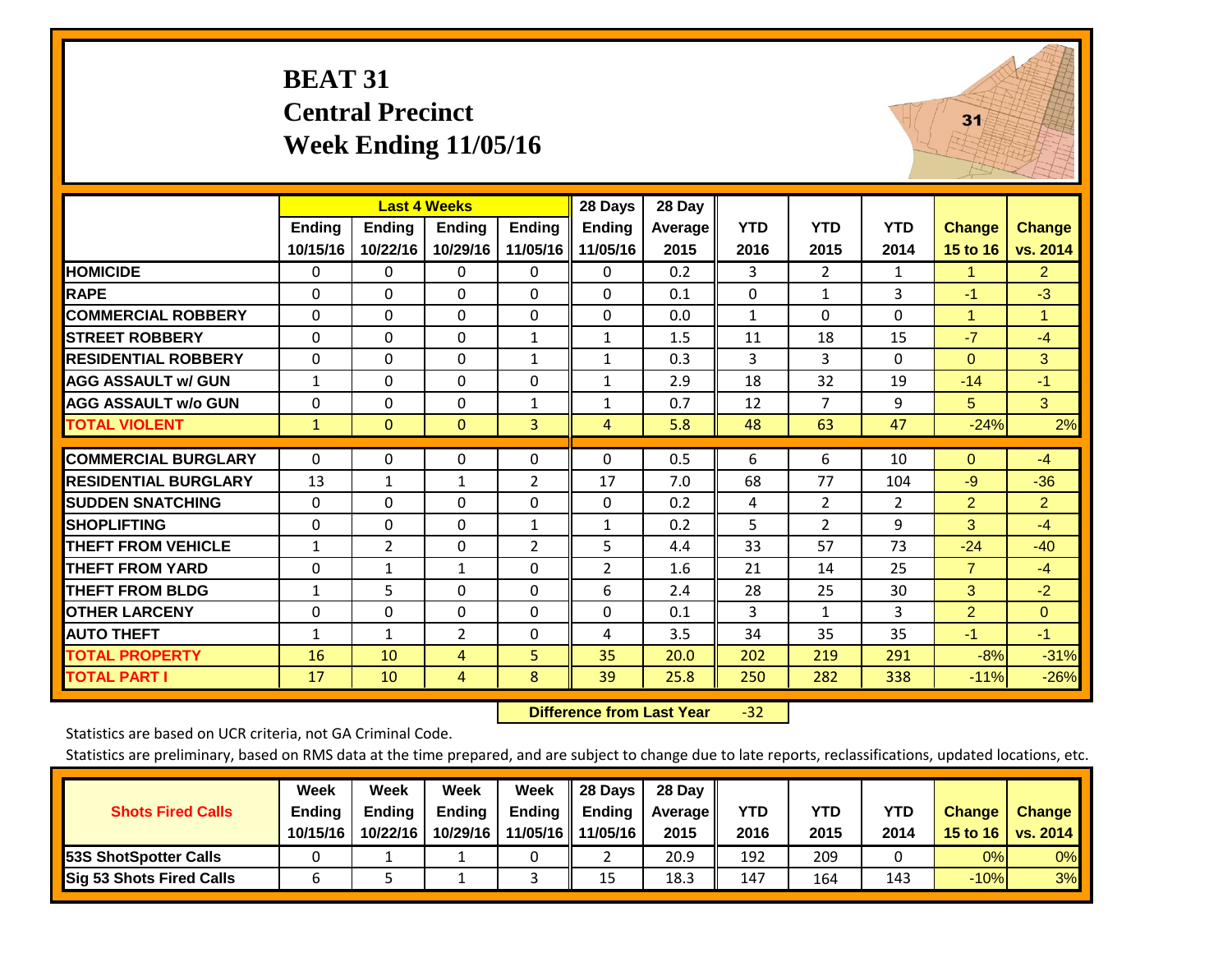#### **BEAT 32 Central Precinct Week Ending 11/05/16**



|                             |              |                | <b>Last 4 Weeks</b> |                | 28 Days        | 28 Day  |                |                |                |                 |                |
|-----------------------------|--------------|----------------|---------------------|----------------|----------------|---------|----------------|----------------|----------------|-----------------|----------------|
|                             | Ending       | <b>Endina</b>  | <b>Endina</b>       | <b>Endina</b>  | <b>Endina</b>  | Average | <b>YTD</b>     | <b>YTD</b>     | <b>YTD</b>     | <b>Change</b>   | <b>Change</b>  |
|                             | 10/15/16     | 10/22/16       | 10/29/16            | 11/05/16       | 11/05/16       | 2015    | 2016           | 2015           | 2014           | 15 to 16        | vs. 2014       |
| <b>HOMICIDE</b>             | $\mathbf{0}$ | 0              | $\Omega$            | 0              | $\Omega$       | 0.2     | 4              | 4              | 3              | $\Omega$        | 1.             |
| <b>RAPE</b>                 | 0            | 0              | $\Omega$            | $\Omega$       | 0              | 0.1     | $\mathbf{1}$   | 1              | $\mathbf{1}$   | $\Omega$        | $\Omega$       |
| <b>COMMERCIAL ROBBERY</b>   | $\Omega$     | $\Omega$       | $\Omega$            | $\Omega$       | $\Omega$       | 0.2     | 5              | $\overline{2}$ | 5              | 3               | $\mathbf{0}$   |
| <b>STREET ROBBERY</b>       | $\Omega$     | $\Omega$       | $\Omega$            | $\Omega$       | $\Omega$       | 0.5     | 14             | 4              | 16             | 10              | $-2$           |
| <b>RESIDENTIAL ROBBERY</b>  | 0            | 0              | $\Omega$            | $\Omega$       | $\Omega$       | 0.0     | $\mathbf{0}$   | $\Omega$       | 0              | $\Omega$        | $\overline{0}$ |
| <b>AGG ASSAULT w/ GUN</b>   | $\Omega$     | $\mathbf{1}$   | $\Omega$            | $\Omega$       | $\mathbf{1}$   | 1.4     | 12             | 11             | 12             | $\overline{1}$  | $\Omega$       |
| <b>AGG ASSAULT w/o GUN</b>  | 0            | 1              | $\Omega$            | $\Omega$       | $\mathbf{1}$   | 0.9     | $\overline{7}$ | 9              | 9              | $-2$            | $-2$           |
| <b>TOTAL VIOLENT</b>        | $\mathbf{0}$ | $\overline{2}$ | $\mathbf{0}$        | $\mathbf{0}$   | $\overline{2}$ | 3.4     | 43             | 31             | 46             | 39%             | $-7%$          |
|                             |              |                |                     |                |                |         |                |                |                |                 |                |
| <b>COMMERCIAL BURGLARY</b>  | $\Omega$     | 0              | $\mathbf{1}$        | $\Omega$       | $\mathbf{1}$   | 1.1     | 19             | 9              | 8              | 10 <sup>°</sup> | 11             |
| <b>RESIDENTIAL BURGLARY</b> | 5            | $\overline{2}$ | 1                   | 4              | 12             | 3.6     | 49             | 42             | 67             | $\overline{7}$  | $-18$          |
| <b>SUDDEN SNATCHING</b>     | 0            | $\Omega$       | $\Omega$            | $\Omega$       | $\Omega$       | 0.2     | $\overline{2}$ | $\overline{2}$ | $\overline{2}$ | $\Omega$        | $\Omega$       |
| <b>SHOPLIFTING</b>          | 0            | 1              | 0                   | 1              | 2              | 1.5     | 25             | 18             | 12             | $\overline{7}$  | 13             |
| <b>THEFT FROM VEHICLE</b>   | 1            | 6              | 1                   | $\overline{2}$ | 10             | 4.4     | 48             | 46             | 56             | $\overline{2}$  | $-8$           |
| <b>THEFT FROM YARD</b>      | $\mathbf{1}$ | 0              | $\Omega$            | $\Omega$       | 1              | 1.2     | 18             | 15             | 31             | 3               | $-13$          |
| <b>THEFT FROM BLDG</b>      | 1            | 0              | 1                   | $\Omega$       | 2              | 2.1     | 33             | 25             | 38             | 8               | $-5$           |
| <b>OTHER LARCENY</b>        | $\mathbf 0$  | 0              | $\Omega$            | $\Omega$       | $\Omega$       | 0.2     | $\mathbf{1}$   | 3              | 3              | $-2$            | $-2$           |
| <b>AUTO THEFT</b>           | $\mathbf{1}$ | 1              | $\Omega$            | $\mathbf{1}$   | 3              | 3.0     | 29             | 29             | 21             | $\Omega$        | 8 <sup>°</sup> |
| <b>TOTAL PROPERTY</b>       | 9            | 10             | 4                   | 8              | 31             | 17.3    | 224            | 189            | 238            | 19%             | $-6%$          |
| <b>TOTAL PART I</b>         | 9            | 12             | 4                   | 8              | 33             | 20.6    | 267            | 220            | 284            | 21%             | $-6%$          |

 **Difference from Last Year**r 47

Statistics are based on UCR criteria, not GA Criminal Code.

|                                 | Week          | Week          | <b>Week</b>   | Week   | 28 Days             | 28 Dav     |            |      |      |               |                     |
|---------------------------------|---------------|---------------|---------------|--------|---------------------|------------|------------|------|------|---------------|---------------------|
| <b>Shots Fired Calls</b>        | <b>Ending</b> | <b>Endina</b> | <b>Ending</b> | Ending | <b>Ending</b>       | Average II | <b>YTD</b> | YTD  | YTD  | <b>Change</b> | <b>Change</b>       |
|                                 | 10/15/16      | 10/22/16      | 10/29/16      |        | 11/05/16   11/05/16 | 2015       | 2016       | 2015 | 2014 |               | 15 to 16   vs. 2014 |
| <b>153S ShotSpotter Calls</b>   |               |               |               |        |                     | 0.0        |            |      |      | 0%            | 0%                  |
| <b>Sig 53 Shots Fired Calls</b> |               |               | 4             |        |                     | 10.5       | 79         | 103  | 84   | $-23%$        | $-6%$               |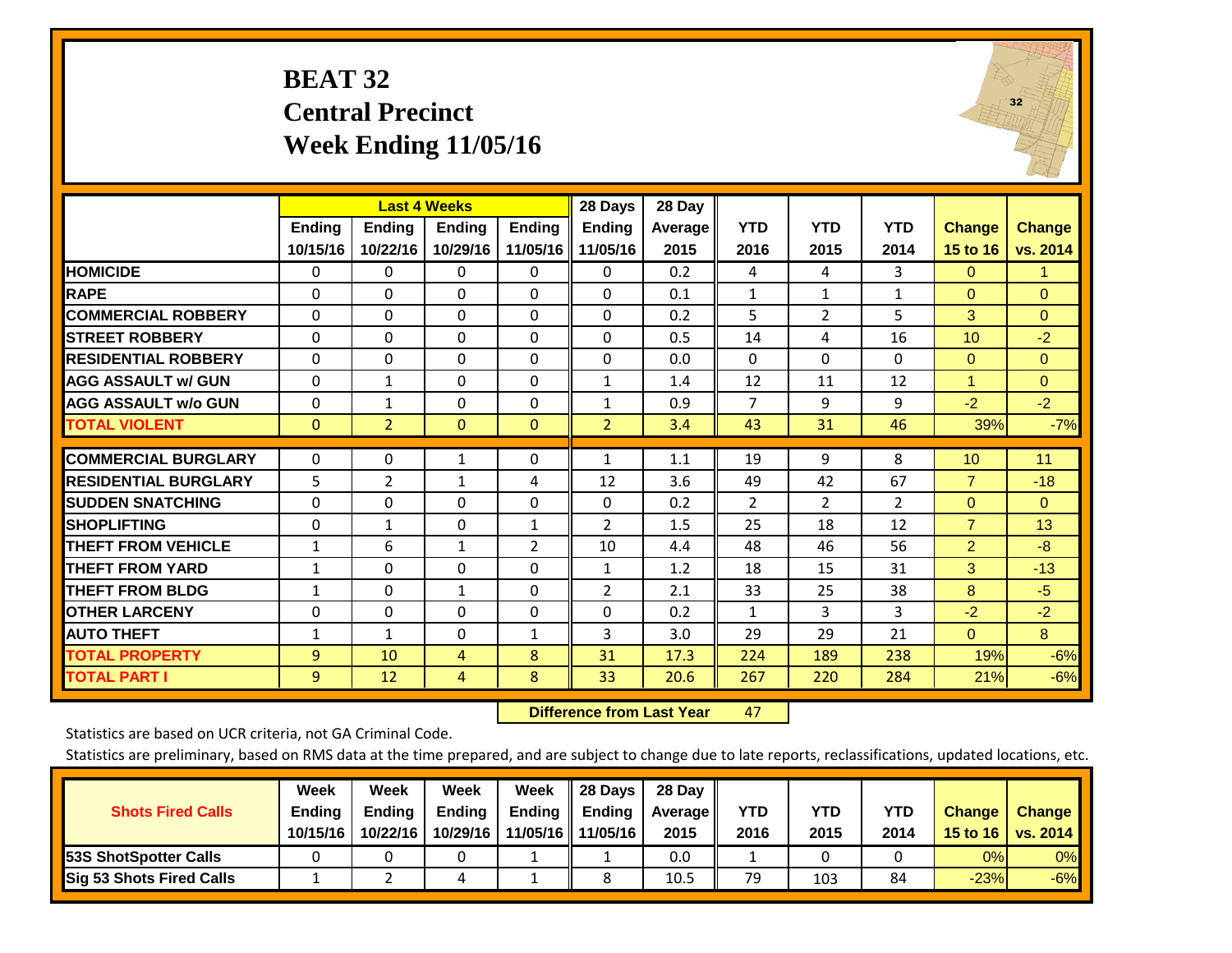### **BEAT 33 Central Precinct Week Ending 11/05/16**



|                             |               |                | <b>Last 4 Weeks</b> |               | 28 Days        | 28 Day  |              |              |                |                |                 |
|-----------------------------|---------------|----------------|---------------------|---------------|----------------|---------|--------------|--------------|----------------|----------------|-----------------|
|                             | <b>Ending</b> | <b>Ending</b>  | <b>Ending</b>       | <b>Endina</b> | <b>Ending</b>  | Average | <b>YTD</b>   | <b>YTD</b>   | <b>YTD</b>     | <b>Change</b>  | <b>Change</b>   |
|                             | 10/15/16      | 10/22/16       | 10/29/16            | 11/05/16      | 11/05/16       | 2015    | 2016         | 2015         | 2014           | 15 to 16       | vs. 2014        |
| <b>HOMICIDE</b>             | 0             | $\Omega$       | 0                   | 0             | $\Omega$       | 0.4     | 10           | 3            | $\Omega$       | $\overline{7}$ | 10 <sup>°</sup> |
| <b>RAPE</b>                 | 0             | $\Omega$       | 1                   | $\Omega$      | $\mathbf{1}$   | 0.2     | 5            | 2            | 1              | 3              | 4               |
| <b>COMMERCIAL ROBBERY</b>   | $\Omega$      | $\Omega$       | $\Omega$            | $\Omega$      | $\Omega$       | 0.2     | 3            | $\mathbf{1}$ | $\mathbf{1}$   | $\overline{2}$ | $\overline{2}$  |
| <b>STREET ROBBERY</b>       | $\Omega$      | $\mathbf{1}$   | $\Omega$            | $\Omega$      | $\mathbf{1}$   | 2.2     | 19           | 24           | 26             | $-5$           | $-7$            |
| <b>RESIDENTIAL ROBBERY</b>  | $\Omega$      | $\Omega$       | $\mathbf{0}$        | $\Omega$      | $\Omega$       | 0.2     | $\mathbf{1}$ | $\mathbf{1}$ | $\mathbf{1}$   | $\Omega$       | $\Omega$        |
| <b>AGG ASSAULT w/ GUN</b>   | $\Omega$      | 0              | $\mathbf{0}$        | $\Omega$      | 0              | 0.9     | 4            | 10           | $\overline{7}$ | $-6$           | $-3$            |
| <b>AGG ASSAULT w/o GUN</b>  | $\Omega$      | $\Omega$       | $\Omega$            | $\Omega$      | $\Omega$       | 0.9     | 11           | 10           | 6              | $\overline{1}$ | 5               |
| <b>TOTAL VIOLENT</b>        | $\mathbf{0}$  | 1              | 1                   | $\mathbf{0}$  | $\overline{2}$ | 4.9     | 53           | 51           | 42             | 4%             | 26%             |
|                             |               |                |                     |               |                |         |              |              |                |                |                 |
| <b>COMMERCIAL BURGLARY</b>  | $\Omega$      | $\Omega$       | $\mathbf{1}$        | 0             | $\mathbf{1}$   | 2.0     | 30           | 21           | 4              | 9              | 26              |
| <b>RESIDENTIAL BURGLARY</b> | 4             | $\Omega$       | 1                   | 7             | 12             | 4.0     | 38           | 49           | 25             | $-11$          | 13              |
| <b>SUDDEN SNATCHING</b>     | $\Omega$      | 0              | $\Omega$            | $\Omega$      | 0              | 0.4     | 6            | 3            | 5              | 3              | 1               |
| <b>SHOPLIFTING</b>          | $\mathbf{1}$  | $\Omega$       | $\overline{2}$      | 1             | 4              | 1.2     | 26           | 15           | 23             | 11             | 3               |
| <b>THEFT FROM VEHICLE</b>   | 2             | 3              | 2                   | 4             | 11             | 8.3     | 81           | 95           | 56             | $-14$          | 25              |
| <b>THEFT FROM YARD</b>      | 3             | 1              | $\mathbf{1}$        | $\Omega$      | 5              | 4.6     | 76           | 49           | 60             | 27             | 16              |
| <b>THEFT FROM BLDG</b>      | 2             | $\mathbf{1}$   | $\Omega$            | 3             | 6              | 3.6     | 53           | 41           | 48             | 12             | 5               |
| <b>OTHER LARCENY</b>        | 0             | $\Omega$       | $\mathbf{0}$        | 0             | 0              | 0.9     | 5            | 10           | 3              | $-5$           | $\overline{2}$  |
| <b>AUTO THEFT</b>           | $\mathbf 0$   | $\mathbf{1}$   | 2                   | 0             | 3              | 4.1     | 38           | 49           | 45             | $-11$          | $-7$            |
| <b>TOTAL PROPERTY</b>       | 12            | 6              | 9                   | 15            | 42             | 29.1    | 353          | 332          | 269            | 6%             | 31%             |
| <b>TOTAL PART I</b>         | 12            | $\overline{7}$ | 10                  | 15            | 44             | 34.0    | 406          | 383          | 311            | 6%             | 31%             |

 **Difference from Last Year**r 23

Statistics are based on UCR criteria, not GA Criminal Code.

|                                 | Week          | Week          | Week          | Week          | II 28 Davs          | 28 Day         |      |      |      |               |               |
|---------------------------------|---------------|---------------|---------------|---------------|---------------------|----------------|------|------|------|---------------|---------------|
| <b>Shots Fired Calls</b>        | <b>Ending</b> | <b>Endina</b> | <b>Ending</b> | <b>Ending</b> | Ending              | <b>Average</b> | YTD  | YTD  | YTD  | <b>Change</b> | <b>Change</b> |
|                                 | 10/15/16      | 10/22/16      | 10/29/16      |               | 11/05/16   11/05/16 | 2015           | 2016 | 2015 | 2014 | 15 to 16      | vs. 2014      |
| <b>153S ShotSpotter Calls</b>   |               |               |               |               | 11                  | 5.6            | 59   | 56   |      | 0%            | $0\%$         |
| <b>Sig 53 Shots Fired Calls</b> |               |               |               | 10            | 17                  | 12.4           | 147  | 116  | 78   | 27%           | 88%           |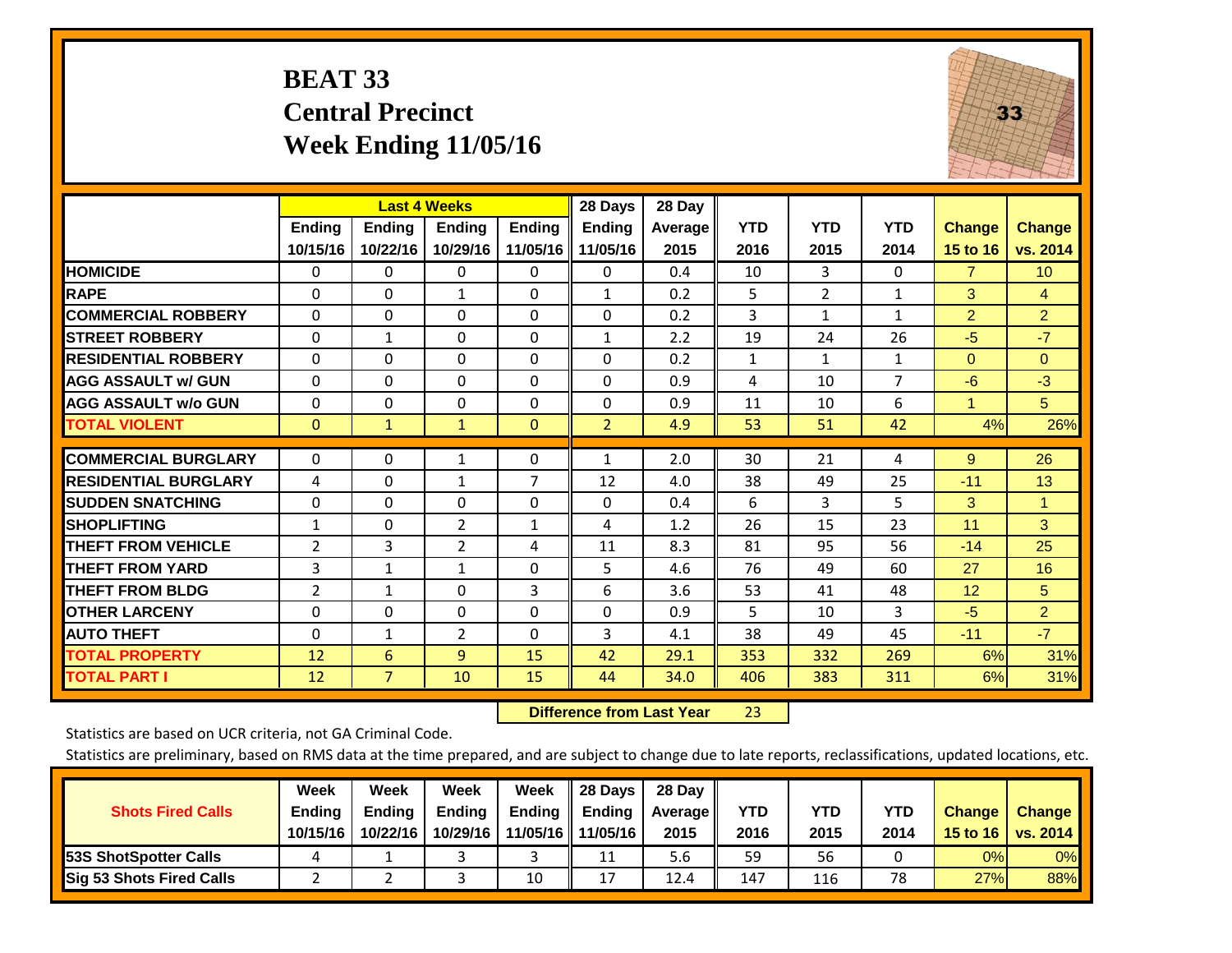#### **BEAT 34 Central Precinct Week Ending 11/05/16**



|                             |               | <b>Last 4 Weeks</b> |               |                | 28 Days        | 28 Day  |              |              |                |                |                |
|-----------------------------|---------------|---------------------|---------------|----------------|----------------|---------|--------------|--------------|----------------|----------------|----------------|
|                             | <b>Ending</b> | <b>Ending</b>       | <b>Ending</b> | <b>Endina</b>  | <b>Ending</b>  | Average | <b>YTD</b>   | <b>YTD</b>   | <b>YTD</b>     | <b>Change</b>  | <b>Change</b>  |
|                             | 10/15/16      | 10/22/16            | 10/29/16      | 11/05/16       | 11/05/16       | 2015    | 2016         | 2015         | 2014           | 15 to 16       | vs. 2014       |
| <b>HOMICIDE</b>             | 0             | 0                   | 0             | $\mathbf 0$    | $\Omega$       | 0.1     | $\Omega$     | $\mathbf{0}$ | 2              | $\mathbf{0}$   | $-2$           |
| <b>RAPE</b>                 | $\Omega$      | $\Omega$            | $\Omega$      | $\Omega$       | $\Omega$       | 0.2     | $\mathbf{1}$ | 3            | $\mathbf{1}$   | $-2$           | $\Omega$       |
| <b>COMMERCIAL ROBBERY</b>   | $\Omega$      | $\Omega$            | 0             | 0              | $\Omega$       | 0.7     | 3            | 5            | 4              | $-2$           | $-1$           |
| <b>STREET ROBBERY</b>       | $\Omega$      | 3                   | $\Omega$      | $\Omega$       | 3              | 0.5     | 9            | 7            | 6              | $\overline{2}$ | 3              |
| <b>RESIDENTIAL ROBBERY</b>  | $\Omega$      | $\Omega$            | $\Omega$      | $\Omega$       | $\Omega$       | 0.1     | $\mathbf{1}$ | $\mathbf{1}$ | 1              | $\Omega$       | $\Omega$       |
| <b>AGG ASSAULT w/ GUN</b>   | $\Omega$      | $\Omega$            | $\Omega$      | 0              | 0              | 0.8     | 4            | 9            | 3              | $-5$           | 1              |
| <b>AGG ASSAULT w/o GUN</b>  | $\Omega$      | $\Omega$            | $\Omega$      | $\Omega$       | $\Omega$       | 0.5     | 6            | 4            | $\overline{2}$ | $\overline{2}$ | $\overline{4}$ |
| <b>TOTAL VIOLENT</b>        | $\mathbf{0}$  | 3                   | $\mathbf{0}$  | $\mathbf{0}$   | 3              | 2.9     | 24           | 29           | 19             | $-17%$         | 26%            |
|                             |               |                     |               |                |                |         |              |              |                |                |                |
| <b>COMMERCIAL BURGLARY</b>  | 2             | $\Omega$            | $\Omega$      | $\Omega$       | $\overline{2}$ | 0.9     | 14           | 11           | 8              | 3              | 6              |
| <b>RESIDENTIAL BURGLARY</b> | 5             | 4                   | $\Omega$      | 0              | 9              | 3.3     | 52           | 40           | 56             | 12             | $-4$           |
| <b>ISUDDEN SNATCHING</b>    | 0             | $\Omega$            | $\Omega$      | $\Omega$       | 0              | 0.1     | $\mathbf{1}$ | $\mathbf{1}$ | $\mathbf{1}$   | $\Omega$       | $\mathbf{0}$   |
| <b>SHOPLIFTING</b>          | $\Omega$      | $\Omega$            | 2             | $\overline{2}$ | 4              | 2.0     | 49           | 24           | 20             | 25             | 29             |
| <b>THEFT FROM VEHICLE</b>   | $\mathbf 0$   | 2                   | 2             | $\overline{2}$ | 6              | 9.0     | 76           | 106          | 74             | $-30$          | $\overline{2}$ |
| <b>THEFT FROM YARD</b>      | $\Omega$      | 2                   | 2             | $\Omega$       | 4              | 3.4     | 33           | 38           | 28             | $-5$           | 5 <sup>5</sup> |
| <b>THEFT FROM BLDG</b>      | 0             | 1                   | $\Omega$      | $\overline{2}$ | 3              | 2.8     | 58           | 29           | 36             | 29             | 22             |
| <b>OTHER LARCENY</b>        | 0             | $\Omega$            | $\Omega$      | $\mathbf{1}$   | $\mathbf{1}$   | 0.7     | 2            | 5.           | 4              | $-3$           | $-2$           |
| <b>AUTO THEFT</b>           | $\mathbf{1}$  | $\Omega$            | $\Omega$      | 0              | $\mathbf{1}$   | 3.4     | 38           | 33           | 36             | 5 <sup>5</sup> | 2 <sup>1</sup> |
| <b>TOTAL PROPERTY</b>       | 8             | 9                   | 6             | $\overline{7}$ | 30             | 25.5    | 323          | 287          | 263            | 13%            | 23%            |
| <b>TOTAL PART I</b>         | 8             | 12                  | 6             | $\overline{7}$ | 33             | 28.4    | 347          | 316          | 282            | 10%            | 23%            |

 **Difference from Last Year**r 31

Statistics are based on UCR criteria, not GA Criminal Code.

| <b>Shots Fired Calls</b>        | Week<br><b>Ending</b><br>10/15/16 | Week<br><b>Endina</b><br>10/22/16 | Week<br>Ending<br>10/29/16 | Week<br>Ending<br>11/05/16 | 28 Days<br><b>Ending</b><br>11/05/16 | 28 Day<br>Average II<br>2015 | YTD<br>2016 | YTD<br>2015 | <b>YTD</b><br>2014 | <b>Change</b><br>15 to $16$ | <b>Change</b><br>vs. 2014 |
|---------------------------------|-----------------------------------|-----------------------------------|----------------------------|----------------------------|--------------------------------------|------------------------------|-------------|-------------|--------------------|-----------------------------|---------------------------|
| <b>153S ShotSpotter Calls</b>   |                                   |                                   |                            |                            |                                      | 0.2                          |             |             |                    | 0%                          | 0%                        |
| <b>Sig 53 Shots Fired Calls</b> |                                   |                                   |                            |                            |                                      | 10.1                         | 82          | 101         | 62                 | $-19%$                      | 32%                       |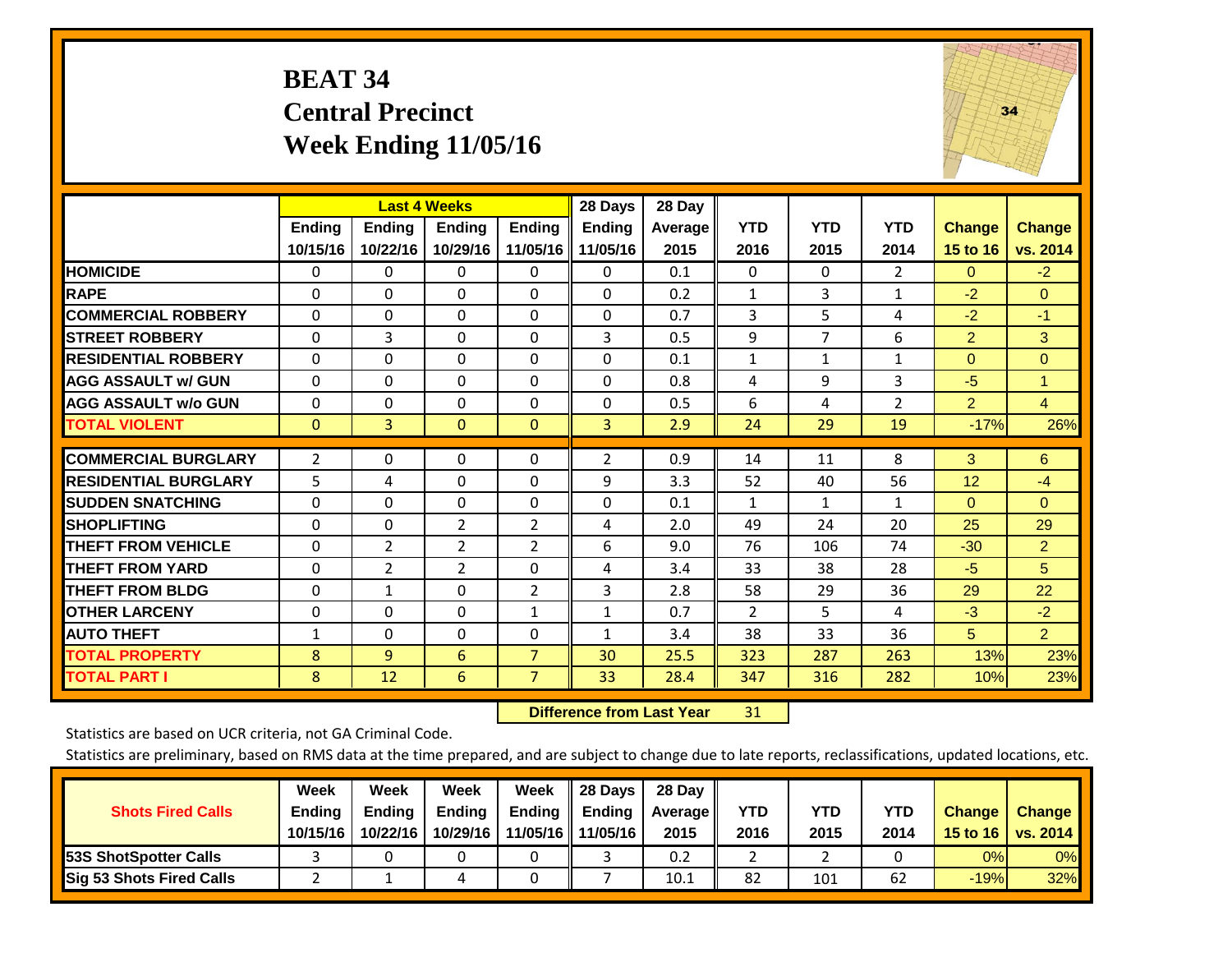### **BEAT 35 Central Precinct Week Ending 11/05/16**



|                             |                | <b>Last 4 Weeks</b> |                |                | 28 Days        | 28 Day  |                |              |              |                      |                |
|-----------------------------|----------------|---------------------|----------------|----------------|----------------|---------|----------------|--------------|--------------|----------------------|----------------|
|                             | <b>Ending</b>  | <b>Ending</b>       | <b>Ending</b>  | <b>Endina</b>  | <b>Ending</b>  | Average | <b>YTD</b>     | <b>YTD</b>   | <b>YTD</b>   | <b>Change</b>        | <b>Change</b>  |
|                             | 10/15/16       | 10/22/16            | 10/29/16       | 11/05/16       | 11/05/16       | 2015    | 2016           | 2015         | 2014         | 15 to 16             | vs. 2014       |
| <b>HOMICIDE</b>             | 0              | $\mathbf{0}$        | $\Omega$       | 0              | $\mathbf{0}$   | 0.4     | 6              | 4            | 5.           | $\overline{2}$       | $\mathbf{1}$   |
| <b>RAPE</b>                 | 0              | $\Omega$            | $\Omega$       | $\Omega$       | $\Omega$       | 0.2     | $\overline{2}$ | 1            | 5            |                      | $-3$           |
| <b>COMMERCIAL ROBBERY</b>   | $\Omega$       | $\Omega$            | $\Omega$       | $\Omega$       | $\Omega$       | 0.2     | $\Omega$       | $\mathbf{1}$ | 3            | $-1$                 | $-3$           |
| <b>STREET ROBBERY</b>       | 0              | $\Omega$            | $\Omega$       | 0              | $\Omega$       | 1.6     | 16             | 14           | 17           | $\overline{2}$       | $-1$           |
| <b>RESIDENTIAL ROBBERY</b>  | $\Omega$       | $\Omega$            | $\Omega$       | $\Omega$       | $\Omega$       | 0.2     | 4              | 3            | $\mathbf{1}$ | $\blacktriangleleft$ | 3              |
| <b>AGG ASSAULT w/ GUN</b>   | $\Omega$       | $\Omega$            | $\Omega$       | $\overline{2}$ | $\overline{2}$ | 2.2     | 14             | 26           | 21           | $-12$                | $-7$           |
| <b>AGG ASSAULT w/o GUN</b>  | 1              | 1                   | $\Omega$       | $\Omega$       | $\overline{2}$ | 1.0     | 10             | 13           | 9            | $-3$                 | $\mathbf{1}$   |
| <b>TOTAL VIOLENT</b>        | $\mathbf{1}$   | $\mathbf{1}$        | $\mathbf{0}$   | $\overline{2}$ | $\overline{4}$ | 5.8     | 52             | 62           | 61           | $-16%$               | $-15%$         |
| <b>COMMERCIAL BURGLARY</b>  | $\Omega$       | 0                   | 1              |                | 2              | 0.5     | 13             | 5            | 7            | 8                    | 6              |
|                             |                |                     |                | 1              |                |         |                |              |              |                      |                |
| <b>RESIDENTIAL BURGLARY</b> | 18             | $\mathbf{1}$        | 4              | 1              | 24             | 8.9     | 94             | 99           | 98           | -5                   | $-4$           |
| <b>ISUDDEN SNATCHING</b>    | $\Omega$       | 0                   | $\mathbf{0}$   | $\mathbf{0}$   | $\Omega$       | 0.0     | $\overline{2}$ | 0            | 3            | 2                    | $-1$           |
| <b>SHOPLIFTING</b>          | $\Omega$       | $\Omega$            | $\Omega$       | $\Omega$       | 0              | 0.4     | 3              | 5            | $\mathbf{1}$ | $-2$                 | $\overline{2}$ |
| <b>THEFT FROM VEHICLE</b>   | $\mathbf{1}$   | $\overline{2}$      | $\mathbf{0}$   | 3              | 6              | 4.8     | 59             | 57           | 49           | $\overline{2}$       | 10             |
| <b>THEFT FROM YARD</b>      | $\overline{3}$ | $\Omega$            | $\Omega$       | $\mathbf{1}$   | 4              | 2.8     | 26             | 27           | 38           | $-1$                 | $-12$          |
| <b>THEFT FROM BLDG</b>      | 0              | $\Omega$            | $\overline{2}$ | 5              | $\overline{7}$ | 3.2     | 58             | 37           | 26           | 21                   | 32             |
| <b>OTHER LARCENY</b>        | 0              | $\Omega$            | $\Omega$       | $\Omega$       | $\Omega$       | 0.3     | 3              | 4            | 3            | $-1$                 | $\Omega$       |
| <b>AUTO THEFT</b>           | $\Omega$       | $\mathbf{1}$        | $\overline{2}$ | $\mathbf{1}$   | 4              | 3.9     | 46             | 43           | 32           | 3                    | 14             |
| <b>TOTAL PROPERTY</b>       | 22             | 4                   | 9              | 12             | 47             | 24.8    | 304            | 277          | 257          | 10%                  | 18%            |
| <b>TOTAL PART I</b>         | 23             | 5                   | 9              | 14             | 51             | 30.5    | 356            | 339          | 318          | 5%                   | 12%            |

 **Difference from Last Year**r 17

Statistics are based on UCR criteria, not GA Criminal Code.

| <b>Shots Fired Calls</b>        | Week<br><b>Ending</b><br>10/15/16 | Week<br><b>Endina</b><br>10/22/16 | <b>Week</b><br>Ending<br>10/29/16 | Week<br>Ending<br>11/05/16 | 28 Days<br><b>Ending</b><br>11/05/16 | 28 Day<br>Average II<br>2015 | YTD<br>2016 | YTD<br>2015 | <b>YTD</b><br>2014 | <b>Change</b><br>15 to 16 | <b>Change</b><br>vs. 2014 |
|---------------------------------|-----------------------------------|-----------------------------------|-----------------------------------|----------------------------|--------------------------------------|------------------------------|-------------|-------------|--------------------|---------------------------|---------------------------|
| <b>153S ShotSpotter Calls</b>   |                                   |                                   |                                   |                            |                                      | 22.5                         | 245         | 208         |                    | 0%                        | 0%                        |
| <b>Sig 53 Shots Fired Calls</b> |                                   |                                   |                                   |                            |                                      | 19.8                         | 212         | 193         | 152                | 10%                       | 39%                       |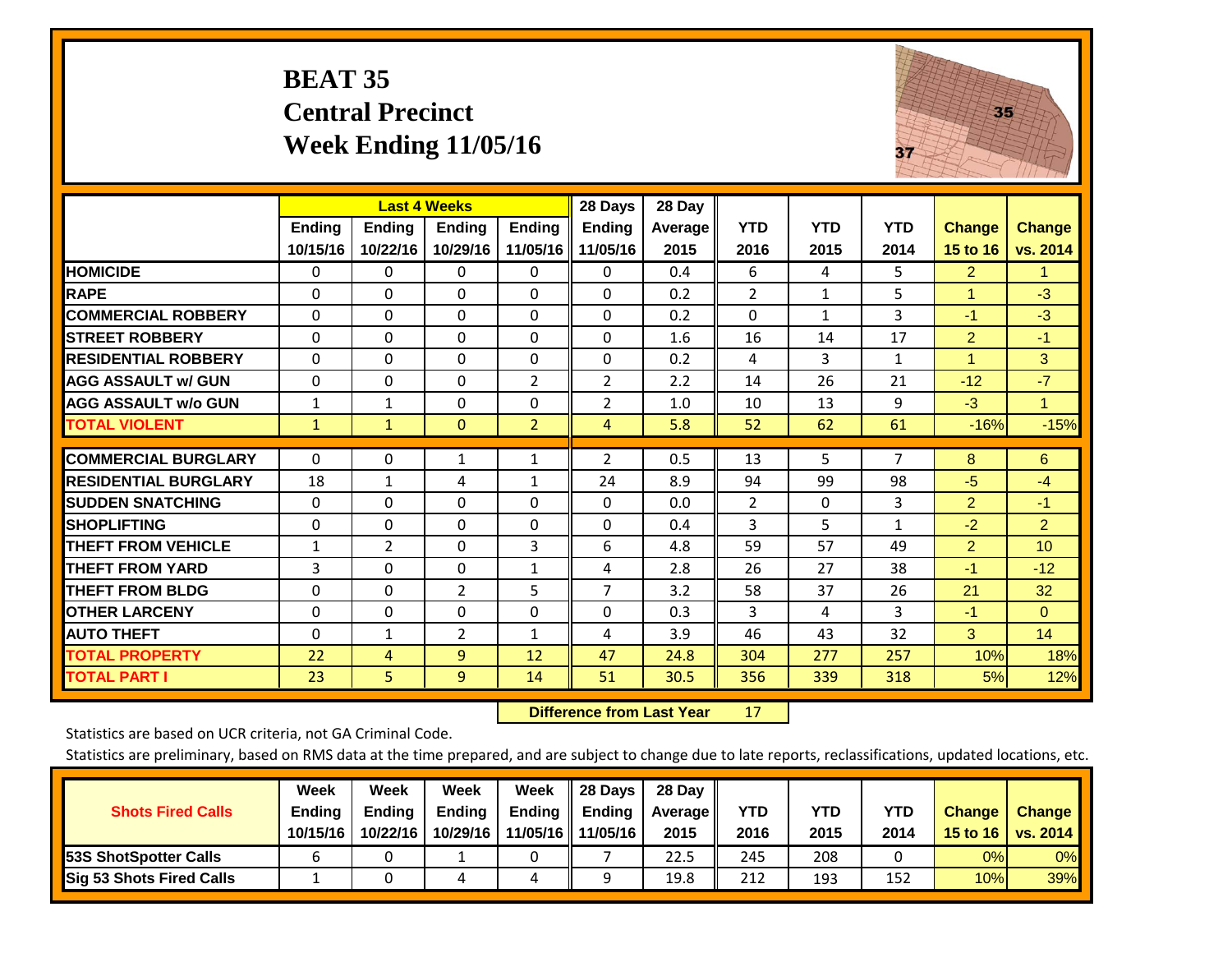|                             | <b>BEAT 37</b>            | <b>Central Precinct</b>                          | <b>Week Ending 11/05/16</b> |                           |                                      |                                  |                    |                    | 37                 |                           |                           |
|-----------------------------|---------------------------|--------------------------------------------------|-----------------------------|---------------------------|--------------------------------------|----------------------------------|--------------------|--------------------|--------------------|---------------------------|---------------------------|
|                             | <b>Ending</b><br>10/15/16 | <b>Last 4 Weeks</b><br><b>Ending</b><br>10/22/16 | <b>Ending</b><br>10/29/16   | <b>Ending</b><br>11/05/16 | 28 Days<br><b>Ending</b><br>11/05/16 | 28 Day<br><b>Average</b><br>2015 | <b>YTD</b><br>2016 | <b>YTD</b><br>2015 | <b>YTD</b><br>2014 | <b>Change</b><br>15 to 16 | <b>Change</b><br>vs. 2014 |
| <b>HOMICIDE</b>             | 0                         | 0                                                | 0                           | 0                         | 0                                    | 0.2                              | 0                  | 1                  | $\mathbf{1}$       | $-1$                      | $-1$                      |
| <b>RAPE</b>                 | $\Omega$                  | $\Omega$                                         | 0                           | $\Omega$                  | $\Omega$                             | 0.0                              | $\mathbf{1}$       | $\Omega$           | $\overline{0}$     | $\mathbf{1}$              | $\mathbf{1}$              |
| <b>COMMERCIAL ROBBERY</b>   | $\Omega$                  | $\Omega$                                         | $\Omega$                    | $\Omega$                  | $\Omega$                             | 0.2                              | $\mathbf{1}$       | $\overline{2}$     | $\Omega$           | $-1$                      | $\mathbf{1}$              |
| <b>STREET ROBBERY</b>       | $\Omega$                  | $\overline{2}$                                   | $\mathbf 0$                 | $\overline{2}$            | 4                                    | 1.7                              | 16                 | 16                 | 9                  | $\Omega$                  | $\overline{7}$            |
| <b>RESIDENTIAL ROBBERY</b>  | $\Omega$                  | $\Omega$                                         | $\mathbf{0}$                | $\Omega$                  | $\Omega$                             | 0.1                              | $\Omega$           | 0                  | $\Omega$           | $\Omega$                  | $\overline{0}$            |
| <b>AGG ASSAULT w/ GUN</b>   | $\Omega$                  | $\Omega$                                         | $\Omega$                    | $\Omega$                  | 0                                    | 0.2                              | 6                  | $\overline{2}$     | 5                  | $\overline{4}$            | $\mathbf{1}$              |
| <b>AGG ASSAULT w/o GUN</b>  | $\mathbf{1}$              | $\Omega$                                         | $\Omega$                    | 0                         | $\mathbf{1}$                         | 0.5                              | 3                  | 6                  | 3                  | $-3$                      | $\overline{0}$            |
| <b>TOTAL VIOLENT</b>        | $\mathbf{1}$              | $\overline{2}$                                   | $\mathbf{0}$                | $\overline{2}$            | 5 <sup>1</sup>                       | 2.8                              | 27                 | 27                 | 18                 | 0%                        | 50%                       |
| <b>COMMERCIAL BURGLARY</b>  | 0                         | $\Omega$                                         | 0                           | 0                         | $\Omega$                             | 0.6                              | 16                 | 5.                 | 4                  | 11                        | 12                        |
| <b>RESIDENTIAL BURGLARY</b> | $\Omega$                  | $\overline{2}$                                   | $\Omega$                    | $\mathbf{1}$              | 3                                    | 4.6                              | 35                 | 51                 | 33                 | $-16$                     | $\overline{2}$            |
| <b>ISUDDEN SNATCHING</b>    | $\Omega$                  | $\Omega$                                         | $\Omega$                    | $\Omega$                  | $\Omega$                             | 0.3                              | $\overline{2}$     | 4                  | $\overline{2}$     | $-2$                      | $\Omega$                  |
| <b>SHOPLIFTING</b>          | 0                         | $\mathbf{1}$                                     | $\mathbf{1}$                | 3                         | 5                                    | 2.5                              | 34                 | 25                 | 20                 | 9                         | 14                        |
| <b>THEFT FROM VEHICLE</b>   | $\Omega$                  | $\mathbf{1}$                                     | 1                           | 6                         | 8                                    | 12.3                             | 78                 | 146                | 99                 | $-68$                     | $-21$                     |
| <b>THEFT FROM YARD</b>      | $\Omega$                  | $\overline{2}$                                   | $\mathbf{1}$                | $\Omega$                  | 3                                    | 2.5                              | 36                 | 28                 | 43                 | 8                         | $-7$                      |
| <b>THEFT FROM BLDG</b>      | $\Omega$                  | $\mathbf{1}$                                     | $\Omega$                    | $\mathbf{1}$              | $\overline{2}$                       | 2.6                              | 28                 | 33                 | 24                 | $-5$                      | $\overline{4}$            |
| <b>OTHER LARCENY</b>        | $\Omega$                  | $\Omega$                                         | $\Omega$                    | $\Omega$                  | $\Omega$                             | 0.9                              | $\mathbf{1}$       | 10                 | $\overline{2}$     | $-9$                      | $-1$                      |
| <b>AUTO THEFT</b>           | $\Omega$                  | $\mathbf 0$                                      | 0                           | $\Omega$                  | 0                                    | 2.9                              | 17                 | 36                 | 21                 | $-19$                     | $-4$                      |
| <b>TOTAL PROPERTY</b>       | $\Omega$                  | $\overline{7}$                                   | $\overline{3}$              | 11                        | 21                                   | 29.2                             | 247                | 338                | 248                | $-27%$                    | 0%                        |
| <b>TOTAL PART I</b>         | $\mathbf{1}$              | 9                                                | $\overline{3}$              | 13                        | 26                                   | 32.1                             | 274                | 365                | 266                | $-25%$                    | 3%                        |

 **Difference from Last Year**r -91 The state of the state of the state of

Statistics are based on UCR criteria, not GA Criminal Code.

| <b>Shots Fired Calls</b>        | Week<br><b>Ending</b><br>10/15/16 | Week<br><b>Endina</b><br>10/22/16 | <b>Week</b><br>Ending<br>10/29/16 | Week<br>Ending<br>11/05/16 | 28 Days<br><b>Ending</b><br>11/05/16 | 28 Day<br>Average II<br>2015 | YTD<br>2016 | YTD<br>2015 | <b>YTD</b><br>2014 | <b>Change</b><br>15 to 16 | <b>Change</b><br>vs. 2014 |
|---------------------------------|-----------------------------------|-----------------------------------|-----------------------------------|----------------------------|--------------------------------------|------------------------------|-------------|-------------|--------------------|---------------------------|---------------------------|
| <b>153S ShotSpotter Calls</b>   |                                   |                                   |                                   |                            | a                                    | 2.8                          | 43          | 24          |                    | 0%                        | 0%                        |
| <b>Sig 53 Shots Fired Calls</b> |                                   |                                   |                                   |                            | 17                                   | 13.4                         | 135         | 126         | 56                 | 7%                        | <b>141%</b>               |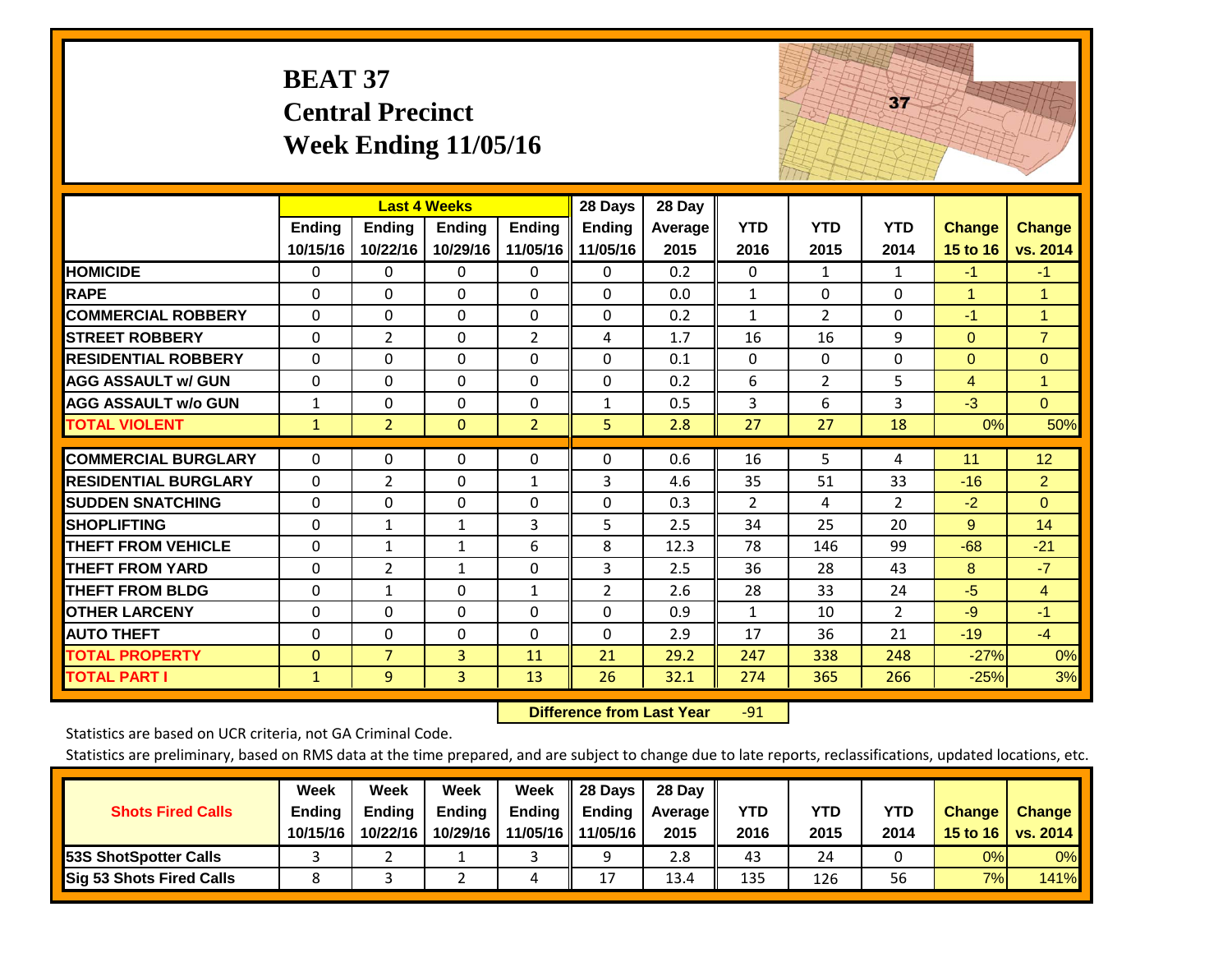

#### **COMPSTATSOUTHSIDE PRECINCT** CAPT. ASHLEY BROWN **Week Ending 11/05/16**

**PRECINCT COMMANDER:**



|                             | Week           | Week           | Weekly   | $28 - Day$ | $28-Day$       | Avg    |            |                   |            |                 |                |
|-----------------------------|----------------|----------------|----------|------------|----------------|--------|------------|-------------------|------------|-----------------|----------------|
|                             | <b>Ending</b>  | <b>Ending</b>  | Avg      | Ending     | <b>Ending</b>  | 28-Day | <b>YTD</b> | <b>YTD</b>        | <b>YTD</b> | <b>Change</b>   | <b>Change</b>  |
|                             | 11/05/16       | 10/29/16       | 2015     | 11/05/16   | 10/08/16       | 2015   | 2016       | 2015              | 2014       | <b>15 to 16</b> | vs. 2014       |
| <b>HOMICIDE</b>             | 0              | 0              | 0        | 0          | 0              |        | 5          | 6.                | 2          | -1.             | 3              |
| <b>RAPE</b>                 | 0              |                | 0        |            |                |        | 10         | 8                 | 8          | $\overline{2}$  | $\overline{2}$ |
| <b>COMMERCIAL ROBBERY</b>   | $\bf{0}$       |                | $\Omega$ | 3          | 6              | 2      | 29         | 13                | 24         | 16              | 5              |
| <b>STREET ROBBERY</b>       |                | $\Omega$       |          | 1          | $\overline{2}$ | 3      | 23         | 38                | 47         | $-15$           | $-24$          |
| <b>RESIDENTIAL ROBBERY</b>  | 0              | $\Omega$       | $\Omega$ | 0          | 2              |        | 6          | 13                | 10         | $-7$            | $-4$           |
| <b>AGG ASSAULT w/ GUN</b>   | $\bf{0}$       | 0              |          |            |                | 2      | 18         | 28                | 12         | $-10$           | 6              |
| <b>AGG ASSAULT w/o GUN</b>  |                | $\Omega$       |          | 3          | 2              | 2      | 35         | 25                | 16         | 10 <sup>°</sup> | 19             |
| <b>TOTAL VIOLENT</b>        | $\mathbf{2}$   | $\overline{2}$ | 3        | 9          | 14             | 12     | 126        | 131               | 119        | $-4%$           | 6%             |
|                             |                |                |          |            |                |        |            |                   |            |                 |                |
| <b>COMMERCIAL BURGLARY</b>  | $\overline{2}$ | 2              |          | 8          | 10             | 4      | 51         | 48                | 33         | 3               | 18             |
| <b>RESIDENTIAL BURGLARY</b> | 3 <sup>1</sup> | 4              | 6        | 27         | 17             | 24     | 194        | 273               | 202        | $-79$           | $-8$           |
| <b>SUDDEN SNATCHING</b>     | $\bf{0}$       | $\Omega$       | $\Omega$ | 0          | $\Omega$       |        | 10         | $12 \overline{ }$ | 11         | $-2$            | $-1$           |
| <b>SHOPLIFTING</b>          | 9              | 13             | 15       | 45         | 46             | 59     | 523        | 622               | 550        | $-99$           | $-27$          |
| <b>THEFT FROM VEHICLE</b>   | 6              | 4              | 8        | 23         | 30             | 32     | 245        | 351               | 318        | $-106$          | $-73$          |
| <b>THEFT FROM YARD</b>      | 3              | $\overline{2}$ | 2        | 13         | 17             | 10     | 126        | 103               | 103        | 23              | 23             |
| <b>THEFT FROM BLDG</b>      | 5              | 3              | 5        | 14         | 14             | 19     | 151        | 224               | 191        | $-73$           | $-40$          |
| <b>OTHER LARCENY</b>        |                | 2              | $\Omega$ | 3          |                | 2      | 20         | 20                | 27         | $\Omega$        | $-7$           |
| <b>AUTO THEFT</b>           | $\overline{2}$ | 2              | 4        | 10         | $\overline{7}$ | 15     | 94         | 169               | 83         | $-75$           | 11             |
| <b>TOTAL PROPERTY</b>       | 31             | 32             | 41       | 143        | 142            | 165    | 1414       | 1822              | 1518       | $-22%$          | $-7%$          |
| <b>TOTAL PART I</b>         | 33             | 34             | 44       | 152        | 156            | 177    | 1540       | 1953              | 1637       | $-21%$          | $-6%$          |

Statistics are based on UCR criteria, not GA Criminal Code. **Difference from Last Year** -413 Statistics are preliminary, based on RMS data at the time prepared, and are subject to change due to late reports, reclassifications, updated locations, etc.

Cell Shading: white is within 0.6 standard deviation of the mean; red is above; green is below

| <b>Citizen Initiated Calls</b> | Week<br><b>Ending</b><br>11/05/16 | <b>Week</b><br>Ending<br>10/29/16 | Weekly<br>Avg<br>2015 | $28$ -Dav<br><b>Ending</b><br>1/05/16 | $28$ -Day<br><b>Ending</b><br>10/08/16 | Avg<br>$28$ -Day<br>2015 | YTD<br>2016 | YTD<br>2015 | YTD<br>2014 | <b>Change</b><br>15 to 16 | <b>Change</b><br>vs. 2014 |
|--------------------------------|-----------------------------------|-----------------------------------|-----------------------|---------------------------------------|----------------------------------------|--------------------------|-------------|-------------|-------------|---------------------------|---------------------------|
| Midnight Shift                 | 88                                | 79                                | 100                   | 368                                   | 435                                    | 399                      | 4199        | 4473        | 4231        | $-274$                    | $-32$                     |
| Day Shift                      | 252                               | 256                               | 273                   | 1144                                  | 1035                                   | 1090                     | 11687       | 12174       | 11780       | $-487$                    | $-93$                     |
| <b>Afternoon Shift</b>         | 292                               | 217                               | 269                   | 1303                                  | 1054                                   | 1077                     | 11586       | 11937       | 11651       | $-351$                    | $-65$                     |
| <b>TOTAL CITIZEN CFS</b>       | 632                               | 552                               | 641                   | 2815                                  | 2524                                   | 2566                     | 27472       | 28584       | 27662       | $-3.9%$                   | $-0.7%$                   |
| <b>53S ShotSpotter Calls</b>   |                                   |                                   |                       | 15                                    |                                        |                          |             |             |             |                           |                           |
| Sig 53 Shots Fired Calls       | 14                                |                                   | 10                    | 38                                    | 31                                     | 38                       | 402         | 347         | 219         | 55                        | 183                       |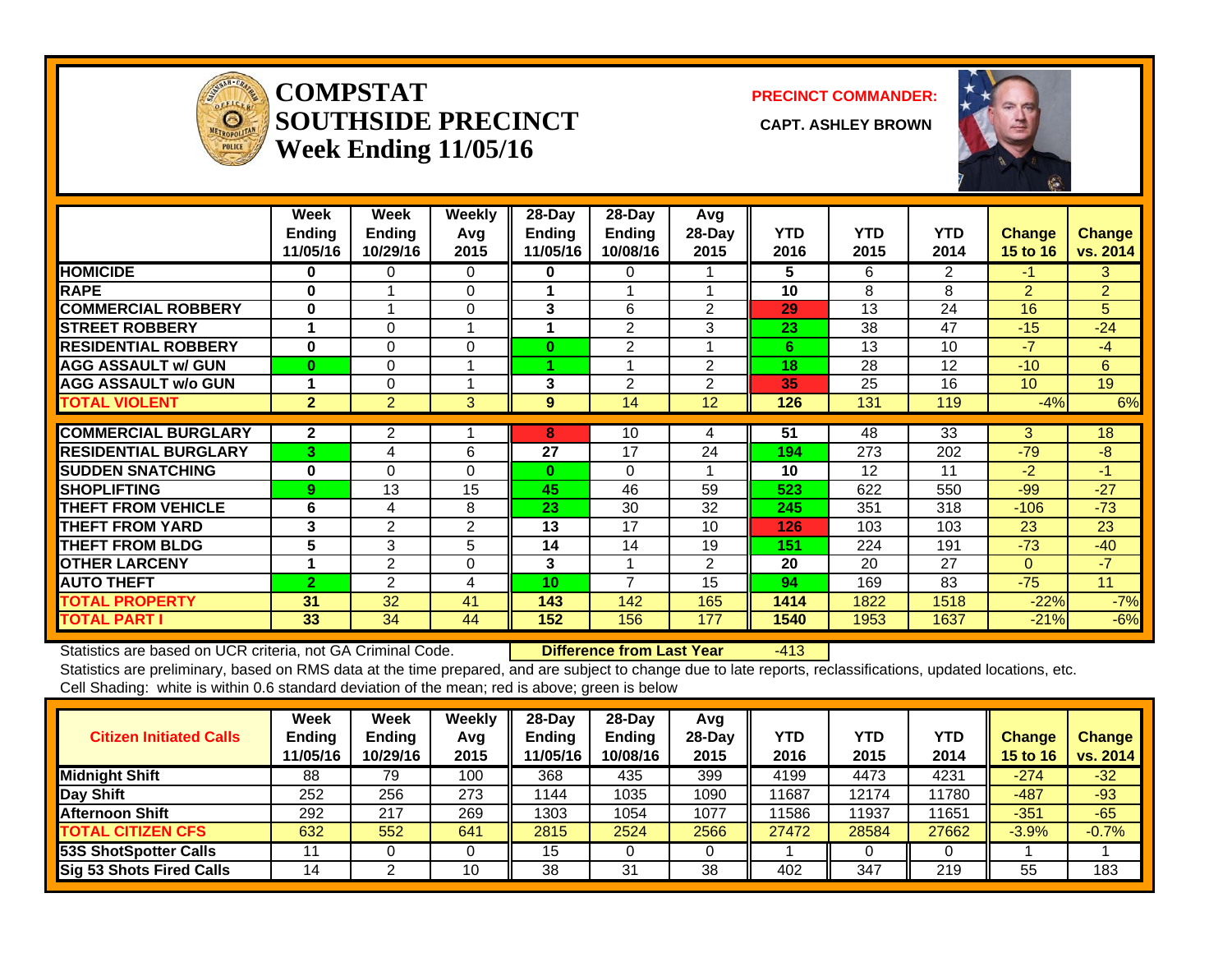# **BEAT 41 Southside Precinct Week Ending 11/05/16**



|                             |                |                | <b>Last 4 Weeks</b> |                | 28 Days        | 28 Day  |              |              |                |                |                 |
|-----------------------------|----------------|----------------|---------------------|----------------|----------------|---------|--------------|--------------|----------------|----------------|-----------------|
|                             | <b>Ending</b>  | <b>Ending</b>  | <b>Endina</b>       | <b>Ending</b>  | <b>Ending</b>  | Average | <b>YTD</b>   | <b>YTD</b>   | <b>YTD</b>     | <b>Change</b>  | Change          |
|                             | 10/15/16       | 10/22/16       | 10/29/16            | 11/05/16       | 11/05/16       | 2015    | 2016         | 2015         | 2014           | 15 to 16       | vs. 2014        |
| <b>HOMICIDE</b>             | $\mathbf{0}$   | 0              | $\Omega$            | 0              | 0              | 0.1     | $\Omega$     | 1            | 0              | $-1$           | $\mathbf{0}$    |
| <b>RAPE</b>                 | 0              | $\Omega$       | $\Omega$            | $\Omega$       | 0              | 0.0     | 3            | $\Omega$     | 1              | 3              | $\overline{2}$  |
| <b>COMMERCIAL ROBBERY</b>   | $\Omega$       | 0              | $\Omega$            | $\mathbf{0}$   | $\Omega$       | 0.4     | 5            | 3            | $\overline{7}$ | $\overline{2}$ | $-2$            |
| <b>STREET ROBBERY</b>       | $\Omega$       | $\Omega$       | $\Omega$            | $\mathbf{0}$   | $\Omega$       | 0.5     | 3            | 6            | 5              | $-3$           | $-2$            |
| <b>RESIDENTIAL ROBBERY</b>  | $\Omega$       | $\Omega$       | $\Omega$            | $\mathbf{0}$   | $\Omega$       | 0.2     | 1            | 3            | $\overline{2}$ | $-2$           | $-1$            |
| <b>AGG ASSAULT w/ GUN</b>   | $\Omega$       | $\Omega$       | $\Omega$            | $\mathbf{0}$   | $\Omega$       | 0.0     | 4            | $\Omega$     | $\overline{2}$ | 4              | $\overline{2}$  |
| <b>AGG ASSAULT w/o GUN</b>  | $\Omega$       | $\Omega$       | $\Omega$            | 1              | $\mathbf{1}$   | 0.1     | 5            | $\Omega$     | $\Omega$       | 5 <sup>5</sup> | 5 <sup>5</sup>  |
| <b>TOTAL VIOLENT</b>        | $\mathbf{0}$   | $\Omega$       | $\mathbf{0}$        | $\mathbf{1}$   | $\mathbf{1}$   | 1.3     | 21           | 13           | 17             | 62%            | 24%             |
|                             |                |                |                     |                |                |         |              |              |                |                |                 |
| <b>COMMERCIAL BURGLARY</b>  | $\Omega$       | $\Omega$       | $\Omega$            | $\mathbf 0$    | $\Omega$       | 0.8     | 19           | 10           | 7              | 9              | 12 <sub>2</sub> |
| <b>RESIDENTIAL BURGLARY</b> | $\mathbf{1}$   | 0              | $\Omega$            | $\Omega$       | $\mathbf{1}$   | 0.8     | 15           | 8            | 6              | $\overline{7}$ | 9               |
| <b>SUDDEN SNATCHING</b>     | 0              | 0              | $\Omega$            | 0              | $\Omega$       | 0.2     | $\mathbf{0}$ | $\mathbf{1}$ | $\mathbf{1}$   | $-1$           | $-1$            |
| <b>SHOPLIFTING</b>          | $\overline{2}$ | $\mathbf{1}$   | $\Omega$            | $\overline{2}$ | 5              | 1.6     | 24           | 16           | 18             | 8              | 6               |
| <b>THEFT FROM VEHICLE</b>   | $\mathbf 0$    | $\overline{2}$ | 1                   | 3              | 6              | 5.9     | 52           | 63           | 90             | $-11$          | $-38$           |
| <b>THEFT FROM YARD</b>      | $\Omega$       | 0              | $\mathbf{1}$        | $\Omega$       | $\mathbf{1}$   | 3.0     | 21           | 33           | 17             | $-12$          | $\overline{4}$  |
| <b>THEFT FROM BLDG</b>      | $\mathbf{1}$   | $\Omega$       | $\mathbf{1}$        | $\Omega$       | $\overline{2}$ | 4.4     | 24           | 52           | 36             | $-28$          | $-12$           |
| <b>OTHER LARCENY</b>        | 0              | 0              | $\Omega$            | $\mathbf{1}$   | $\mathbf{1}$   | 0.3     | 2            | 4            | 4              | $-2$           | $-2$            |
| <b>AUTO THEFT</b>           | $\overline{2}$ | $\Omega$       | $\Omega$            | $\Omega$       | $\overline{2}$ | 2.3     | 14           | 27           | 7              | $-13$          | $\overline{7}$  |
| <b>TOTAL PROPERTY</b>       | 6              | 3              | 3                   | 6              | 18             | 19.4    | 171          | 214          | 186            | $-20%$         | $-8%$           |
| <b>TOTAL PART I</b>         | 6              | 3              | 3                   | $\overline{7}$ | 19             | 20.7    | 192          | 227          | 203            | $-15%$         | $-5%$           |

 **Difference from Last Year**‐35

Statistics are based on UCR criteria, not GA Criminal Code.

| <b>Shots Fired Calls</b>        | Week<br><b>Ending</b><br>10/15/16 | Week<br><b>Endina</b><br>10/22/16 | Week<br>Ending<br>10/29/16 | Week<br>Ending<br>11/05/16 | 28 Days<br><b>Ending</b><br>11/05/16 | 28 Day<br>Average II<br>2015 | YTD<br>2016 | YTD<br>2015 | <b>YTD</b><br>2014 | <b>Change</b><br>15 to 16 $\vert$ | <b>Change</b><br>vs. 2014 |
|---------------------------------|-----------------------------------|-----------------------------------|----------------------------|----------------------------|--------------------------------------|------------------------------|-------------|-------------|--------------------|-----------------------------------|---------------------------|
| <b>153S ShotSpotter Calls</b>   |                                   |                                   |                            |                            |                                      | 0.0                          |             |             |                    | 0%                                | 0%                        |
| <b>Sig 53 Shots Fired Calls</b> |                                   |                                   |                            |                            |                                      | 1.8                          | 20          | 17          |                    | 18%                               | 33%                       |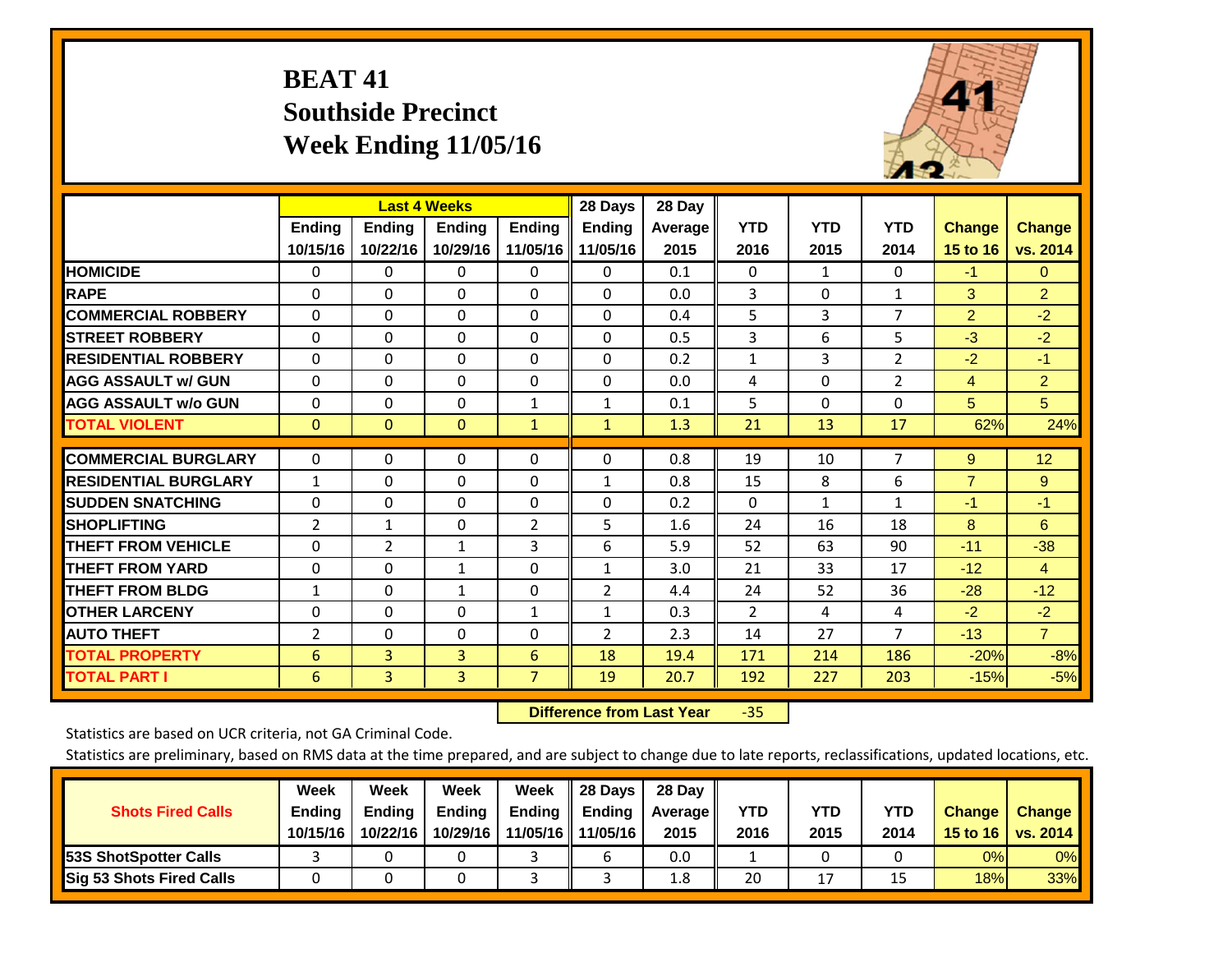# **BEAT 42 Southside Precinct Week Ending 11/05/16**



|                             |                | <b>Last 4 Weeks</b> |                |                | 28 Days        | 28 Day  |                |              |                |                |                |
|-----------------------------|----------------|---------------------|----------------|----------------|----------------|---------|----------------|--------------|----------------|----------------|----------------|
|                             | Ending         | <b>Ending</b>       | <b>Ending</b>  | <b>Ending</b>  | <b>Ending</b>  | Average | <b>YTD</b>     | <b>YTD</b>   | <b>YTD</b>     | <b>Change</b>  | <b>Change</b>  |
|                             | 10/15/16       | 10/22/16            | 10/29/16       | 11/05/16       | 11/05/16       | 2015    | 2016           | 2015         | 2014           | 15 to 16       | vs. 2014       |
| <b>HOMICIDE</b>             | $\Omega$       | $\Omega$            | 0              | $\mathbf{0}$   | $\Omega$       | 0.1     | $\Omega$       | $\mathbf{1}$ | $\mathbf{1}$   | $-1$           | $-1$           |
| <b>RAPE</b>                 | $\Omega$       | $\Omega$            | $\mathbf{1}$   | $\Omega$       | $\mathbf{1}$   | 0.0     | $\overline{2}$ | $\Omega$     | 4              | $\overline{2}$ | $-2$           |
| <b>COMMERCIAL ROBBERY</b>   | $\mathbf{1}$   | $\Omega$            | 1              | $\Omega$       | $\overline{2}$ | 0.6     | 8              | $\mathbf{1}$ | 4              | $\overline{7}$ | $\overline{4}$ |
| <b>ISTREET ROBBERY</b>      | $\Omega$       | $\Omega$            | $\Omega$       | $\Omega$       | $\Omega$       | 1.0     | 9              | 12           | 17             | $-3$           | $-8$           |
| <b>RESIDENTIAL ROBBERY</b>  | 0              | $\Omega$            | $\Omega$       | $\Omega$       | 0              | 0.5     | 3              | 5            | 4              | $-2$           | $-1$           |
| <b>AGG ASSAULT w/ GUN</b>   | $\mathbf{1}$   | $\Omega$            | $\Omega$       | $\Omega$       | $\mathbf{1}$   | 0.9     | $\overline{7}$ | 9            | $\overline{2}$ | $-2$           | 5              |
| <b>AGG ASSAULT w/o GUN</b>  | $\Omega$       | $\Omega$            | $\Omega$       | $\Omega$       | 0              | 0.8     | 9              | 10           | 3              | $-1$           | 6              |
| <b>TOTAL VIOLENT</b>        | $\overline{2}$ | $\overline{0}$      | $\overline{2}$ | $\mathbf{0}$   | 4              | 3.8     | 38             | 38           | 35             | 0%             | 9%             |
| <b>COMMERCIAL BURGLARY</b>  | $\overline{2}$ | 0                   | 0              | $\mathbf{1}$   | 3              | 1.2     | 9              | 15           | 13             | $-6$           | $-4$           |
| <b>RESIDENTIAL BURGLARY</b> | 5              | $\Omega$            | $\Omega$       | 0              | 5              | 5.9     | 50             | 67           | 59             | $-17$          | $-9$           |
| <b>ISUDDEN SNATCHING</b>    | $\Omega$       | $\Omega$            | $\Omega$       | $\Omega$       | $\Omega$       | 0.3     | $\mathbf{0}$   | 4            | $\mathbf{1}$   | $-4$           | $-1$           |
| <b>SHOPLIFTING</b>          | $\overline{2}$ | 3                   | 3              | $\overline{2}$ | 10             | 13.7    | 86             | 157          | 91             | $-71$          | $-5$           |
| <b>THEFT FROM VEHICLE</b>   | $\mathbf{1}$   | $\Omega$            | $\overline{2}$ | 1              | 4              | 9.6     | 62             | 106          | 73             | $-44$          | $-11$          |
| <b>THEFT FROM YARD</b>      | $\Omega$       | $\Omega$            | $\Omega$       | $\mathbf{1}$   | $\mathbf{1}$   | 2.3     | 24             | 23           | 25             | $\mathbf{1}$   | $-1$           |
| <b>THEFT FROM BLDG</b>      | 0              | 2                   | $\Omega$       | $\overline{2}$ | 4              | 4.3     | 33             | 49           | 41             | $-16$          | $-8$           |
| <b>OTHER LARCENY</b>        | $\Omega$       | $\Omega$            | $\mathbf{1}$   | $\Omega$       | $\mathbf{1}$   | 0.4     | 4              | 4            | 5              | $\Omega$       | $-1$           |
| <b>AUTO THEFT</b>           | 0              | 0                   | 0              | 0              | $\Omega$       | 5.1     | 22             | 55           | 21             | $-33$          | $\mathbf{1}$   |
| <b>TOTAL PROPERTY</b>       | 10             | 5                   | 6              | $\overline{7}$ | 28             | 42.7    | 290            | 480          | 329            | $-40%$         | $-12%$         |
| <b>TOTAL PART I</b>         | 12             | 5                   | 8              | $\overline{7}$ | 32             | 46.5    | 328            | 518          | 364            | $-37%$         | $-10%$         |

 **Difference from Last Year**r -190

Statistics are based on UCR criteria, not GA Criminal Code.

| <b>Shots Fired Calls</b>        | Week<br><b>Ending</b><br>10/15/16 | Week<br><b>Endina</b><br>10/22/16 | <b>Week</b><br>Ending<br>10/29/16 | Week<br>Ending<br>11/05/16 | 28 Days<br><b>Ending</b><br>11/05/16 | 28 Day<br>Average II<br>2015 | YTD<br>2016 | YTD<br>2015 | <b>YTD</b><br>2014 | <b>Change</b><br>15 to 16 | <b>Change</b><br>vs. 2014 |
|---------------------------------|-----------------------------------|-----------------------------------|-----------------------------------|----------------------------|--------------------------------------|------------------------------|-------------|-------------|--------------------|---------------------------|---------------------------|
| <b>153S ShotSpotter Calls</b>   |                                   |                                   |                                   |                            |                                      | 0.0                          |             |             |                    | 0%                        | 0%                        |
| <b>Sig 53 Shots Fired Calls</b> |                                   |                                   |                                   | ,                          | 10                                   | ט.                           | 86          | 75          | 43                 | 15%                       | 100%                      |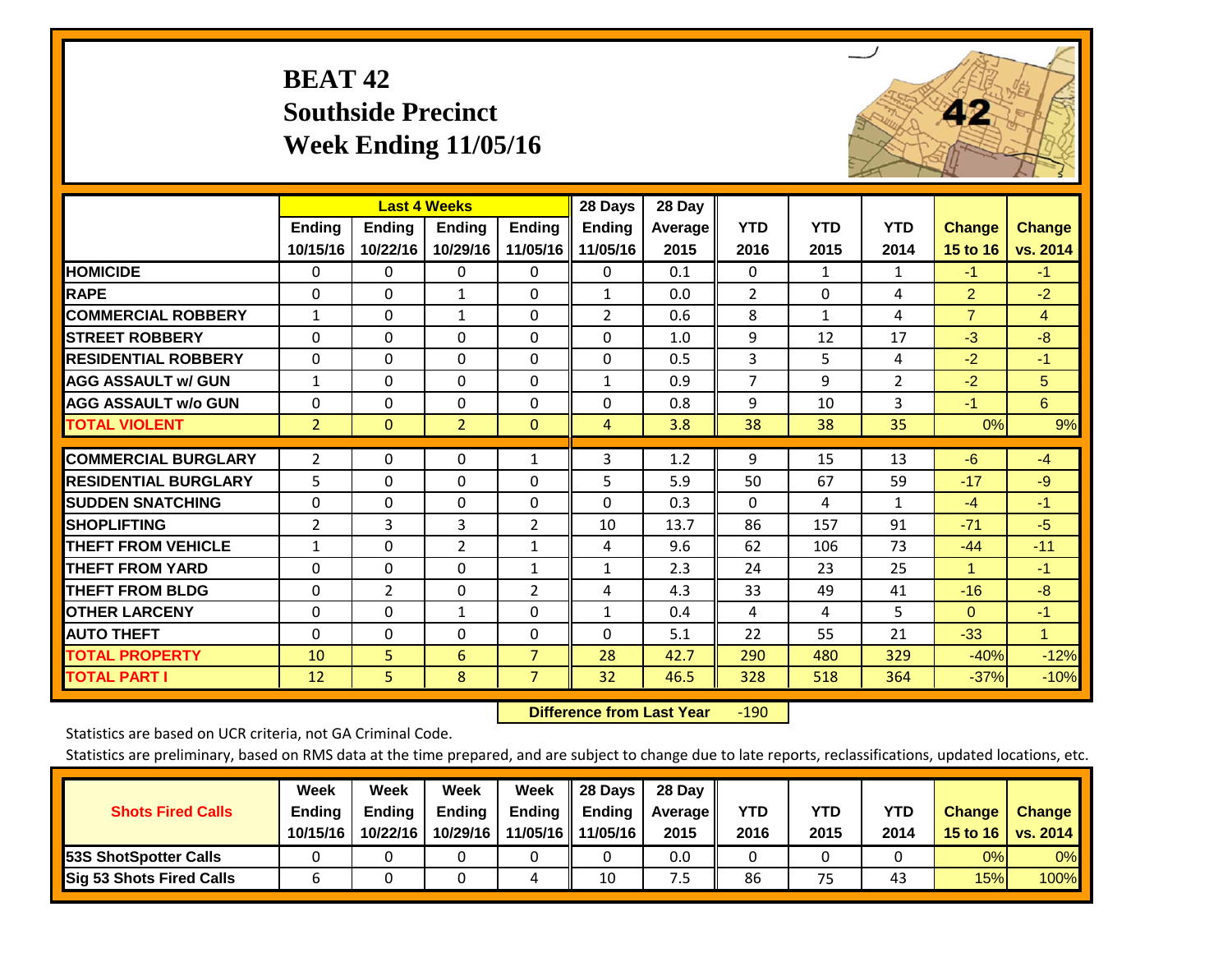# **BEAT 43 Southside Precinct Week Ending 11/05/16**



|                             |                |                | <b>Last 4 Weeks</b> |               | 28 Days        | 28 Day  |              |                |            |                |                |
|-----------------------------|----------------|----------------|---------------------|---------------|----------------|---------|--------------|----------------|------------|----------------|----------------|
|                             | <b>Ending</b>  | <b>Ending</b>  | <b>Ending</b>       | <b>Endina</b> | <b>Ending</b>  | Average | <b>YTD</b>   | <b>YTD</b>     | <b>YTD</b> | <b>Change</b>  | <b>Change</b>  |
|                             | 10/15/16       | 10/22/16       | 10/29/16            | 11/05/16      | 11/05/16       | 2015    | 2016         | 2015           | 2014       | 15 to 16       | vs. 2014       |
| <b>HOMICIDE</b>             | 0              | $\mathbf{0}$   | 0                   | 0             | $\Omega$       | 0.2     | 3            | $\mathbf{1}$   | 1          | $\overline{2}$ | $\overline{2}$ |
| <b>RAPE</b>                 | $\Omega$       | $\Omega$       | $\Omega$            | $\Omega$      | $\Omega$       | 0.0     | 1            | $\Omega$       | $\Omega$   | 4              | 1.             |
| <b>COMMERCIAL ROBBERY</b>   | $\Omega$       | $\mathbf{1}$   | $\Omega$            | 0             | $\mathbf{1}$   | 0.5     | 11           | 5.             | 9          | 6              | 2 <sup>1</sup> |
| <b>STREET ROBBERY</b>       | $\Omega$       | $\Omega$       | $\Omega$            | $\Omega$      | $\Omega$       | 0.8     | 6            | 10             | 8          | $-4$           | $-2$           |
| <b>RESIDENTIAL ROBBERY</b>  | $\Omega$       | $\Omega$       | $\Omega$            | $\Omega$      | $\Omega$       | 0.1     | $\mathbf{1}$ | 1              | 1          | $\Omega$       | $\Omega$       |
| <b>AGG ASSAULT w/ GUN</b>   | $\Omega$       | $\Omega$       | $\Omega$            | 0             | 0              | 0.6     | $\mathbf{1}$ | 8              | 3          | $-7$           | $-2$           |
| <b>AGG ASSAULT w/o GUN</b>  | $\Omega$       | $\mathbf{1}$   | $\Omega$            | 0             | $\mathbf{1}$   | 0.3     | 9            | 4              | 3          | 5              | 6              |
| <b>TOTAL VIOLENT</b>        | $\mathbf{0}$   | $\overline{2}$ | $\mathbf{0}$        | $\mathbf{0}$  | $\overline{2}$ | 2.4     | 32           | 29             | 25         | 10%            | 28%            |
|                             |                |                |                     |               |                |         |              |                |            |                |                |
| <b>COMMERCIAL BURGLARY</b>  | $\overline{2}$ | $\Omega$       | $\Omega$            | $\mathbf{1}$  | 3              | 1.2     | 18           | 15             | 10         | 3              | 8              |
| <b>RESIDENTIAL BURGLARY</b> | 6              | $\Omega$       | 1                   | 0             | 7              | 2.3     | 28           | 25             | 31         | 3              | $-3$           |
| <b>SUDDEN SNATCHING</b>     | $\Omega$       | 0              | $\Omega$            | $\Omega$      | 0              | 0.2     | 4            | $\overline{2}$ | 4          | $\overline{2}$ | $\Omega$       |
| <b>SHOPLIFTING</b>          | 5              | 4              | 4                   | 3             | 16             | 28.4    | 272          | 301            | 327        | $-29$          | $-55$          |
| <b>THEFT FROM VEHICLE</b>   | 2              | $\Omega$       | $\mathbf{1}$        | $\Omega$      | 3              | 4.0     | 27           | 46             | 49         | $-19$          | $-22$          |
| <b>THEFT FROM YARD</b>      | $\Omega$       | $\mathbf{1}$   | $\Omega$            | $\Omega$      | $\mathbf{1}$   | 1.2     | 17           | 14             | 14         | 3              | 3              |
| <b>THEFT FROM BLDG</b>      | 0              | $\Omega$       | 1                   | 1             | 2              | 2.9     | 31           | 37             | 33         | $-6$           | $-2$           |
| <b>OTHER LARCENY</b>        | 0              | $\Omega$       | $\Omega$            | 0             | 0              | 0.4     | 3            | 3              | 6          | $\Omega$       | $-3$           |
| <b>AUTO THEFT</b>           | $\mathbf 0$    | $\mathbf{1}$   | 0                   | $\mathbf{1}$  | 2              | 2.3     | 15           | 26             | 12         | $-11$          | 3              |
| <b>TOTAL PROPERTY</b>       | 15             | 6              | $\overline{7}$      | 6             | 34             | 42.9    | 415          | 469            | 486        | $-12%$         | $-15%$         |
| <b>TOTAL PART I</b>         | 15             | 8              | $\overline{7}$      | 6             | 36             | 45.3    | 447          | 498            | 511        | $-10%$         | $-13%$         |

 **Difference from Last Year**r -51

Statistics are based on UCR criteria, not GA Criminal Code.

| <b>Shots Fired Calls</b>        | Week<br><b>Ending</b><br>10/15/16 | Week<br><b>Endina</b><br>10/22/16 | Week<br>Ending<br>10/29/16 | Week<br>Ending<br>11/05/16 | 28 Days<br><b>Ending</b><br>11/05/16 | 28 Day<br>Average II<br>2015 | YTD<br>2016 | YTD<br>2015 | <b>YTD</b><br>2014 | <b>Change</b><br>15 to 16 $\vert$ | <b>Change</b><br>vs. 2014 |
|---------------------------------|-----------------------------------|-----------------------------------|----------------------------|----------------------------|--------------------------------------|------------------------------|-------------|-------------|--------------------|-----------------------------------|---------------------------|
| <b>153S ShotSpotter Calls</b>   |                                   |                                   |                            |                            |                                      | 0.1                          |             |             |                    | 0%                                | 0%                        |
| <b>Sig 53 Shots Fired Calls</b> |                                   |                                   |                            |                            |                                      | 5.6                          | 57          | 50          | 57                 | 14%                               | 0%                        |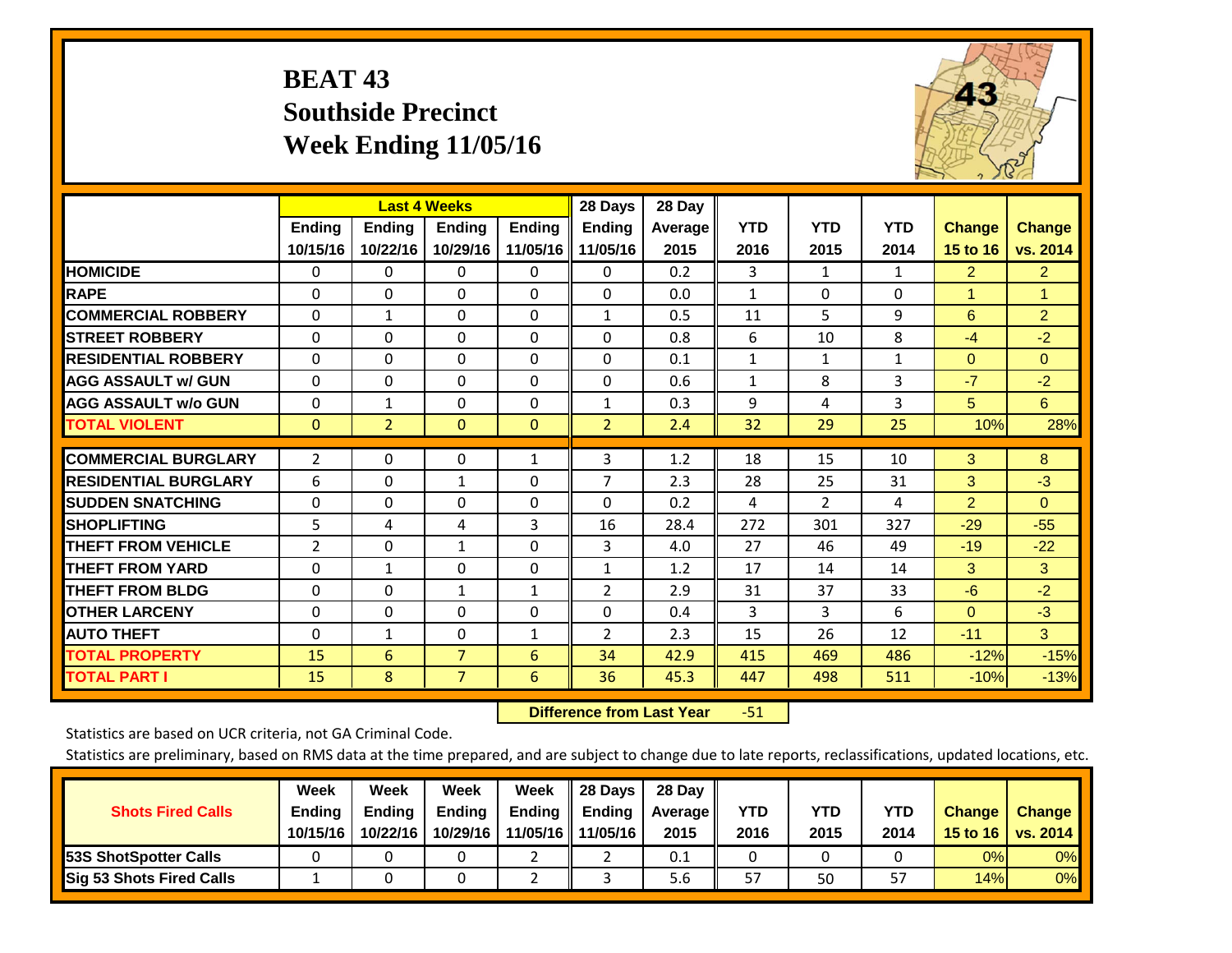# **BEAT 44 Southside Precinct Week Ending 11/05/16**



|                             |                | <b>Last 4 Weeks</b> |               |                | 28 Days        | 28 Day  |                |                |                |                |                |
|-----------------------------|----------------|---------------------|---------------|----------------|----------------|---------|----------------|----------------|----------------|----------------|----------------|
|                             | <b>Ending</b>  | <b>Ending</b>       | <b>Endina</b> | <b>Ending</b>  | <b>Ending</b>  | Average | <b>YTD</b>     | <b>YTD</b>     | <b>YTD</b>     | <b>Change</b>  | <b>Change</b>  |
|                             | 10/15/16       | 10/22/16            | 10/29/16      | 11/05/16       | 11/05/16       | 2015    | 2016           | 2015           | 2014           | 15 to 16       | vs. 2014       |
| <b>HOMICIDE</b>             | 0              | 0                   | $\Omega$      | $\Omega$       | 0              | 0.1     | 1              | 1              | 0              | $\Omega$       | 1.             |
| <b>RAPE</b>                 | 0              | $\Omega$            | $\Omega$      | $\Omega$       | $\Omega$       | 0.3     | 3              | 4              | 3              | $-1$           | $\Omega$       |
| <b>COMMERCIAL ROBBERY</b>   | $\Omega$       | $\Omega$            | $\Omega$      | $\mathbf{0}$   | 0              | 0.4     | 3              | 3              | $\overline{2}$ | $\mathbf{0}$   | $\mathbf{1}$   |
| <b>ISTREET ROBBERY</b>      | $\Omega$       | $\Omega$            | $\Omega$      | $\Omega$       | $\Omega$       | 0.6     | $\mathbf{1}$   | 6              | 8              | $-5$           | $-7$           |
| <b>RESIDENTIAL ROBBERY</b>  | $\Omega$       | $\Omega$            | $\Omega$      | $\Omega$       | $\Omega$       | 0.2     | $\mathbf{1}$   | 3              | 3              | $-2$           | $-2$           |
| <b>AGG ASSAULT w/ GUN</b>   | $\Omega$       | 0                   | $\Omega$      | $\mathbf{0}$   | $\Omega$       | 0.5     | 4              | 6              | $\overline{2}$ | $-2$           | $\overline{2}$ |
| <b>AGG ASSAULT w/o GUN</b>  | $\mathbf{1}$   | 0                   | $\Omega$      | $\Omega$       | $\mathbf{1}$   | 0.5     | 8              | 6              | 6              | $\overline{2}$ | $\overline{2}$ |
| <b>TOTAL VIOLENT</b>        | $\mathbf{1}$   | $\Omega$            | $\mathbf{0}$  | $\mathbf{0}$   | $\mathbf{1}$   | 2.7     | 21             | 29             | 24             | $-28%$         | $-13%$         |
|                             |                |                     |               |                |                |         |                |                |                |                |                |
| <b>COMMERCIAL BURGLARY</b>  | $\Omega$       | $\Omega$            | $\Omega$      | 0              | $\Omega$       | 0.4     | $\overline{2}$ | 5              | $\overline{2}$ | $-3$           | $\Omega$       |
| <b>RESIDENTIAL BURGLARY</b> | 3              | 2                   | $\mathbf{1}$  | $\mathbf{1}$   | 7              | 8.1     | 39             | 88             | 52             | $-49$          | $-13$          |
| <b>SUDDEN SNATCHING</b>     | 0              | 0                   | $\mathbf{0}$  | $\Omega$       | 0              | 0.2     | $\overline{2}$ | $\overline{2}$ | $\overline{2}$ | $\mathbf{0}$   | $\Omega$       |
| <b>SHOPLIFTING</b>          | $\mathbf{1}$   | $\Omega$            | $\mathbf{0}$  | $\Omega$       | $\mathbf{1}$   | 0.7     | 13             | 8              | 16             | 5              | $-3$           |
| <b>THEFT FROM VEHICLE</b>   | $\mathbf{1}$   | $\Omega$            | $\Omega$      | $\mathbf{0}$   | $\mathbf{1}$   | 5.6     | 42             | 67             | 59             | $-25$          | $-17$          |
| <b>THEFT FROM YARD</b>      | 0              | $\mathbf{1}$        | $\Omega$      | 1              | $\overline{2}$ | 1.4     | 20             | 12             | 20             | 8              | $\Omega$       |
| <b>THEFT FROM BLDG</b>      | $\mathbf{1}$   | $\Omega$            | $\Omega$      | $\overline{2}$ | 3              | 3.0     | 28             | 35             | 33             | $-7$           | $-5$           |
| <b>OTHER LARCENY</b>        | 0              | $\Omega$            | $\mathbf{0}$  | $\Omega$       | $\Omega$       | 0.5     | 2              | 6              | 3              | $-4$           | $-1$           |
| <b>AUTO THEFT</b>           | $\mathbf 0$    | $\mathbf{1}$        | 0             | 1              | $\overline{2}$ | 3.1     | 22             | 37             | 24             | $-15$          | $-2$           |
| <b>TOTAL PROPERTY</b>       | 6              | 4                   | $\mathbf{1}$  | 5              | 16             | 22.9    | 170            | 260            | 211            | $-35%$         | $-19%$         |
| <b>TOTAL PART I</b>         | $\overline{7}$ | 4                   | $\mathbf{1}$  | 5.             | 17             | 25.6    | 191            | 289            | 235            | $-34%$         | $-19%$         |

 **Difference from Last Year**r -98

Statistics are based on UCR criteria, not GA Criminal Code.

| <b>Shots Fired Calls</b>        | Week<br><b>Ending</b><br>10/15/16 | Week<br>Ending<br>10/22/16 | Week<br><b>Ending</b><br>10/29/16 | Week<br>Ending | Il 28 Davs<br>Ending<br>11/05/16   11/05/16 | 28 Day<br>Average   <br>2015 | YTD<br>2016 | YTD<br>2015 | <b>YTD</b><br>2014 | <b>Change</b><br>15 to 16 | <b>Change</b><br>vs. 2014 |
|---------------------------------|-----------------------------------|----------------------------|-----------------------------------|----------------|---------------------------------------------|------------------------------|-------------|-------------|--------------------|---------------------------|---------------------------|
| <b>53S ShotSpotter Calls</b>    |                                   |                            |                                   |                |                                             | 0.0                          |             |             |                    | 0%                        | 0%                        |
| <b>Sig 53 Shots Fired Calls</b> |                                   |                            |                                   |                | 15                                          | 8.0                          | 87          | 68          | 35                 | 28%                       | 149%                      |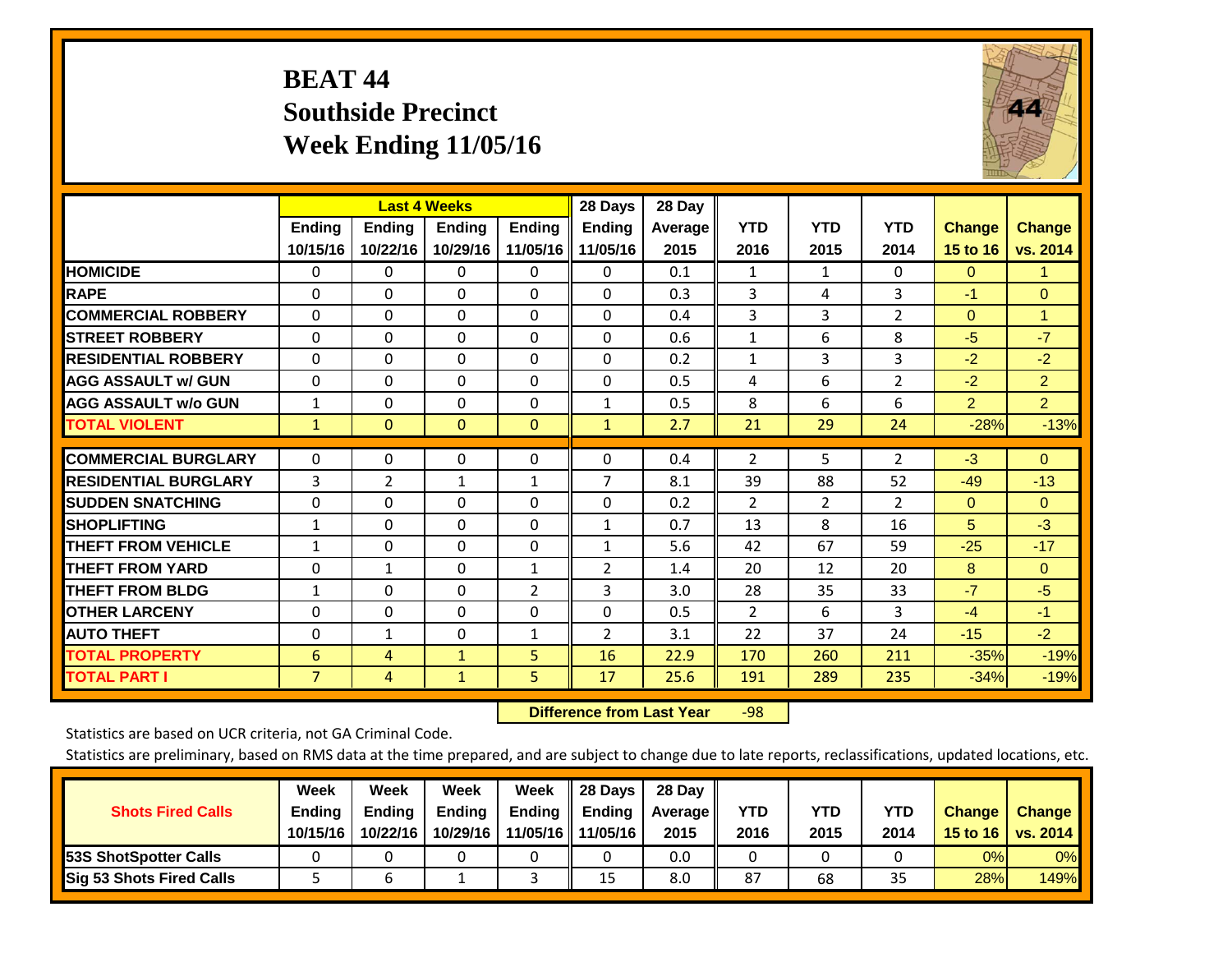# **BEAT 45 Southside Precinct Week Ending 11/05/16**



|                             |                | <b>Last 4 Weeks</b> |                |               | 28 Days        | 28 Day  |              |                |                |                |                |
|-----------------------------|----------------|---------------------|----------------|---------------|----------------|---------|--------------|----------------|----------------|----------------|----------------|
|                             | <b>Ending</b>  | Ending              | <b>Endina</b>  | <b>Ending</b> | <b>Ending</b>  | Average | <b>YTD</b>   | <b>YTD</b>     | <b>YTD</b>     | <b>Change</b>  | <b>Change</b>  |
|                             | 10/15/16       | 10/22/16            | 10/29/16       | 11/05/16      | 11/05/16       | 2015    | 2016         | 2015           | 2014           | 15 to 16       | vs. 2014       |
| <b>HOMICIDE</b>             | 0              | 0                   | $\Omega$       | $\mathbf{0}$  | 0              | 0.1     | 1            | $\mathbf{1}$   | 0              | $\Omega$       | 1.             |
| <b>RAPE</b>                 | $\Omega$       | 0                   | $\mathbf{0}$   | $\Omega$      | 0              | 0.2     | $\Omega$     | 3              | 0              | $-3$           | $\mathbf{0}$   |
| <b>COMMERCIAL ROBBERY</b>   | $\Omega$       | $\Omega$            | $\Omega$       | $\Omega$      | $\Omega$       | 0.0     | $\mathbf{0}$ | 0              | $\Omega$       | $\Omega$       | $\mathbf{0}$   |
| <b>ISTREET ROBBERY</b>      | $\Omega$       | $\Omega$            | $\Omega$       | $\mathbf{1}$  | $\mathbf{1}$   | 0.2     | $\mathbf{1}$ | $\overline{2}$ | 4              | $-1$           | $-3$           |
| <b>RESIDENTIAL ROBBERY</b>  | $\Omega$       | $\Omega$            | $\Omega$       | $\Omega$      | $\Omega$       | 0.1     | $\mathbf{0}$ | 1              | $\Omega$       | $-1$           | $\Omega$       |
| <b>AGG ASSAULT w/ GUN</b>   | $\Omega$       | 0                   | $\mathbf{0}$   | $\Omega$      | 0              | 0.2     | $\mathbf{0}$ | $\overline{2}$ | $\mathbf{1}$   | $-2$           | $-1$           |
| <b>AGG ASSAULT w/o GUN</b>  | $\Omega$       | $\Omega$            | $\Omega$       | $\Omega$      | $\Omega$       | 0.2     | 4            | $\overline{2}$ | $\overline{2}$ | $\overline{2}$ | 2 <sup>1</sup> |
| <b>TOTAL VIOLENT</b>        | $\mathbf{0}$   | $\mathbf{0}$        | $\mathbf{0}$   | $\mathbf{1}$  | $\mathbf{1}$   | 0.8     | 6            | 11             | $\overline{7}$ | $-45%$         | $-14%$         |
|                             |                |                     |                |               |                |         |              |                |                |                |                |
| <b>COMMERCIAL BURGLARY</b>  | $\Omega$       | 0                   | $\overline{2}$ | $\Omega$      | $\overline{2}$ | 0.2     | 3            | 3              | 0              | $\Omega$       | 3              |
| <b>RESIDENTIAL BURGLARY</b> | 3              | 0                   | $\overline{2}$ | 2             | 7              | 5.2     | 42           | 62             | 31             | $-20$          | 11             |
| <b>ISUDDEN SNATCHING</b>    | $\Omega$       | 0                   | $\Omega$       | $\Omega$      | $\Omega$       | 0.1     | 2            | $\mathbf{1}$   | $\mathbf{1}$   | 1              | 1              |
| <b>SHOPLIFTING</b>          | 0              | 1                   | $\Omega$       | 0             | $\mathbf{1}$   | 0.1     | 6            | $\Omega$       | $\mathbf{1}$   | 6              | 5 <sup>5</sup> |
| <b>THEFT FROM VEHICLE</b>   | $\overline{2}$ | 4                   | $\mathbf{0}$   | $\mathbf{1}$  | $\overline{7}$ | 2.9     | 44           | 27             | 18             | 17             | 26             |
| <b>THEFT FROM YARD</b>      | 1              | 1                   | $\mathbf{1}$   | $\mathbf{1}$  | 4              | 1.2     | 27           | 15             | 18             | 12             | 9              |
| <b>THEFT FROM BLDG</b>      | $\Omega$       | $\overline{2}$      | $\mathbf{0}$   | 0             | $\overline{2}$ | 2.7     | 19           | 29             | 25             | $-10$          | $-6$           |
| <b>OTHER LARCENY</b>        | $\Omega$       | $\Omega$            | $\mathbf{1}$   | $\Omega$      | $\mathbf{1}$   | 0.2     | 5            | 2              | 5              | 3              | $\Omega$       |
| <b>AUTO THEFT</b>           | $\Omega$       | $\mathbf{1}$        | $\overline{2}$ | $\Omega$      | 3              | 0.6     | 11           | 6              | 10             | 5              | $\mathbf{1}$   |
| <b>TOTAL PROPERTY</b>       | 6              | 9                   | 8              | 4             | 27             | 13.1    | 159          | 145            | 109            | 10%            | 46%            |
| <b>TOTAL PART I</b>         | 6              | 9                   | 8              | 5             | 28             | 14.0    | 165          | 156            | 116            | 6%             | 42%            |

 **Difference from Last Year**r 9

Statistics are based on UCR criteria, not GA Criminal Code.

| <b>Shots Fired Calls</b>        | Week<br><b>Ending</b><br>10/15/16 | Week<br><b>Endina</b><br>10/22/16 | Week<br>Ending<br>10/29/16 | Week<br>Ending<br>11/05/16 | 28 Days<br><b>Ending</b><br>11/05/16 | 28 Day<br>Average II<br>2015 | YTD<br>2016 | YTD<br>2015 | <b>YTD</b><br>2014 | <b>Change</b><br>15 to 16 $\vert$ | <b>Change</b><br>vs. 2014 |
|---------------------------------|-----------------------------------|-----------------------------------|----------------------------|----------------------------|--------------------------------------|------------------------------|-------------|-------------|--------------------|-----------------------------------|---------------------------|
| <b>153S ShotSpotter Calls</b>   |                                   |                                   |                            |                            |                                      | 0.0                          |             |             |                    | 0%                                | 0%                        |
| <b>Sig 53 Shots Fired Calls</b> |                                   |                                   |                            |                            |                                      | 7.9                          | 69          | 68          | 35                 | 1%                                | 97%                       |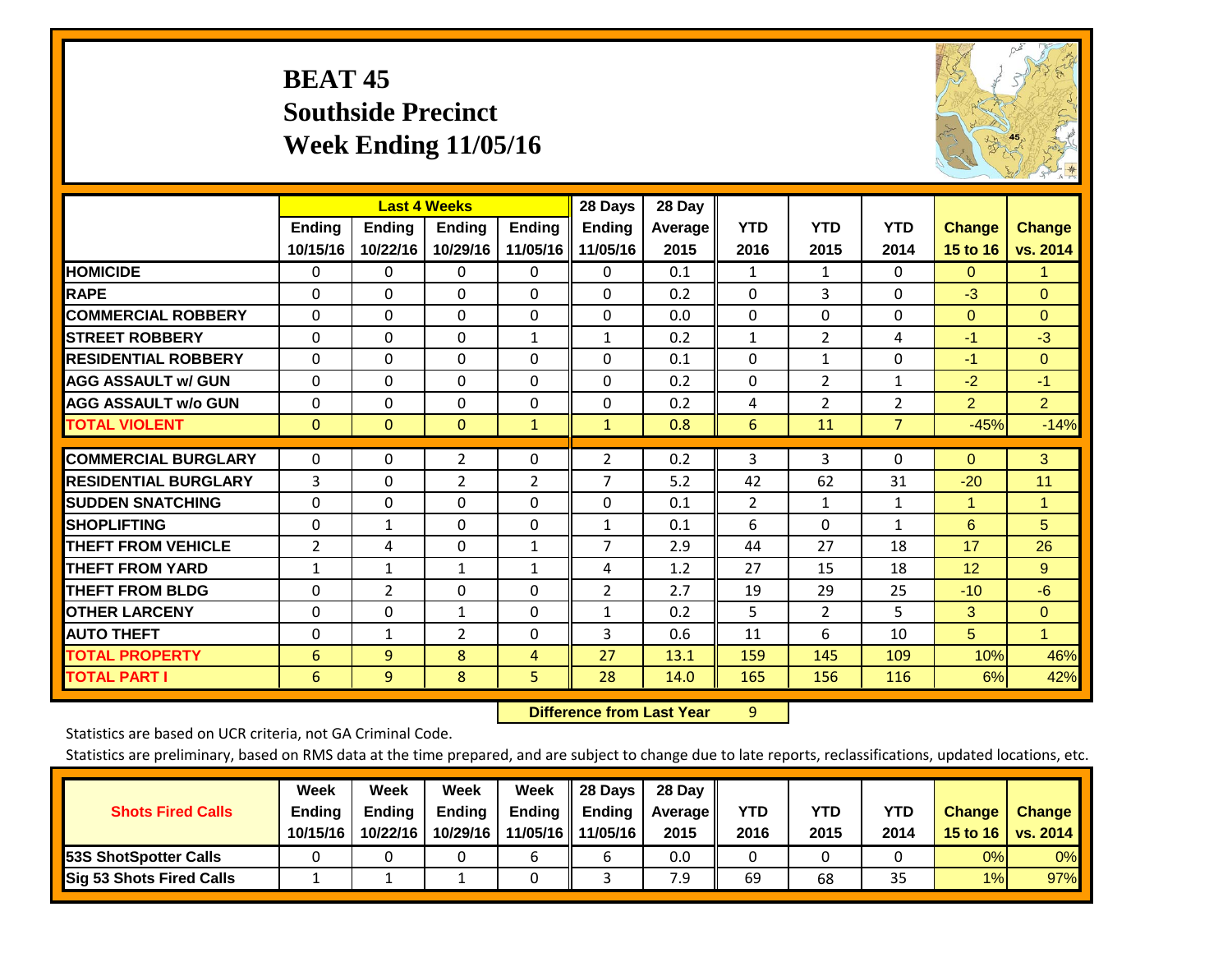# **BEAT 46 Southside Precinct Week Ending 11/05/16**



|                             |               | <b>Last 4 Weeks</b> |                |                | 28 Days       | 28 Day  |                |                |                |                |               |
|-----------------------------|---------------|---------------------|----------------|----------------|---------------|---------|----------------|----------------|----------------|----------------|---------------|
|                             | <b>Ending</b> | <b>Ending</b>       | Ending         | <b>Ending</b>  | <b>Endina</b> | Average | <b>YTD</b>     | <b>YTD</b>     | <b>YTD</b>     | <b>Change</b>  | <b>Change</b> |
|                             | 10/15/16      | 10/22/16            | 10/29/16       | 11/05/16       | 11/05/16      | 2015    | 2016           | 2015           | 2014           | 15 to 16       | vs. 2014      |
| <b>HOMICIDE</b>             | 0             | 0                   | $\Omega$       | 0              | 0             | 0.1     | 0              | 1              | 0              | $-1$           | $\mathbf{0}$  |
| <b>RAPE</b>                 | $\Omega$      | 0                   | $\Omega$       | $\Omega$       | $\Omega$      | 0.1     | $\mathbf{1}$   | 1              | 0              | $\mathbf{0}$   | $\mathbf{1}$  |
| <b>COMMERCIAL ROBBERY</b>   | $\Omega$      | $\Omega$            | $\Omega$       | $\Omega$       | $\Omega$      | 0.2     | $\overline{2}$ | $\mathbf{1}$   | $\overline{2}$ | 1              | $\mathbf{0}$  |
| <b>ISTREET ROBBERY</b>      | $\Omega$      | $\Omega$            | $\Omega$       | $\Omega$       | $\Omega$      | 0.2     | 3              | $\overline{2}$ | 5              | $\overline{1}$ | $-2$          |
| <b>RESIDENTIAL ROBBERY</b>  | 0             | 0                   | $\Omega$       | $\mathbf{0}$   | $\Omega$      | 0.0     | $\Omega$       | $\Omega$       | 0              | $\Omega$       | $\mathbf{0}$  |
| <b>AGG ASSAULT w/ GUN</b>   | 0             | 0                   | $\Omega$       | $\Omega$       | 0             | 0.2     | 2              | 3              | $\overline{2}$ | $-1$           | $\Omega$      |
| <b>AGG ASSAULT w/o GUN</b>  | $\Omega$      | 0                   | $\Omega$       | $\mathbf{0}$   | $\Omega$      | 0.2     | $\Omega$       | 3              | $\overline{2}$ | $-3$           | $-2$          |
| <b>TOTAL VIOLENT</b>        | $\Omega$      | $\Omega$            | $\mathbf{0}$   | $\mathbf{0}$   | $\mathbf{0}$  | 1.0     | 8              | 11             | 11             | $-27%$         | $-27%$        |
|                             |               |                     |                |                |               |         |                |                |                |                |               |
| <b>ICOMMERCIAL BURGLARY</b> | 0             | $\Omega$            | 0              | 0              | $\Omega$      | 0.0     | 0              | $\mathbf{0}$   | 1              | $\mathbf{0}$   | $-1$          |
| <b>RESIDENTIAL BURGLARY</b> | $\Omega$      | 0                   | $\mathbf{0}$   | $\mathbf{0}$   | $\Omega$      | 1.8     | 20             | 23             | 23             | -3             | $-3$          |
| <b>ISUDDEN SNATCHING</b>    | 0             | 0                   | $\mathbf{0}$   | 0              | $\Omega$      | 0.2     | $\overline{2}$ | $\overline{2}$ | 2              | $\Omega$       | $\Omega$      |
| <b>SHOPLIFTING</b>          | $\Omega$      | 4                   | 6              | $\overline{2}$ | 12            | 14.6    | 122            | 140            | 97             | $-18$          | 25            |
| <b>THEFT FROM VEHICLE</b>   | $\Omega$      | 1                   | $\Omega$       | $\mathbf{1}$   | 2             | 3.6     | 18             | 42             | 29             | $-24$          | $-11$         |
| <b>THEFT FROM YARD</b>      | 3             | 1                   | $\Omega$       | $\mathbf{0}$   | 4             | 0.6     | 17             | 6              | 9              | 11             | 8             |
| <b>THEFT FROM BLDG</b>      | 0             | 0                   | $\mathbf{1}$   | $\mathbf{0}$   | $\mathbf{1}$  | 1.8     | 16             | 22             | 23             | -6             | $-7$          |
| <b>OTHER LARCENY</b>        | 0             | 0                   | $\mathbf{0}$   | $\Omega$       | $\Omega$      | 0.2     | 4              | 1              | 4              | 3              | $\Omega$      |
| <b>AUTO THEFT</b>           | 1             | $\Omega$            | $\Omega$       | $\Omega$       | $\mathbf{1}$  | 1.5     | 10             | 18             | 9              | -8             | $\mathbf{1}$  |
| <b>TOTAL PROPERTY</b>       | 4             | 6                   | $\overline{7}$ | $\overline{3}$ | 20            | 24.2    | 209            | 254            | 197            | $-18%$         | 6%            |
| <b>TOTAL PART I</b>         | 4             | 6                   | $\overline{7}$ | 3              | 20            | 25.2    | 217            | 265            | 208            | $-18%$         | 4%            |

 **Difference from Last Year**r -48

Statistics are based on UCR criteria, not GA Criminal Code.

| <b>Shots Fired Calls</b>        | Week<br><b>Ending</b><br>10/15/16 | Week<br><b>Endina</b><br>10/22/16 | <b>Week</b><br>Ending<br>10/29/16 | Week<br>Ending<br>11/05/16 | 28 Days<br><b>Ending</b><br>11/05/16 | 28 Day<br>Average II<br>2015 | YTD<br>2016 | YTD<br>2015 | <b>YTD</b><br>2014 | <b>Change</b><br>15 to $16$ | <b>Change</b><br>vs. 2014 |
|---------------------------------|-----------------------------------|-----------------------------------|-----------------------------------|----------------------------|--------------------------------------|------------------------------|-------------|-------------|--------------------|-----------------------------|---------------------------|
| <b>153S ShotSpotter Calls</b>   |                                   |                                   |                                   |                            |                                      | 0.0                          |             |             |                    | 0%                          | 0%                        |
| <b>Sig 53 Shots Fired Calls</b> |                                   |                                   |                                   |                            |                                      | 7.3                          | 83          | 69          | 34                 | 20%                         | 144%                      |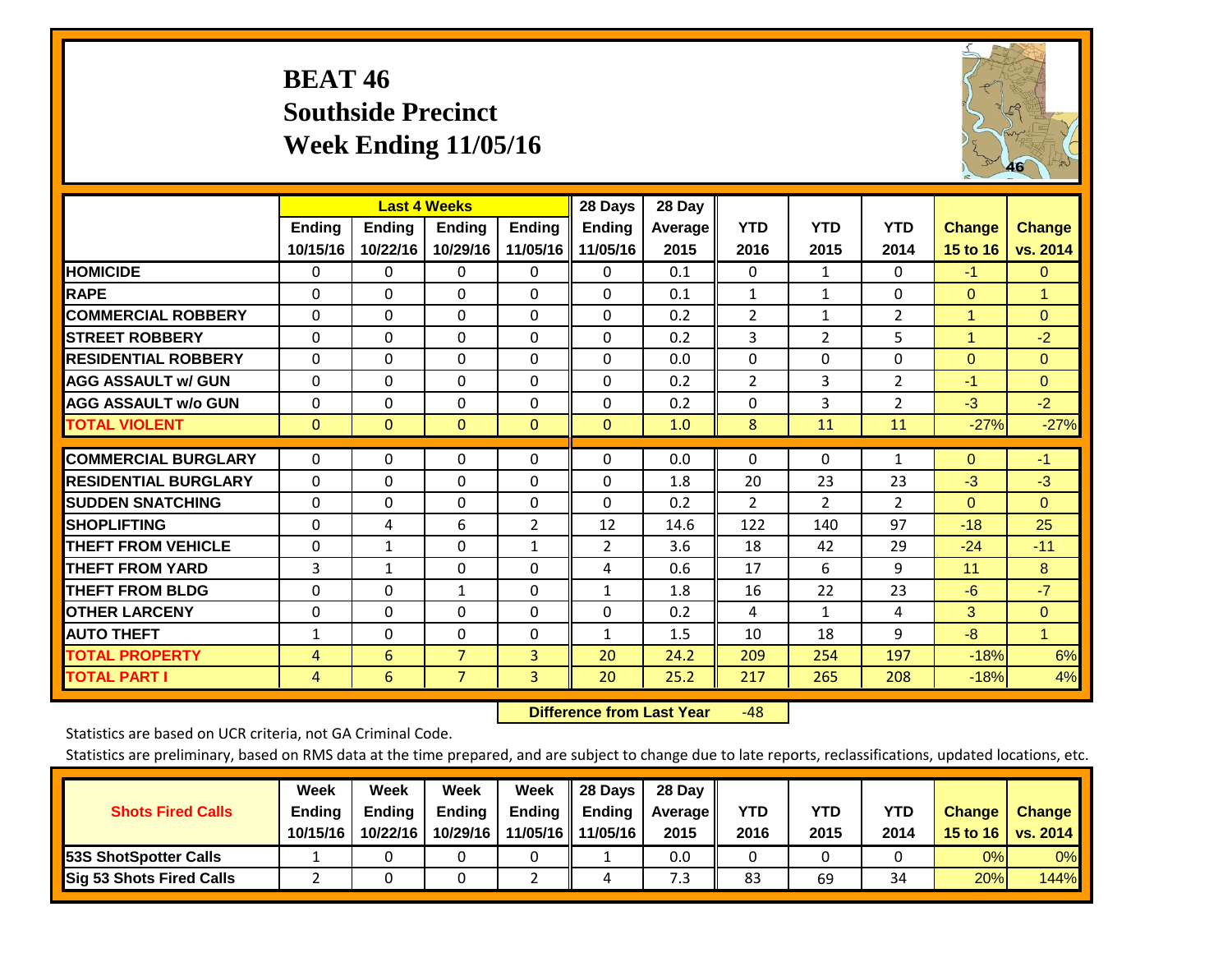

#### **COMPSTATISLANDS PRECINCT** CAPT. CARY HILL **Week Ending 11/05/16**

**PRECINCT COMMANDER:**



|                             | Week<br>Ending<br>11/05/16 | Week<br><b>Ending</b><br>10/29/16 | <b>Weekly</b><br>Avq<br>2015 | 28-Day<br>Ending<br>11/05/16 | 28-Day<br>Ending<br>10/08/16 | Avg<br>28-Day<br>2015 | <b>YTD</b><br>2016 | <b>YTD</b><br>2015 | <b>YTD</b><br>2014 | <b>Change</b><br>15 to 16 | Change<br>vs. 2014 |
|-----------------------------|----------------------------|-----------------------------------|------------------------------|------------------------------|------------------------------|-----------------------|--------------------|--------------------|--------------------|---------------------------|--------------------|
| <b>HOMICIDE</b>             | 0                          | 0                                 | 0                            | 0                            | 0                            |                       | 8                  | 10                 | 5.                 | $-2$                      | 3                  |
| <b>RAPE</b>                 | $\bf{0}$                   | $\Omega$                          | $\Omega$                     | $\mathbf{0}$                 | $\Omega$                     |                       | 5                  | 9                  | 15                 | $-4$                      | $-10$              |
| <b>COMMERCIAL ROBBERY</b>   | $\mathbf{0}$               | 3                                 |                              | 3                            | 2                            | 3                     | 14                 | 27                 | 14                 | $-13$                     | $\Omega$           |
| <b>STREET ROBBERY</b>       | $\mathbf{2}$               | 0                                 |                              | 3                            | 4                            | 5                     | 43                 | 54                 | 39                 | $-11$                     | 4                  |
| <b>RESIDENTIAL ROBBERY</b>  | $\bf{0}$                   |                                   | $\Omega$                     | 3                            | $\Omega$                     |                       | 8                  | 8                  | 6                  | $\Omega$                  | $\overline{2}$     |
| <b>AGG ASSAULT w/ GUN</b>   | $\mathbf{0}$               | 2                                 |                              | 4                            | 4                            | 6                     | 57                 | 65                 | 40                 | $-8$                      | 17                 |
| <b>AGG ASSAULT w/o GUN</b>  |                            | $\overline{2}$                    |                              | 3                            | 3                            | 4                     | 39                 | 43                 | 37                 | $-4$                      | $\overline{2}$     |
| <b>TOTAL VIOLENT</b>        | 3                          | 8                                 | 5                            | 16                           | 13                           | 20                    | 174                | 216                | 156                | $-19%$                    | 12%                |
| <b>COMMERCIAL BURGLARY</b>  | 3                          | 0                                 |                              | 4                            | 5                            | $\overline{2}$        | 41                 | 27                 | 34                 | 14                        | 7                  |
| <b>RESIDENTIAL BURGLARY</b> | 10                         | 6                                 | 7                            | 54                           | 36                           | 30                    | 400                | 333                | 306                | 67                        | 94                 |
| <b>SUDDEN SNATCHING</b>     | 1                          | $\Omega$                          | $\Omega$                     | 4                            | $\Omega$                     |                       | 14                 | 10                 | 10                 | $\overline{4}$            | 4                  |
| <b>SHOPLIFTING</b>          | 7                          | 4                                 | 9                            | 25                           | 34                           | 36                    | 346                | 418                | 416                | $-72$                     | $-70$              |
| <b>THEFT FROM VEHICLE</b>   | 4                          | 3                                 | 7                            | 19                           | 31                           | 29                    | 287                | 334                | 272                | $-47$                     | 15                 |
| <b>THEFT FROM YARD</b>      | 3                          | 2                                 | 3                            | 11                           | 16                           | 13                    | 126                | 147                | 152                | $-21$                     | $-26$              |
| <b>THEFT FROM BLDG</b>      | 5                          | 3                                 | 5                            | 20                           | 21                           | 19                    | 226                | 221                | 191                | 5.                        | 35                 |
| <b>OTHER LARCENY</b>        | $\bf{0}$                   | $\Omega$                          | $\Omega$                     | 1                            | 4                            | $\overline{2}$        | 29                 | 19                 | 29                 | 10                        | $\Omega$           |
| <b>AUTO THEFT</b>           | 4                          | $\overline{2}$                    | 4                            | 13                           | 14                           | 14                    | 155                | 154                | 101                |                           | 54                 |
| <b>TOTAL PROPERTY</b>       | 37                         | 20                                | 37                           | 151                          | 161                          | 146                   | 1624               | 1663               | 1511               | $-2%$                     | 7%                 |
| <b>TOTAL PART I</b>         | 40                         | 28                                | 42                           | 167                          | 174                          | 167                   | 1798               | 1879               | 1667               | $-4%$                     | 8%                 |

Statistics are based on UCR criteria, not GA Criminal Code. **Difference from Last Year** -81 Statistics are preliminary, based on RMS data at the time prepared, and are subject to change due to late reports, reclassifications, updated locations, etc. Cell Shading: white is within 0.6 standard deviation of the mean; red is above; green is below.

| <b>Citizen Initiated Calls</b> | Week<br><b>Ending</b><br>11/05/16 | Week<br><b>Ending</b><br>10/29/16 | Weekly<br>Avg<br>2015 | $28$ -Day<br><b>Ending</b><br>1/05/16 | $28-Dav$<br><b>Ending</b><br>10/08/16 | Avg<br>$28$ -Day<br>2015 | YTD<br>2016 | <b>YTD</b><br>2015 | <b>YTD</b><br>2014 | Change<br><b>15 to 16</b> | Change<br>vs. 2014 |
|--------------------------------|-----------------------------------|-----------------------------------|-----------------------|---------------------------------------|---------------------------------------|--------------------------|-------------|--------------------|--------------------|---------------------------|--------------------|
| Midnight Shift                 | 109                               | 93                                | 108                   | 420                                   | 464                                   | 432                      | 4677        | 4748               | 4636               | $-71$                     | 41                 |
| Day Shift                      | 262                               | 215                               | 265                   | 1177                                  | 1045                                  | 1060                     | 11984       | 11744              | 11817              | 240                       | 167                |
| <b>Afternoon Shift</b>         | 286                               | 245                               | 297                   | 1462                                  | '188                                  | 1188                     | 13514       | 13126              | 13167              | 388                       | 347                |
| <b>TOTAL CITIZEN CFS</b>       | 657                               | 553                               | 670                   | 3059                                  | 2697                                  | 2680                     | 30175       | 29618              | 29620              | $.9\%$                    | 1.9%               |
| <b>53S ShotSpotter Calls</b>   |                                   |                                   |                       | 13                                    | 10                                    |                          | 142         | 80                 |                    | 62                        | 142                |
| Sig 53 Shots Fired Calls       | 19                                | 14                                | 20                    | 99                                    | 74                                    | 81                       | 846         | 734                | 505                | 112                       | 341                |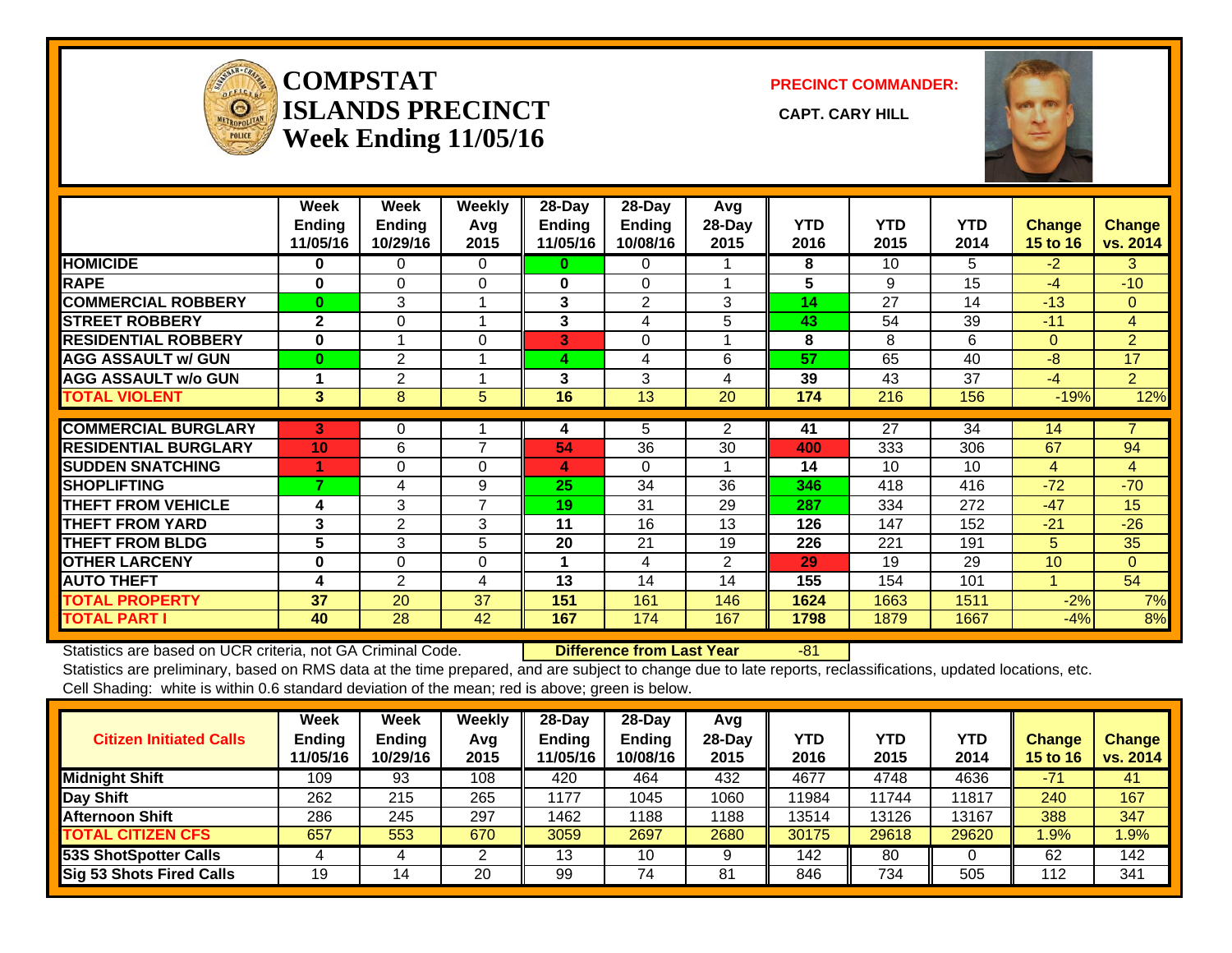# **BEAT 51 Islands Precinct Week Ending 11/05/16**



|                             |               | <b>Last 4 Weeks</b> |                |                | 28 Days        | 28 Day         |                |            |                |                |                |
|-----------------------------|---------------|---------------------|----------------|----------------|----------------|----------------|----------------|------------|----------------|----------------|----------------|
|                             | <b>Ending</b> | <b>Ending</b>       | <b>Endina</b>  | <b>Ending</b>  | <b>Ending</b>  | <b>Average</b> | <b>YTD</b>     | <b>YTD</b> | <b>YTD</b>     | <b>Change</b>  | <b>Change</b>  |
|                             | 10/15/16      | 10/22/16            | 10/29/16       | 11/05/16       | 11/05/16       | 2015           | 2016           | 2015       | 2014           | 15 to 16       | vs. 2014       |
| <b>HOMICIDE</b>             | 0             | 0                   | $\Omega$       | $\Omega$       | 0              | 0.2            | $\overline{2}$ | 1          | 1              | 1              | 1.             |
| <b>RAPE</b>                 | 0             | $\Omega$            | $\Omega$       | $\Omega$       | $\Omega$       | 0.1            | 1              | 1          | $\mathbf{1}$   | $\Omega$       | $\Omega$       |
| <b>COMMERCIAL ROBBERY</b>   | $\Omega$      | $\Omega$            | $\Omega$       | $\mathbf{0}$   | 0              | 0.7            | $\overline{2}$ | 8          | 3              | $-6$           | $-1$           |
| <b>ISTREET ROBBERY</b>      | $\Omega$      | $\Omega$            | $\Omega$       | $\Omega$       | $\Omega$       | 2.2            | 18             | 22         | 15             | $-4$           | 3              |
| <b>RESIDENTIAL ROBBERY</b>  | $\Omega$      | $\Omega$            | 1              | $\Omega$       | $\mathbf{1}$   | 0.2            | 4              | 2          | $\overline{2}$ | $\overline{2}$ | $\overline{2}$ |
| <b>AGG ASSAULT w/ GUN</b>   | $\Omega$      | 0                   | $\Omega$       | $\mathbf{0}$   | $\Omega$       | 1.5            | 19             | 18         | 10             | 1              | 9              |
| <b>AGG ASSAULT w/o GUN</b>  | $\Omega$      | 0                   | $\Omega$       | 1              | $\mathbf{1}$   | 0.8            | 8              | 9          | $\overline{7}$ | $-1$           | $\mathbf{1}$   |
| <b>TOTAL VIOLENT</b>        | $\mathbf{0}$  | $\Omega$            | $\mathbf{1}$   | $\mathbf{1}$   | $\overline{2}$ | 5.6            | 54             | 61         | 39             | $-11%$         | 38%            |
|                             |               |                     |                |                |                |                |                |            |                |                |                |
| <b>COMMERCIAL BURGLARY</b>  | $\Omega$      | $\Omega$            | $\Omega$       | $\overline{2}$ | $\overline{2}$ | 0.9            | 15             | 9          | 9              | 6              | 6              |
| <b>RESIDENTIAL BURGLARY</b> | 8             | 2                   | $\mathbf{0}$   | $\mathbf{1}$   | 11             | 6.1            | 79             | 64         | 60             | 15             | 19             |
| <b>SUDDEN SNATCHING</b>     | $\mathbf{1}$  | 0                   | $\mathbf{0}$   | $\Omega$       | $\mathbf{1}$   | 0.4            | $\mathbf{1}$   | 4          | 1              | $-3$           | $\Omega$       |
| <b>SHOPLIFTING</b>          | 4             | $\overline{7}$      | $\overline{2}$ | 4              | 17             | 17.9           | 152            | 208        | 141            | $-56$          | 11             |
| <b>THEFT FROM VEHICLE</b>   | $\Omega$      | 1                   | $\mathbf{1}$   | 1              | 3              | 6.9            | 63             | 77         | 63             | $-14$          | $\Omega$       |
| <b>THEFT FROM YARD</b>      | 0             | $\Omega$            | 1              | 1              | $\overline{2}$ | 2.9            | 21             | 34         | 40             | $-13$          | $-19$          |
| <b>THEFT FROM BLDG</b>      | $\Omega$      | 4                   | $\Omega$       | $\Omega$       | 4              | 5.2            | 48             | 61         | 43             | $-13$          | 5              |
| <b>OTHER LARCENY</b>        | $\mathbf{0}$  | 0                   | $\Omega$       | $\Omega$       | $\Omega$       | 0.3            | 5              | 4          | $\overline{7}$ | $\mathbf{1}$   | $-2$           |
| <b>AUTO THEFT</b>           | $\mathbf 0$   | $\overline{2}$      | $\mathbf{1}$   | $\overline{2}$ | 5              | 3.8            | 35             | 42         | 18             | $-7$           | 17             |
| <b>TOTAL PROPERTY</b>       | 13            | 16                  | 5              | 11             | 45             | 44.4           | 419            | 503        | 382            | $-17%$         | 10%            |
| <b>TOTAL PART I</b>         | 13            | 16                  | 6              | 12             | 47             | 50.0           | 473            | 564        | 421            | $-16%$         | 12%            |

 **Difference from Last Year**r -91

Statistics are based on UCR criteria, not GA Criminal Code.

|                                 | Week          | Week          | <b>Week</b> | Week     | 28 Days       | 28 Day     |      |      |            |               |                 |
|---------------------------------|---------------|---------------|-------------|----------|---------------|------------|------|------|------------|---------------|-----------------|
| <b>Shots Fired Calls</b>        | <b>Ending</b> | <b>Endina</b> | Ending      | Ending   | <b>Ending</b> | Average II | YTD  | YTD  | <b>YTD</b> | <b>Change</b> | <b>Change</b>   |
|                                 | 10/15/16      | 10/22/16      | 10/29/16    | 11/05/16 | 11/05/16      | 2015       | 2016 | 2015 | 2014       | 15 to 16      | <b>VS. 2014</b> |
| <b>153S ShotSpotter Calls</b>   |               |               |             |          | 12            | 7.8        | 133  | 71   |            | 0%            | 0%              |
| <b>Sig 53 Shots Fired Calls</b> | 16            |               |             | ப        | 23            | 19.9       | 237  | 171  | 137        | 39%           | 73%             |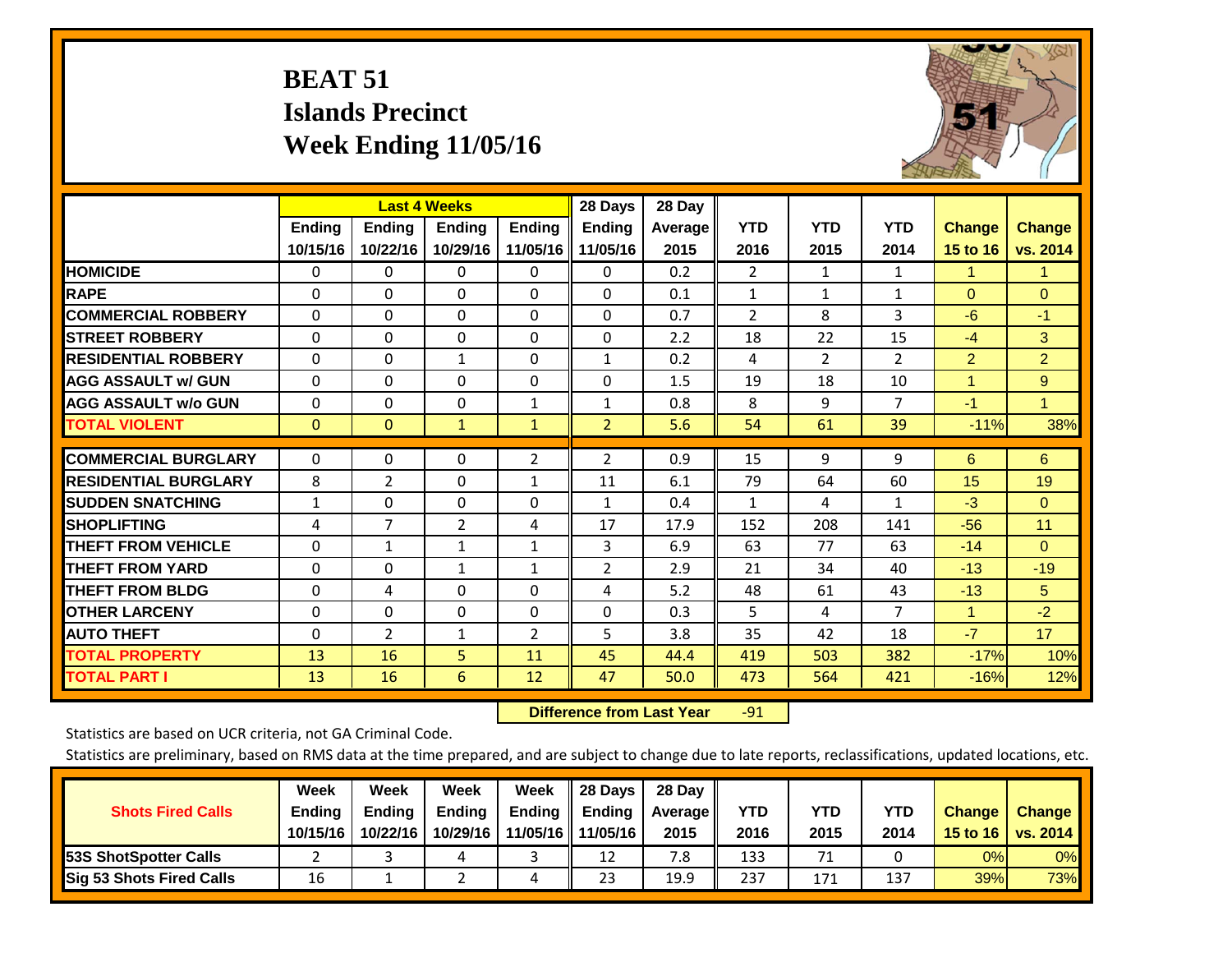# **BEAT 52 Islands Precinct Week Ending 11/05/16**



|                             |                    |                           | <b>Last 4 Weeks</b>       |                           | 28 Days                   | 28 Day          |                    |                    |                    |                                  |                           |
|-----------------------------|--------------------|---------------------------|---------------------------|---------------------------|---------------------------|-----------------|--------------------|--------------------|--------------------|----------------------------------|---------------------------|
|                             | Ending<br>10/15/16 | <b>Ending</b><br>10/22/16 | <b>Endina</b><br>10/29/16 | <b>Ending</b><br>11/05/16 | <b>Endina</b><br>11/05/16 | Average<br>2015 | <b>YTD</b><br>2016 | <b>YTD</b><br>2015 | <b>YTD</b><br>2014 | <b>Change</b><br><b>15 to 16</b> | <b>Change</b><br>vs. 2014 |
| <b>HOMICIDE</b>             | 0                  | 0                         | 0                         | 0                         | 0                         | 0.0             | 4                  | $\Omega$           | 0                  | 4                                | $\overline{4}$            |
| <b>RAPE</b>                 | 0                  | 0                         | $\Omega$                  | $\Omega$                  | $\Omega$                  | 0.2             | 1                  | $\overline{2}$     | 5                  | $-1$                             | $-4$                      |
| <b>COMMERCIAL ROBBERY</b>   | $\Omega$           | 0                         | $\Omega$                  | $\Omega$                  | $\Omega$                  | 0.2             | $\overline{2}$     | 3                  | $\overline{2}$     | $-1$                             | $\Omega$                  |
| <b>STREET ROBBERY</b>       | $\Omega$           | $\Omega$                  | $\Omega$                  | $\mathbf{1}$              | $\mathbf{1}$              | 0.3             | 9                  | $\overline{3}$     | 6                  | 6                                | 3                         |
| <b>RESIDENTIAL ROBBERY</b>  | $\mathbf{1}$       | 0                         | $\Omega$                  | $\Omega$                  | $\mathbf{1}$              | 0.1             | $\overline{2}$     | $\mathbf{1}$       | $\mathbf{1}$       | 4                                | 1                         |
| <b>AGG ASSAULT w/ GUN</b>   | $\Omega$           | 0                         | $\mathbf{1}$              | $\mathbf{0}$              | $\mathbf{1}$              | 1.7             | 5                  | 19                 | 11                 | $-14$                            | $-6$                      |
| <b>AGG ASSAULT w/o GUN</b>  | $\Omega$           | 0                         | 1                         | $\Omega$                  | 1                         | 1.2             | 8                  | 11                 | 11                 | $-3$                             | $-3$                      |
| <b>TOTAL VIOLENT</b>        | $\mathbf{1}$       | $\overline{0}$            | $\overline{2}$            | $\mathbf{1}$              | $\overline{4}$            | 3.6             | 31                 | 39                 | 36                 | $-21%$                           | $-14%$                    |
| <b>COMMERCIAL BURGLARY</b>  | $\Omega$           | $\Omega$                  | 0                         | $\mathbf{0}$              | $\Omega$                  | 0.3             | 6                  | 3                  | 6                  | 3                                | $\Omega$                  |
| <b>RESIDENTIAL BURGLARY</b> | 7                  | 1                         | 1                         | 2                         | 11                        | 5.3             | 84                 | 63                 | 63                 | 21                               | 21                        |
| <b>SUDDEN SNATCHING</b>     | $\mathbf{1}$       | 0                         | $\Omega$                  | 1                         | $\overline{2}$            | 0.2             | 4                  | $\overline{2}$     | 3                  | $\overline{2}$                   | 1                         |
| <b>SHOPLIFTING</b>          | $\Omega$           | $\Omega$                  | $\Omega$                  | 0                         | $\Omega$                  | 0.4             | 8                  | 5                  | 10                 | 3                                | $-2$                      |
| <b>THEFT FROM VEHICLE</b>   | 2                  | 0                         | $\Omega$                  | $\mathbf{1}$              | 3                         | 6.0             | 43                 | 66                 | 69                 | $-23$                            | $-26$                     |
| <b>THEFT FROM YARD</b>      | $\mathbf{1}$       | $\Omega$                  | $\Omega$                  | $\mathbf{1}$              | $\overline{2}$            | 2.4             | 20                 | 30                 | 33                 | $-10$                            | $-13$                     |
| <b>THEFT FROM BLDG</b>      | $\Omega$           | 1                         | $\Omega$                  | $\Omega$                  | 1                         | 4.1             | 53                 | 49                 | 55                 | 4                                | $-2$                      |
| <b>OTHER LARCENY</b>        | 0                  | 0                         | 0                         | $\Omega$                  | $\Omega$                  | 0.1             | 2                  | 1                  | 6                  | 1                                | $-4$                      |
| <b>AUTO THEFT</b>           | 0                  | 3                         | 1                         | 1                         | 5                         | 2.6             | 32                 | 28                 | 22                 | $\overline{4}$                   | 10                        |
| <b>TOTAL PROPERTY</b>       | 11                 | 5                         | $\overline{2}$            | 6                         | 24                        | 21.2            | 252                | 247                | 267                | 2%                               | $-6%$                     |
| <b>TOTAL PART I</b>         | 12                 | 5.                        | 4                         | $\overline{7}$            | 28                        | 24.9            | 283                | 286                | 303                | $-1%$                            | $-7%$                     |

 **Difference from Last Year**r -3

Statistics are based on UCR criteria, not GA Criminal Code.

| <b>Shots Fired Calls</b>        | Week<br><b>Ending</b><br>10/15/16 | Week<br><b>Endina</b><br>10/22/16 | <b>Week</b><br>Ending<br>10/29/16 | Week<br>Ending<br>11/05/16 | 28 Days<br><b>Ending</b><br>11/05/16 | 28 Day<br>Average II<br>2015 | YTD<br>2016 | YTD<br>2015 | <b>YTD</b><br>2014 | <b>Change</b><br>15 to 16 | <b>Change</b><br>vs. 2014 |
|---------------------------------|-----------------------------------|-----------------------------------|-----------------------------------|----------------------------|--------------------------------------|------------------------------|-------------|-------------|--------------------|---------------------------|---------------------------|
| <b>153S ShotSpotter Calls</b>   |                                   |                                   |                                   |                            |                                      | 0.0                          |             |             |                    | 0%                        | 0%                        |
| <b>Sig 53 Shots Fired Calls</b> |                                   |                                   |                                   |                            | 19                                   | 15.4                         | 143         | 138         | 103                | 4%                        | 39%                       |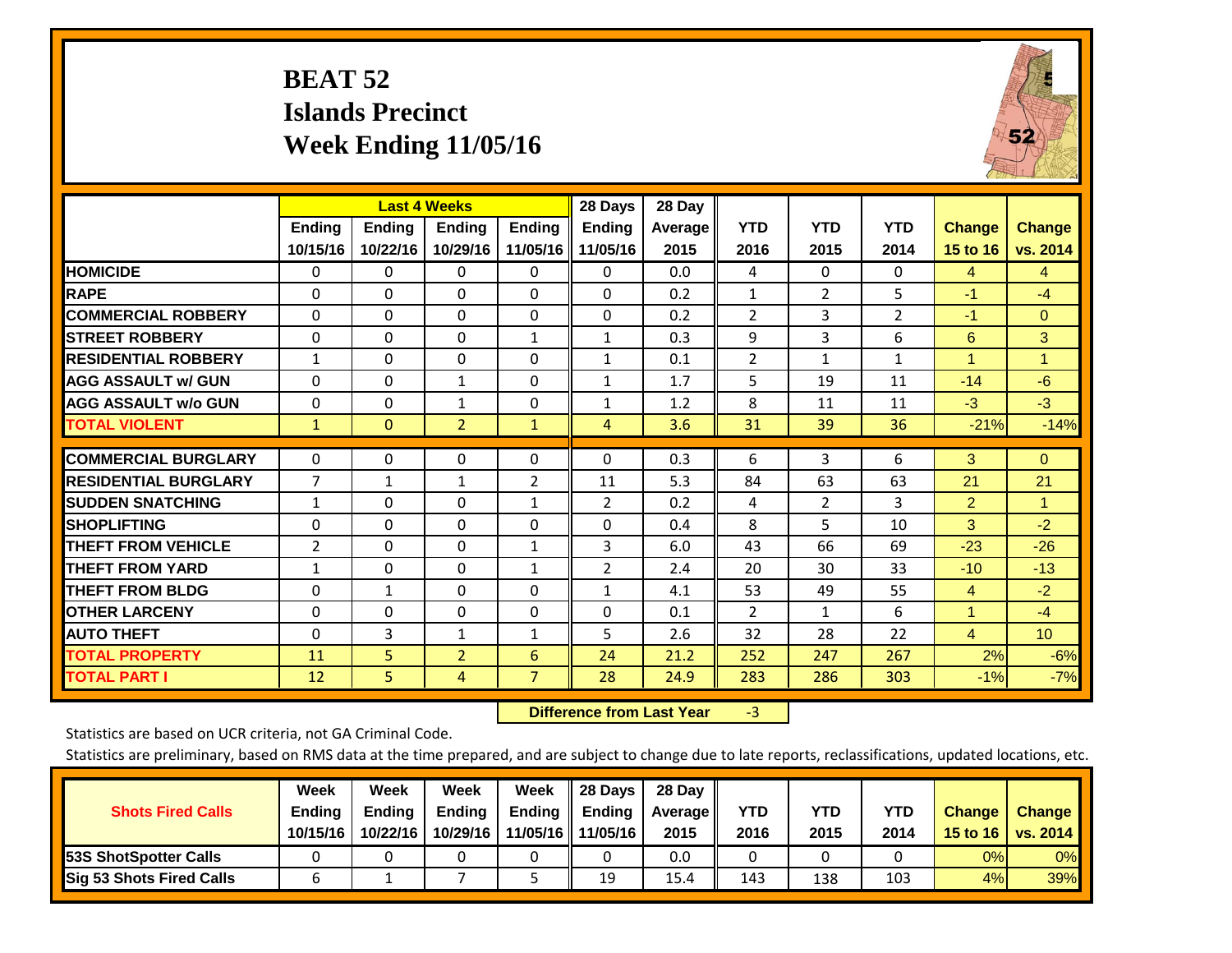# **BEAT 53 Islands Precinct Week Ending 11/05/16**



|                             |                | <b>Last 4 Weeks</b> |                |                | 28 Days       | 28 Day  |                |                |                |               |                |
|-----------------------------|----------------|---------------------|----------------|----------------|---------------|---------|----------------|----------------|----------------|---------------|----------------|
|                             | <b>Ending</b>  | <b>Ending</b>       | <b>Ending</b>  | <b>Endina</b>  | <b>Ending</b> | Average | <b>YTD</b>     | <b>YTD</b>     | <b>YTD</b>     | <b>Change</b> | <b>Change</b>  |
|                             | 10/15/16       | 10/22/16            | 10/29/16       | 11/05/16       | $\  11/05/16$ | 2015    | 2016           | 2015           | 2014           | 15 to 16      | vs. 2014       |
| <b>HOMICIDE</b>             | 0              | 0                   | 0              | 0              | 0             | 0.2     | 1              | $\overline{2}$ | 2              | $-1$          | $-1$           |
| <b>RAPE</b>                 | $\Omega$       | $\Omega$            | $\Omega$       | $\Omega$       | $\Omega$      | 0.2     | $\Omega$       | $\overline{2}$ | 3              | $-2$          | $-3$           |
| <b>COMMERCIAL ROBBERY</b>   | $\Omega$       | $\Omega$            | $\Omega$       | $\Omega$       | $\Omega$      | 0.2     | 1              | 3              | $\mathbf{1}$   | $-2$          | $\Omega$       |
| <b>STREET ROBBERY</b>       | $\Omega$       | $\Omega$            | $\Omega$       | $\Omega$       | $\Omega$      | 0.4     | 4              | 5              | 6              | $-1$          | $-2$           |
| <b>RESIDENTIAL ROBBERY</b>  | $\mathbf 0$    | $\mathbf{1}$        | $\Omega$       | 0              | 1             | 0.1     | $\mathbf{1}$   | $\Omega$       | $\overline{2}$ | $\mathbf{1}$  | $-1$           |
| <b>AGG ASSAULT w/ GUN</b>   | $\Omega$       | $\Omega$            | $\Omega$       | $\Omega$       | $\Omega$      | 0.9     | 10             | 9              | 9              | 1             | 1              |
| <b>AGG ASSAULT w/o GUN</b>  | $\Omega$       | $\Omega$            | $\Omega$       | 0              | $\Omega$      | 1.2     | $\overline{7}$ | 11             | 3              | $-4$          | $\overline{4}$ |
| <b>TOTAL VIOLENT</b>        | $\mathbf{0}$   | $\mathbf{1}$        | $\overline{0}$ | $\overline{0}$ | $\mathbf{1}$  | 3.1     | 24             | 32             | 26             | $-25%$        | $-8%$          |
|                             |                |                     |                |                |               |         |                |                |                |               |                |
| <b>COMMERCIAL BURGLARY</b>  | $\mathbf{1}$   | $\Omega$            | $\Omega$       | 0              | $\mathbf{1}$  | 0.2     | 3              | $\overline{2}$ | 7              | 1             | $-4$           |
| <b>RESIDENTIAL BURGLARY</b> | $\overline{2}$ | 1                   | $\Omega$       | $\overline{2}$ | 5             | 2.9     | 38             | 32             | 34             | 6             | $\overline{4}$ |
| <b>SUDDEN SNATCHING</b>     | $\mathbf{1}$   | $\Omega$            | $\mathbf{0}$   | $\Omega$       | $\mathbf{1}$  | 0.2     | 2              | $\overline{2}$ | $\mathbf{1}$   | $\Omega$      | 1              |
| <b>SHOPLIFTING</b>          | $\Omega$       | $\mathbf{1}$        | $\Omega$       | 0              | $\mathbf{1}$  | 0.5     | 9              | 6              | 5              | 3             | $\overline{4}$ |
| <b>THEFT FROM VEHICLE</b>   | $\mathbf 0$    | $\Omega$            | $\Omega$       | 0              | $\Omega$      | 1.9     | 25             | 21             | 17             | 4             | 8              |
| <b>THEFT FROM YARD</b>      | $\Omega$       | $\Omega$            | $\Omega$       | $\Omega$       | $\Omega$      | 1.8     | 18             | 19             | 21             | $-1$          | $-3$           |
| <b>THEFT FROM BLDG</b>      | $\mathbf{1}$   | $\Omega$            | $\mathbf{1}$   | $\overline{2}$ | 4             | 1.6     | 30             | 18             | 22             | 12            | 8              |
| <b>OTHER LARCENY</b>        | $\Omega$       | $\Omega$            | $\Omega$       | $\Omega$       | $\Omega$      | 0.1     | $\overline{2}$ | $\mathbf{1}$   | 3              | 1             | $-1$           |
| <b>AUTO THEFT</b>           | 0              | $\mathbf{1}$        | $\Omega$       | $\Omega$       | $\mathbf{1}$  | 1.7     | 18             | 17             | 19             | $\mathbf{1}$  | $-1$           |
| <b>TOTAL PROPERTY</b>       | 5              | $\overline{3}$      | $\mathbf{1}$   | 4              | 13            | 10.8    | 145            | 118            | 129            | 23%           | 12%            |
| <b>TOTAL PART I</b>         | 5              | 4                   | $\mathbf{1}$   | 4              | 14            | 14.0    | 169            | 150            | 155            | 13%           | 9%             |

 **Difference from Last Year**r 19

Statistics are based on UCR criteria, not GA Criminal Code.

| <b>Shots Fired Calls</b>        | Week<br><b>Ending</b><br>10/15/16 | Week<br>Ending<br>10/22/16 | Week<br><b>Ending</b><br>10/29/16 | Week<br>Ending | Il 28 Davs<br>$\blacksquare$ Ending<br>11/05/16   11/05/16 | 28 Day<br>Average   <br>2015 | YTD<br>2016 | YTD<br>2015 | <b>YTD</b><br>2014 | <b>Change</b><br>15 to 16 | <b>Change</b><br>vs. 2014 |
|---------------------------------|-----------------------------------|----------------------------|-----------------------------------|----------------|------------------------------------------------------------|------------------------------|-------------|-------------|--------------------|---------------------------|---------------------------|
| <b>53S ShotSpotter Calls</b>    |                                   |                            |                                   |                |                                                            | 1.0                          |             |             |                    | 0%                        | 0%                        |
| <b>Sig 53 Shots Fired Calls</b> |                                   |                            |                                   |                | 21                                                         | 15.0                         | 167         | 142         | 93                 | 18%                       | 80%                       |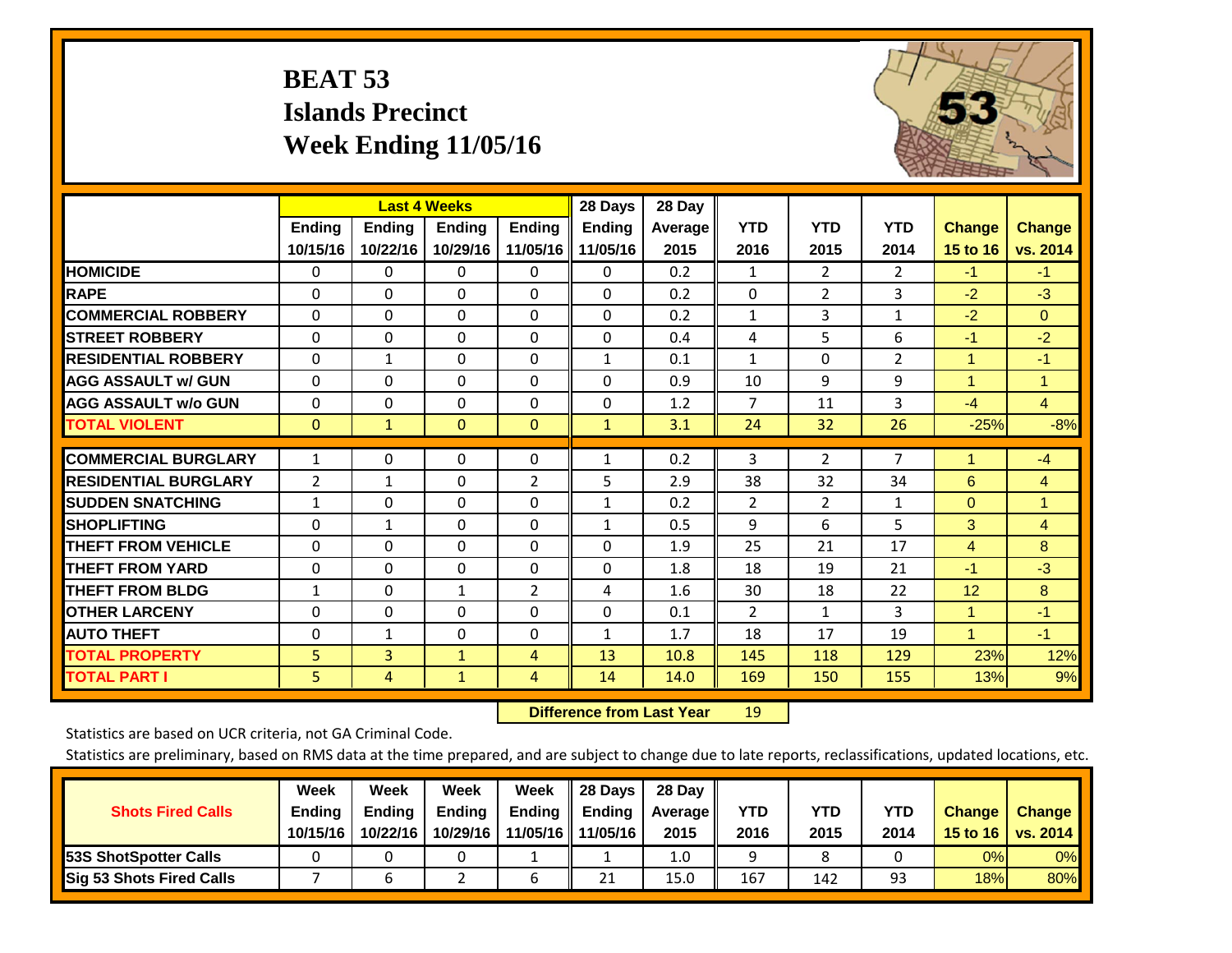# **BEAT 54 Islands Precinct Week Ending 11/05/16**



|                             |              |                | <b>Last 4 Weeks</b> |                | 28 Days           | 28 Day         |                |                |                |                |                 |
|-----------------------------|--------------|----------------|---------------------|----------------|-------------------|----------------|----------------|----------------|----------------|----------------|-----------------|
|                             | Ending       | <b>Ending</b>  | <b>Endina</b>       | <b>Ending</b>  | <b>Ending</b>     | <b>Average</b> | <b>YTD</b>     | <b>YTD</b>     | <b>YTD</b>     | <b>Change</b>  | <b>Change</b>   |
|                             | 10/15/16     | 10/22/16       | 10/29/16            |                | 11/05/16 11/05/16 | 2015           | 2016           | 2015           | 2014           | 15 to 16       | vs. 2014        |
| <b>HOMICIDE</b>             | 0            | 0              | 0                   | $\Omega$       | 0                 | 0.3            | $\mathbf{1}$   | 4              | 1              | $-3$           | $\mathbf{0}$    |
| <b>RAPE</b>                 | $\Omega$     | 0              | $\Omega$            | $\Omega$       | $\Omega$          | 0.1            | 1              | 1              | 3              | $\Omega$       | $-2$            |
| <b>COMMERCIAL ROBBERY</b>   | $\Omega$     | 0              | 3                   | $\Omega$       | 3                 | 0.7            | 7              | $\overline{7}$ | $\overline{7}$ | $\Omega$       | $\Omega$        |
| <b>STREET ROBBERY</b>       | 0            | $\mathbf{1}$   | 0                   | $\mathbf{1}$   | $\overline{2}$    | 0.8            | 9              | 11             | 6              | $-2$           | 3               |
| <b>RESIDENTIAL ROBBERY</b>  | $\Omega$     | 0              | $\mathbf 0$         | $\Omega$       | $\Omega$          | 0.0            | $\mathbf{0}$   | 0              | 1              | $\Omega$       | $-1$            |
| <b>AGG ASSAULT w/ GUN</b>   | $\Omega$     | 1              | 0                   | $\Omega$       | $\mathbf{1}$      | 1.0            | 8              | 9              | 6              | $-1$           | $\overline{2}$  |
| <b>AGG ASSAULT w/o GUN</b>  | $\Omega$     | 0              | $\mathbf{0}$        | $\Omega$       | $\Omega$          | 0.4            | 6              | 4              | 7              | $\overline{2}$ | $-1$            |
| <b>TOTAL VIOLENT</b>        | $\mathbf{0}$ | $\overline{2}$ | $\overline{3}$      | $\mathbf{1}$   | 6                 | 3.3            | 32             | 36             | 31             | $-11%$         | 3%              |
| <b>COMMERCIAL BURGLARY</b>  | 0            | 0              | $\mathbf 0$         | 0              | $\Omega$          | 0.4            | $\overline{2}$ | 5              | 1              | $-3$           | 1               |
|                             |              |                |                     |                |                   |                |                |                |                |                |                 |
| <b>RESIDENTIAL BURGLARY</b> | 5            | 0              | $\overline{2}$      | 3              | 10                | 3.1            | 65             | 33             | 49             | 32             | 16              |
| <b>SUDDEN SNATCHING</b>     | $\Omega$     | 0              | $\Omega$            | $\Omega$       | $\Omega$          | 0.1            | $\Omega$       | $\mathbf{1}$   | 3              | $-1$           | $-3$            |
| <b>SHOPLIFTING</b>          | $\Omega$     | $\Omega$       | 1                   | $\mathbf{1}$   | $\overline{2}$    | 1.2            | 20             | 10             | 14             | 10             | 6               |
| <b>THEFT FROM VEHICLE</b>   | 2            | $\mathbf{1}$   | $\mathbf{1}$        | $\Omega$       | 4                 | 5.0            | 56             | 55             | 36             | $\mathbf{1}$   | 20              |
| <b>THEFT FROM YARD</b>      | 0            | $\Omega$       | $\mathbf{0}$        | $\Omega$       | $\Omega$          | 1.5            | 9              | 17             | 16             | $-8$           | $-7$            |
| <b>THEFT FROM BLDG</b>      | $\Omega$     | 0              | $\Omega$            | $\overline{2}$ | $\overline{2}$    | 1.9            | 24             | 21             | 16             | 3              | 8               |
| <b>OTHER LARCENY</b>        | $\Omega$     | 0              | $\mathbf{0}$        | $\Omega$       | $\Omega$          | 0.4            | $\overline{2}$ | 4              | 3              | $-2$           | $-1$            |
| <b>AUTO THEFT</b>           | $\mathbf{1}$ | $\Omega$       | 0                   | $\Omega$       | $\mathbf{1}$      | 2.5            | 32             | 24             | 22             | 8              | 10 <sup>°</sup> |
| <b>TOTAL PROPERTY</b>       | 8            | $\mathbf{1}$   | 4                   | 6              | 19                | 16.0           | 210            | 170            | 160            | 24%            | 31%             |
| <b>TOTAL PART I</b>         | 8            | $\overline{3}$ | $\overline{7}$      | $\overline{7}$ | 25                | 19.3           | 242            | 206            | 191            | 17%            | 27%             |

 **Difference from Last Year**r 36

Statistics are based on UCR criteria, not GA Criminal Code.

| <b>Shots Fired Calls</b>        | Week<br><b>Ending</b><br>10/15/16 | Week<br><b>Endina</b><br>10/22/16 | <b>Week</b><br>Ending<br>10/29/16 | Week<br>Ending<br>11/05/16 | 28 Days<br><b>Ending</b><br>11/05/16 | 28 Day<br>Average II<br>2015 | YTD<br>2016 | YTD<br>2015 | <b>YTD</b><br>2014 | <b>Change</b><br>15 to 16 | <b>Change</b><br>vs. 2014 |
|---------------------------------|-----------------------------------|-----------------------------------|-----------------------------------|----------------------------|--------------------------------------|------------------------------|-------------|-------------|--------------------|---------------------------|---------------------------|
| <b>153S ShotSpotter Calls</b>   |                                   |                                   |                                   |                            |                                      | 0.1                          |             |             |                    | 0%                        | 0%                        |
| <b>Sig 53 Shots Fired Calls</b> |                                   | 12                                |                                   |                            | 17                                   | 14.7                         | 112         | 130         | 74                 | $-14%$                    | 51%                       |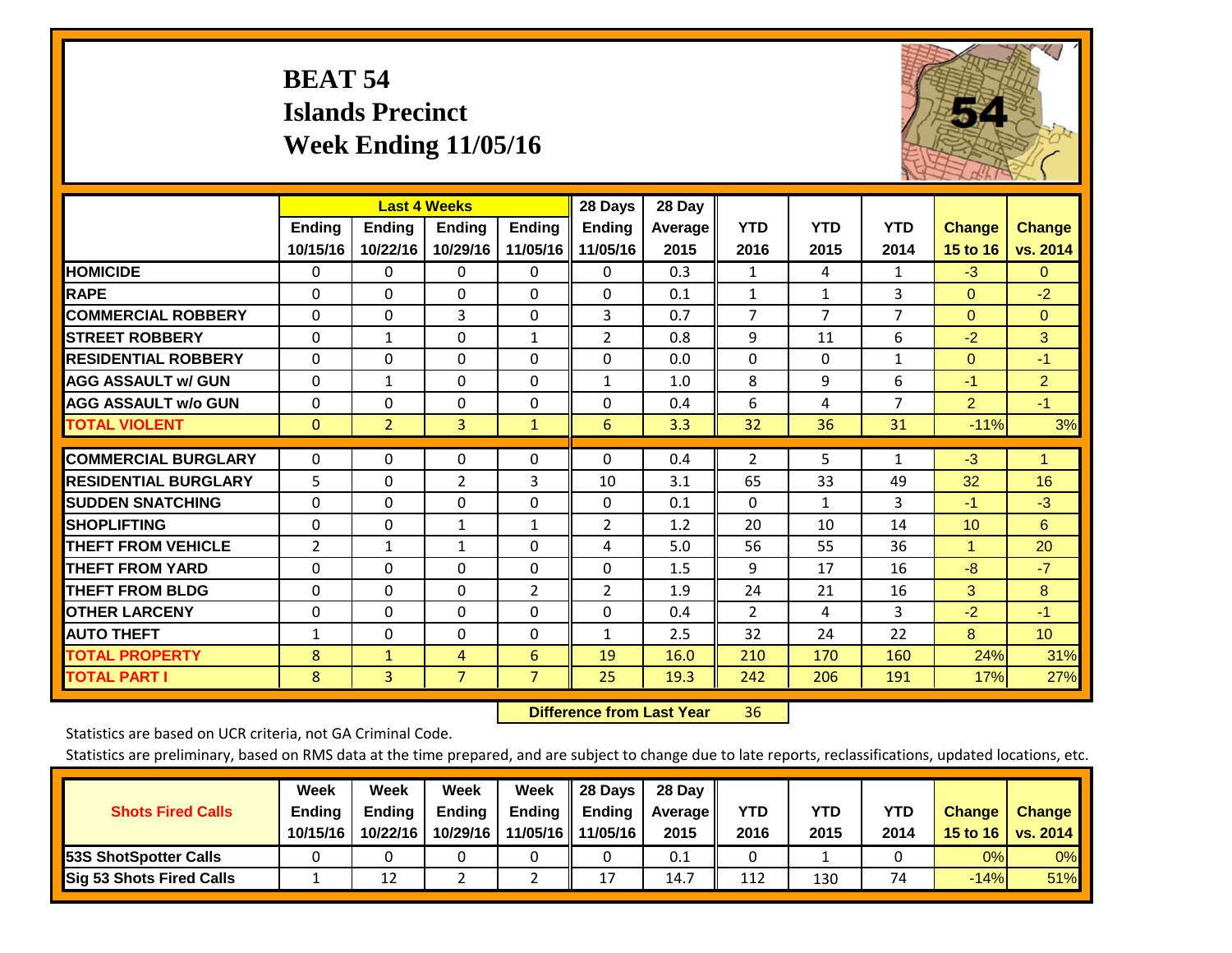# **BEAT 55 Islands Precinct Week Ending 11/05/16**



|                             | <b>Last 4 Weeks</b> |                |               |               | 28 Days       | 28 Day  |                |                |                |                |                |
|-----------------------------|---------------------|----------------|---------------|---------------|---------------|---------|----------------|----------------|----------------|----------------|----------------|
|                             | <b>Ending</b>       | <b>Ending</b>  | <b>Ending</b> | <b>Ending</b> | <b>Ending</b> | Average | <b>YTD</b>     | <b>YTD</b>     | <b>YTD</b>     | <b>Change</b>  | <b>Change</b>  |
|                             | 10/15/16            | 10/22/16       | 10/29/16      | 11/05/16      | 11/05/16      | 2015    | 2016           | 2015           | 2014           | 15 to 16       | vs. 2014       |
| <b>HOMICIDE</b>             | 0                   | 0              | $\Omega$      | $\Omega$      | $\mathbf{0}$  | 0.1     | $\mathbf{0}$   | 1              | 1              | $-1$           | $-1$           |
| <b>RAPE</b>                 | $\Omega$            | 0              | $\mathbf{0}$  | $\mathbf{0}$  | $\Omega$      | 0.2     | $\mathbf{1}$   | 2              | 2              | $-1$           | $-1$           |
| <b>COMMERCIAL ROBBERY</b>   | $\Omega$            | 0              | $\mathbf{0}$  | $\Omega$      | $\Omega$      | 0.2     | $\mathbf{1}$   | 2              | 0              | $-1$           | $\overline{1}$ |
| <b>ISTREET ROBBERY</b>      | $\Omega$            | $\Omega$       | $\Omega$      | $\mathbf 0$   | $\Omega$      | 0.4     | $\mathbf{1}$   | 4              | $\mathbf{1}$   | $-3$           | $\overline{0}$ |
| <b>RESIDENTIAL ROBBERY</b>  | $\Omega$            | 0              | 0             | 0             | $\Omega$      | 0.2     | $\Omega$       | 2              | 0              | $-2$           | $\overline{0}$ |
| <b>AGG ASSAULT w/ GUN</b>   | $\Omega$            | 0              | $\mathbf{1}$  | $\mathbf{0}$  | $\mathbf{1}$  | 0.1     | $\overline{2}$ | 1              | $\mathbf{1}$   | 1              | 1              |
| <b>AGG ASSAULT w/o GUN</b>  | 0                   | 0              | $\mathbf 0$   | 0             | $\Omega$      | 0.2     | 4              | $\overline{2}$ | 2              | $\overline{2}$ | 2 <sup>1</sup> |
| <b>TOTAL VIOLENT</b>        | $\Omega$            | $\Omega$       | $\mathbf{1}$  | $\mathbf{0}$  | $\mathbf{1}$  | 1.2     | 9              | 14             | $\overline{7}$ | $-36%$         | 29%            |
|                             |                     |                |               |               |               |         |                |                |                |                |                |
| <b>COMMERCIAL BURGLARY</b>  | $\Omega$            | 0              | 0             | 0             | 0             | 0.4     | 3              | 5              | 6              | $-2$           | $-3$           |
| <b>RESIDENTIAL BURGLARY</b> | $\mathbf{1}$        | 1              | 2             | $\mathbf{0}$  | 4             | 4.9     | 50             | 54             | 36             | $-4$           | 14             |
| <b>ISUDDEN SNATCHING</b>    | $\Omega$            | $\Omega$       | $\Omega$      | $\mathbf{0}$  | $\Omega$      | 0.0     | 4              | $\Omega$       | $\Omega$       | 4              | $\overline{4}$ |
| <b>SHOPLIFTING</b>          | $\Omega$            | $\Omega$       | $\Omega$      | 1             | 1             | 3.4     | 70             | 40             | 58             | 30             | 12             |
| <b>THEFT FROM VEHICLE</b>   | $\Omega$            | $\overline{2}$ | $\mathbf{1}$  | $\mathbf{1}$  | 4             | 5.1     | 49             | 57             | 57             | -8             | $-8$           |
| <b>THEFT FROM YARD</b>      | 1                   | $\mathbf{1}$   | $\mathbf{1}$  | 1             | 4             | 2.8     | 28             | 30             | 30             | $-2$           | $-2$           |
| <b>THEFT FROM BLDG</b>      | 2                   | 4              | $\mathbf{1}$  | $\mathbf{0}$  | 7             | 3.3     | 42             | 42             | 35             | $\Omega$       | $\overline{7}$ |
| <b>OTHER LARCENY</b>        | $\Omega$            | $\mathbf{1}$   | $\Omega$      | $\Omega$      | $\mathbf{1}$  | 0.5     | 14             | 5              | $\overline{7}$ | 9              | $\overline{7}$ |
| <b>AUTO THEFT</b>           | 0                   | $\Omega$       | $\Omega$      | 1             | $\mathbf{1}$  | 1.3     | 18             | 13             | 3              | 5              | 15             |
| <b>TOTAL PROPERTY</b>       | 4                   | 9              | 5             | 4             | 22            | 21.6    | 278            | 246            | 232            | 13%            | 20%            |
| <b>TOTAL PART I</b>         | 4                   | $\overline{9}$ | 6             | 4             | 23            | 22.8    | 287            | 260            | 239            | 10%            | 20%            |

 **Difference from Last Year**r 27

Statistics are based on UCR criteria, not GA Criminal Code.

| <b>Shots Fired Calls</b>        | Week<br><b>Ending</b><br>10/15/16 | Week<br><b>Endina</b><br>10/22/16 | Week<br>Ending<br>10/29/16 | Week<br>Ending<br>11/05/16 | 28 Days<br><b>Ending</b><br>11/05/16 | 28 Day<br>Average II<br>2015 | YTD<br>2016 | YTD<br>2015 | <b>YTD</b><br>2014 | <b>Change</b><br>15 to 16 | <b>Change</b><br>vs. 2014 |
|---------------------------------|-----------------------------------|-----------------------------------|----------------------------|----------------------------|--------------------------------------|------------------------------|-------------|-------------|--------------------|---------------------------|---------------------------|
| <b>153S ShotSpotter Calls</b>   |                                   |                                   |                            |                            |                                      | 0.0                          |             |             |                    | 0%                        | 0%                        |
| <b>Sig 53 Shots Fired Calls</b> |                                   |                                   |                            |                            |                                      | 4.8                          | 55          | 49          | 41                 | 12%                       | 34%                       |